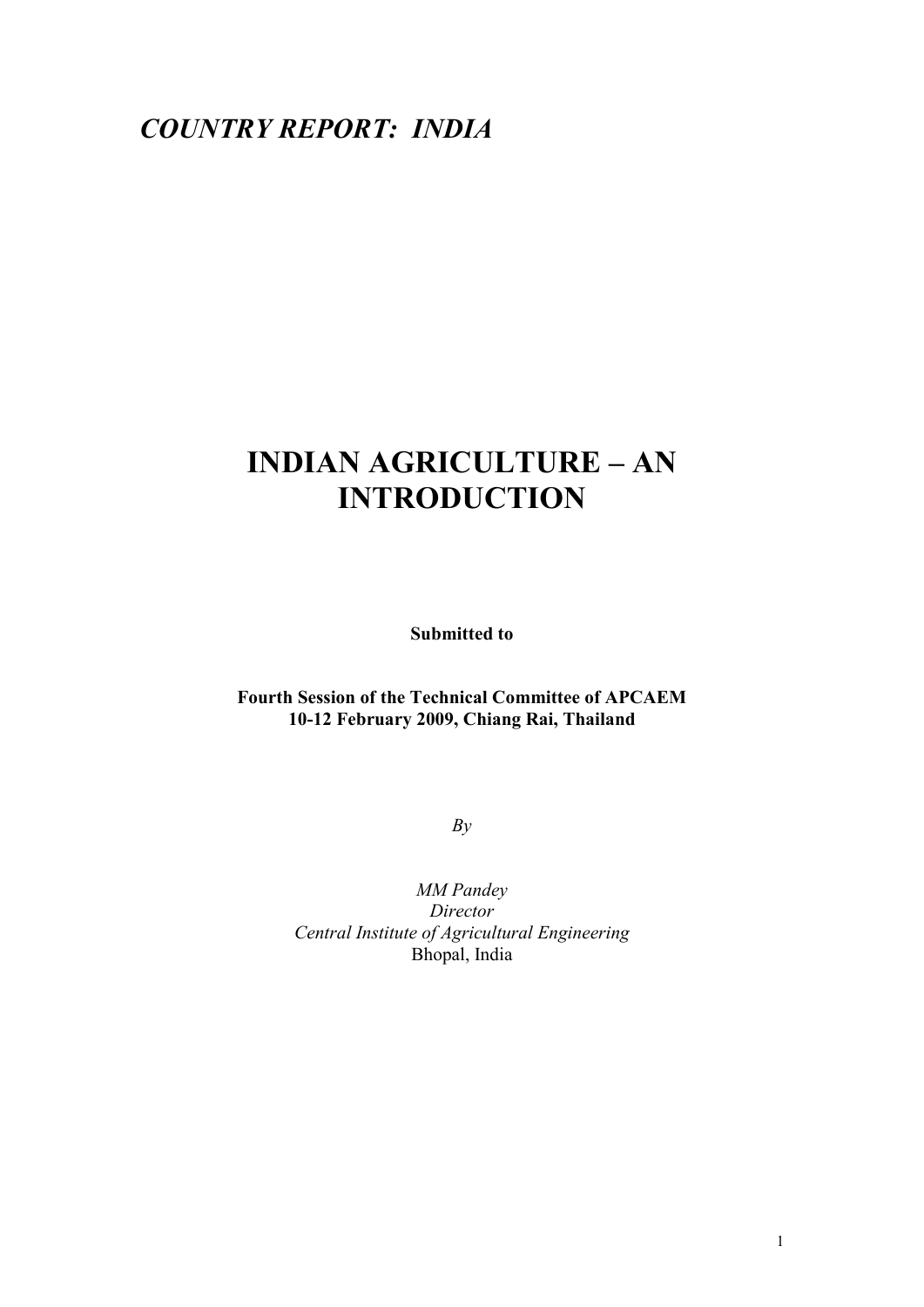#### **Indian Agriculture – an introduction**

Agriculture has been the backbone of the Indian economy and it will continue to remain so for a long time. It has to support almost 17 per cent of world population from 2.3 per cent of world geographical area and 4.2 per cent of world's water resources. The economic reforms, initiated in the country during the early 1990s, have put the economy on a higher growth trajectory. Annual growth rate in GDP has accelerated from below 6 percent during the initial years of reforms to more than 8 percent in recent years. This happened mainly due to rapid growth in non-agriculture sector. The workforce engaged in agriculture between 1980-81 and 2006-07 witnessed a very small decline; from 60.5 percent to 52 percent.

The present cropping intensity of 137 per cent has registered an increase of only 26 per cent since 1950-51. The net sown area is 142 Mha. The net irrigated area was 58.87 Mha in 2004-05. Presently, the total net irrigated area covers 45.5 per cent of the net sown area, the remaining 54.5 per cent is rainfed. The degradation of land and surface as well as ground water resources results in fast deterioration of soil health. Losses due to biotic (insect-pests, diseases, weeds) and abiotic (drought, salinity, heat, cold, etc.) stresses account for about one-fourth of the value of agricultural produce. The storage, transportation, processing, value addition and marketing of farm produce need to be improved to enhance household food, nutrition and livelihood security.

Indian agriculture is characterized by agro-ecological diversities in soil, rainfall, temperature, and cropping system. Besides favorable solar energy, the country receives about 3 trillion  $m<sup>3</sup>$  of rainwater, 14 major, 44 medium and 55 minor rivers share about 83 per cent of the drainage basin. About 210 billion  $m<sup>3</sup>$  water is estimated to be available as ground water. Irrigation water is becoming a scarce commodity. Thus proper harvesting and efficient utilization of water is of great importance.

Intensive cultivation as a result of introduction of high yielding varieties in the mid 1960's required higher energy inputs and better management practices. Land preparation, harvesting, threshing and irrigation are the operations, which utilize most of the energy used in agriculture. The share of animate power in agriculture decreased from 92 per cent in 1950-51 to 20 per cent in 2000-01. For desired cropping intensity with timeliness in field operations, animate energy sources alone were no longer adequate. Farmers opted for mechanical power sources to supplement animate power.

Average size of farm holdings gradually reduced from 2.58 ha to 1.57 ha (Table 1). Small and marginal farmers have limited resources especially in rain-fed regions where only animate power is used resulting in low productivity. Though agricultural production is high, the per hectare productivity is much lower than world average. There is an urgent need to increase productivity.

<sup>\*</sup> *Country report presented in the Fourth Session of the Technical Committee of APCAEM, held during 1-3 December, 2008 at Chiang Rai, Thailand.* 

*<sup>\*\*</sup> Director, Central Institute of Agricultural Engineering, Bhopal, India.*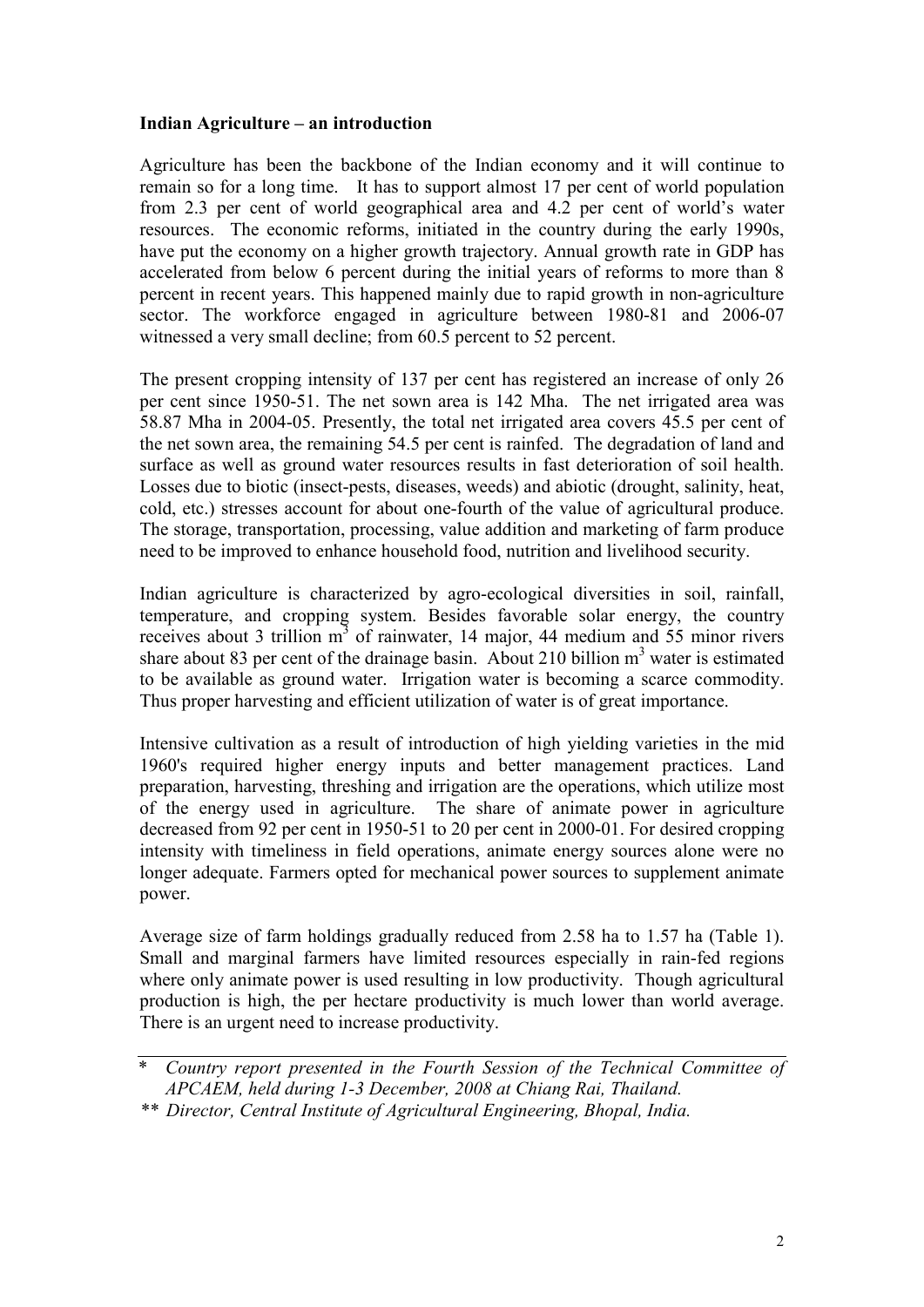Smaller the farm, greater is the need for marketable surplus, so that small farmers can have a reasonable income. Achieving this goal will be possible only if we develop and disseminate eco-technologies rooted in the principles of ecology, economics, gender equity and employment generation. This is the pathway to an "ever-green revolution" in agriculture. The estimated food requirement in India and total production of major crops indicate that to keep pace with the present population growth and consumption pattern, food grain requirement has been estimated to be 240 MT by 2020 and 300 MT by 2025. Annual agricultural growth should be maintained at 6.7 per cent to meet these demand projections.

| <b>Major</b> size<br>classes |        | Number, '000 | $\mathbf{m}_{\mathbf{S}}$ , $\mathbf{v}_{J}$ $\mathbf{v}_{J}$ pv or normally | Area, '000 ha |         |         |  |
|------------------------------|--------|--------------|------------------------------------------------------------------------------|---------------|---------|---------|--|
|                              | 1981   | 1990-91      | 2000-                                                                        | 1980-81       | 1990-   | 2000-   |  |
|                              |        |              | 01                                                                           |               | 01      | 01      |  |
| Marginal, $\leq 1$ ha        | 50.122 | 63.389       | 76122                                                                        | 19,735        | 24,894  | 30088   |  |
|                              | (56.4) | (59.4)       | (63.0)                                                                       | (12.0)        | (15.0)  | (18.82) |  |
| Small, 1-2 ha                | 16,072 | 20,092       | 22814                                                                        | 23,169        | 28.827  | 32260   |  |
|                              | (18.1) | (18.8)       | (18.9)                                                                       | (14.2)        | (17.4)  | (20.18) |  |
| Semi-medium,<br>$2 - 4$      | 12,455 | (13, 923)    | 14087                                                                        | 34,645        | 38,375  | 38305   |  |
| ha                           | (14.0) | (13.1)       | (11.7)                                                                       | (21.2)        | (23.2)  | (23.96) |  |
| Medium, 4-10 ha              | 8,068  | 7,580        | 6568                                                                         | 48,470        | 44,752  | 38125   |  |
|                              | (9.1)  | (7.1)        | (5.4)                                                                        | (29.6)        | (27.1)  | (23.84) |  |
| Large, $>10$ ha              | 2,166  | 1,654)       | 1230                                                                         | 37,705        | 28,659  | 21124   |  |
|                              | (2.4)  | (1.6)        | (1.02)                                                                       | (23.0)        | (17.3)  | (13.21) |  |
| All size classes             | 88,883 | 1,06,637     | 120822                                                                       | 1,63,72       | 1,65,50 | 159903  |  |
|                              | (100)  | (100)        | (100)                                                                        | 4             |         | (100)   |  |
|                              |        |              |                                                                              | (100)         | (100)   |         |  |

**Table -1 Number and area of operational holdings by type of holding** 

Non-availability of manpower during peak crop season is many times a problem. The overall achievement in the creation of irrigation facilities has been relatively better in India with 63 per cent growth rate compared to the world average. There is a need to increase the utilization of rainwater to enhance the gross cropped area by 30 Mha as the yield of food grain in irrigated areas is almost twice that in rain-fed agriculture. Per capita availability of food grains has declined from 510 g per day in 1990 to 436 g in 2003 and this trend has to be arrested. The infrastructure for agricultural diversification, reducing post harvest losses of perishables, value addition to agroproduce and branding system needs to be strengthened.

#### **Agricultural Production and Productivity**

The nation is striving to find ways and means to keep its burgeoning population adequately fed. On the one hand it is facing the problem of declining productivity and on the other, challenges posed by liberalization. In such a scenario, leveraging the available natural resources and existing infrastructure is the only way to make the ends meet. Management of the already built infrastructure in harmony with natural systems is the clarion call of the day. Knowledge of the extent of existing infrastructure and natural resources is one of the most basic pre-requisites to utilize them effectively and in a sustainable manner. The discipline of agricultural engineering endeavours to develop technologies for enhancing productivity and

Note : Figures within parentheses indicate per cent contribution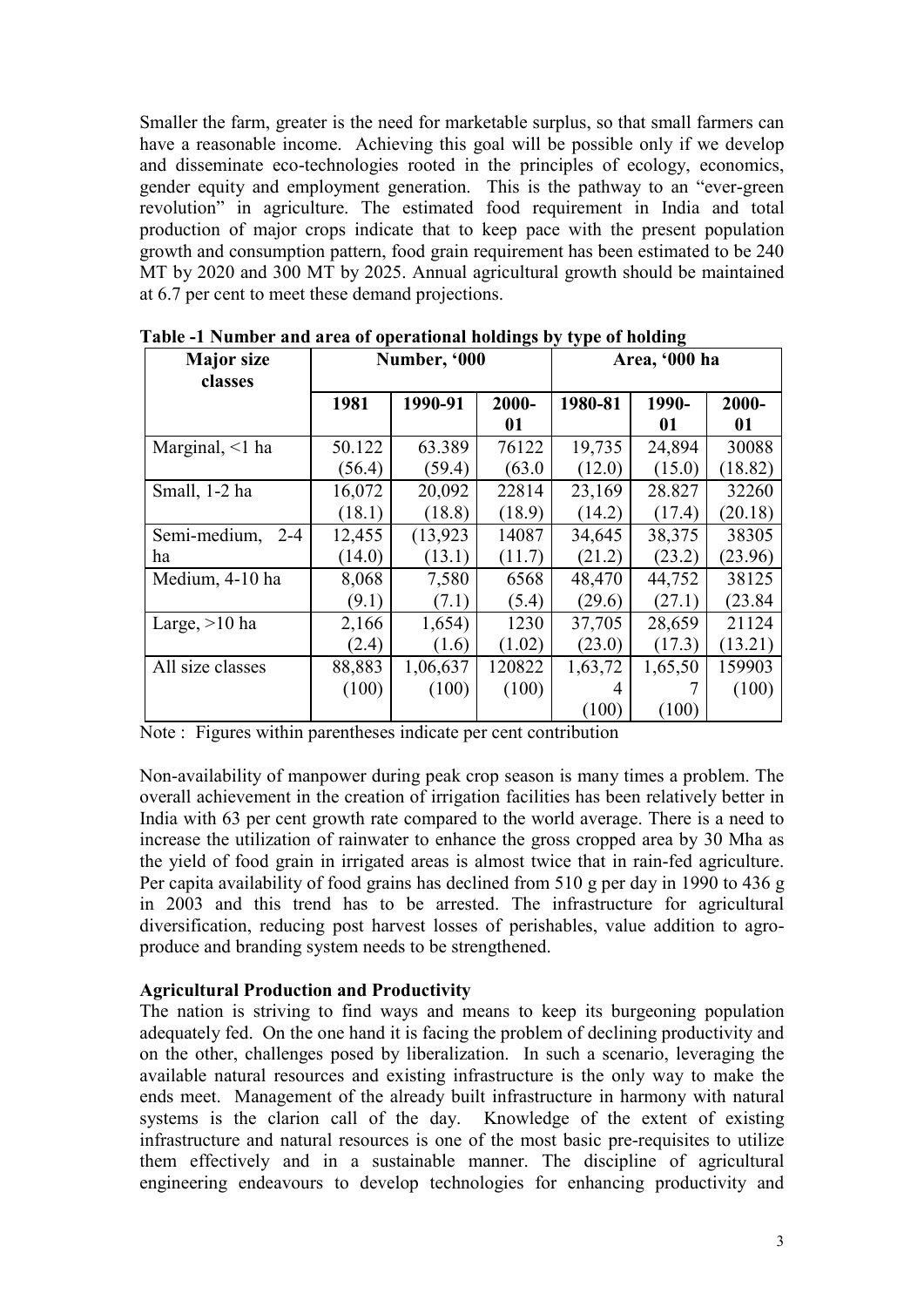reducing the cost of cultivation. Traditionally animate power was used for field operations and processing activities. As a result of introduction of mechanical power, agricultural engineering activities have expanded considerably. To sustain the project population of 1.363 billion by 2025 the productivity has to be increased by 100 per cent from the present level by intensification of agriculture. It is estimated that the energy input to agriculture would have to be increased form the present level of 1.3 to 2.4kW/ha.

The constraints of low productivity in agriculture were realized and thus, central and state governments emphasized the need for accelerated development of agriculture. Adoption of high yielding varieties by farmers coupled with the use of higher doses of fertilizer and assured irrigation through tube wells accelerated the pace of progress in agriculture. As a result of adoption of improved inputs and management practices, the total food grain production increased from a mere 50.8 million tonnes in 1950-51, to 212 million tonnes in 2006-07 and productivity increased from 522 kg/ha to more than 1707 kg/ha (Table 2). The productivity of wheat, rice and oilseeds increased to a greater extent than other crops. The increase in production of food grain was possible as a result of adoption of quality seeds, higher dose of fertilizer and plant protection chemicals, coupled with assured irrigation. The growth in production of fruits (46 million tonnes), vegetables (91 million tonnes), milk (81 million tonnes), fish (57 million tonnes) has also increased. As a result, not only the country has achieved selfsufficiency in foods but have adequate agro-produce for export. Our agriculture is now at the crossroads (Table 3). The use of certified/quality seeds by the farmers has increased to 700,000 tonnes. The fertilizer consumption has increased to 21.65 million tonnes (more than 112.69 kg/ha) in 2006-07 from 0.29 million tonnes in 1960-61. It increased at an annual growth of 11.7 per cent. The use of technical grade plant protection chemicals has increased to 56.11 thousand tonnes (0.4 kg/ha) from a meagre of 8.62 thousand tonnes in 1960-61.

Crop and site specific agricultural mechanization and agro-based small and medium enterprises in rural sector using a proper blend of conventional and renewable energy sources will facilitate in enhancing agricultural productivity and profitability resulting in higher income for farmers and better quality of life.

|             |                                        |          |          |          |                             |                |          | kg/ha)        |
|-------------|----------------------------------------|----------|----------|----------|-----------------------------|----------------|----------|---------------|
| Crop        |                                        | $2000 -$ | $2001 -$ | $2002 -$ | 2003-                       | 2004-          | $2005 -$ | 2006-07       |
|             |                                        | 01       | 02       | 03       | 04                          | 0 <sub>5</sub> | 06       | (Provisional) |
| All food    | Area                                   |          |          |          | 121.05 122.78 113.86 123.45 | 120.00         | 121.60   | 124.07        |
| grains      | Production 196.81 212.85 174.77 213.19 |          |          |          |                             | 198.36         | 208.60   | 211.78        |
|             | Yield                                  | 1626     | 1734     | 1535     | 1727                        | 1652           | 1715     | 1707          |
| <b>Rice</b> | Production                             | 84.98    | 93.34    | 71.82    | 88.53                       | 83.13          | 91.79    | 91.05         |
|             | Yield                                  | 1901     | 2079     | 1744     | 2077                        | 1984           | 2102     | 2084          |
| Wheat       | Production                             | 69.68    | 72.77    | 65.76    | 72.16                       | 68.64          | 69.35    | 73.70         |
|             | Yield                                  | 2708     | 2762     | 2610     | 2713                        | 2602           | 2619     | 2617          |

# **Table 2 Production and productivity in agriculture**

 (Area: million ha, Production & Consumption: million tonnes, Yield: 1a)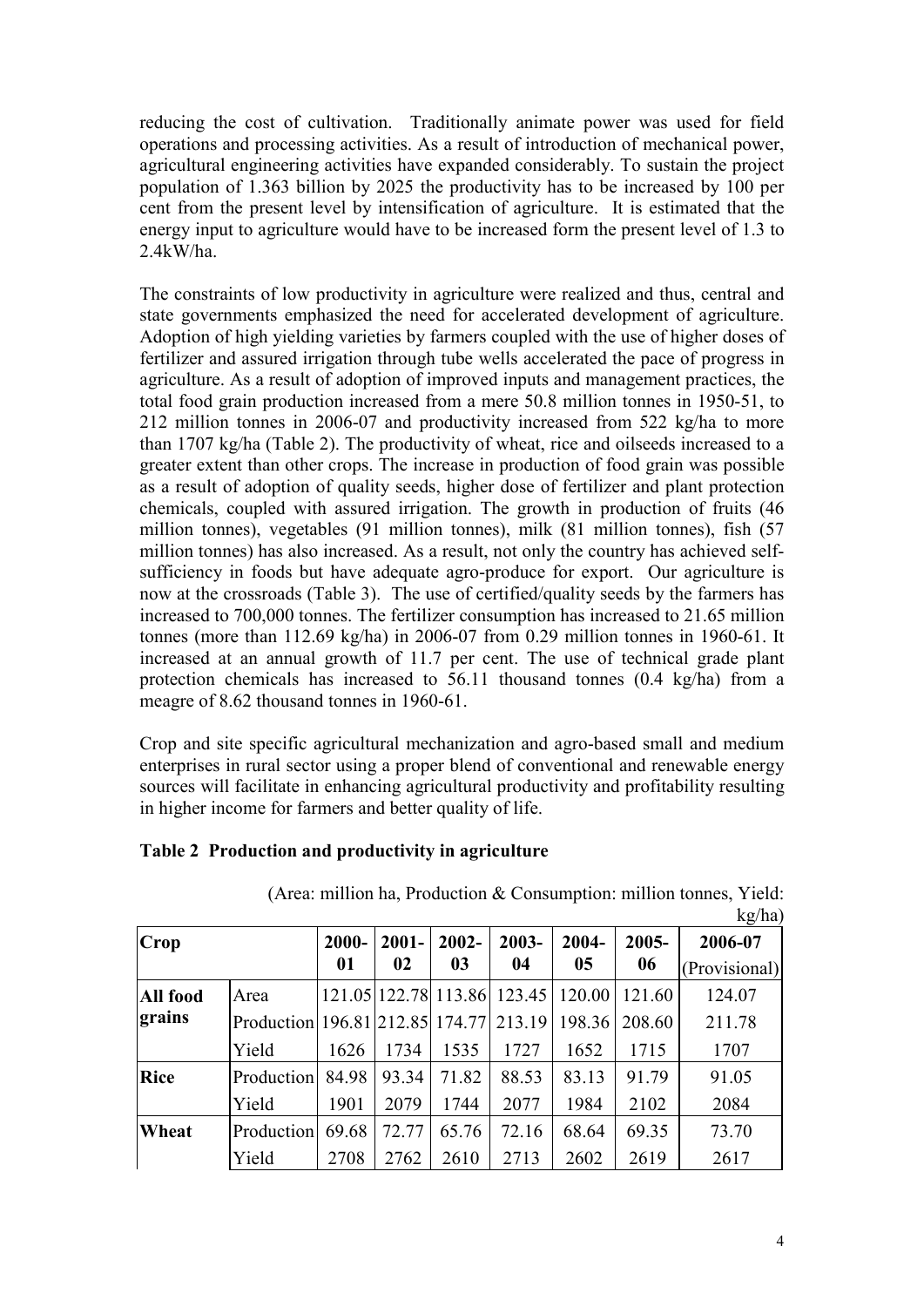| Crop                                         |                                 | 2000- | $2001 -$ | 2002-  | 2003-  | 2004-  | $2005 -$ | 2006-07       |
|----------------------------------------------|---------------------------------|-------|----------|--------|--------|--------|----------|---------------|
|                                              |                                 | 01    | 02       | 03     | 04     | 05     | 06       | (Provisional) |
| <b>Oilseeds</b>                              | Production                      | 18.44 | 20.66    | 14.84  | 25.29  | 26.10  | 27.98    | 23.26         |
|                                              | Yield                           | 810   | 913      | 691    | 1067   | 967    | 1004     | 895           |
| <b>Sugarcane</b>                             | Production 295.96 297.21 287.38 |       |          |        | 237.31 | 232.32 | 281.17   | 322.94        |
|                                              | Yield                           | 68577 | 67370    | 63576  | 58986  | 63806  | 66828    | 66833         |
| <b>Pulses</b>                                | Production                      | 11.08 | 13.37    | 11.13  | 14.91  | 13.13  | 13.39    | 14.11         |
|                                              | Yield                           | 544   | 607      | 543    | 635    | 577    | 598      | 594           |
| <b>Coarse</b>                                | Production                      | 31.08 | 33.38    | 26.07  | 37.60  | 33.47  | 34.07    | 32.92         |
| cereals                                      | Yield                           | 1027  | 1131     | 966    | 1221   | 1153   | 1172     | 1158          |
| <b>Milk MT</b>                               | Production                      | 80.60 | 84.40    | 86.20  | 88.1   | 92.6   | 97.1     | 100.9         |
| Fish                                         | Production                      | 5.66  | 5.96     | 6.20   | 6.40   | 6.30   | 6.57     | 6.87          |
| Irrigated area, Mha                          |                                 | 75.95 | 78.81    | 75.87* | 77.94* | 78.00* | 80.00*   | 82.63*        |
| <b>Fertiliser</b>                            |                                 | 13.88 | 17.36    | 16.09  | 16.80  | 18.34  | 20.34    | 21.65         |
| consumption MT                               |                                 |       |          |        |        |        |          |               |
| Per capita availability 495.50 416.20 494.10 |                                 |       |          |        | 437.6  | 462.7  | 422.4*   | 445.3         |
| of food grains<br>(gms/day)                  |                                 |       |          |        |        |        |          |               |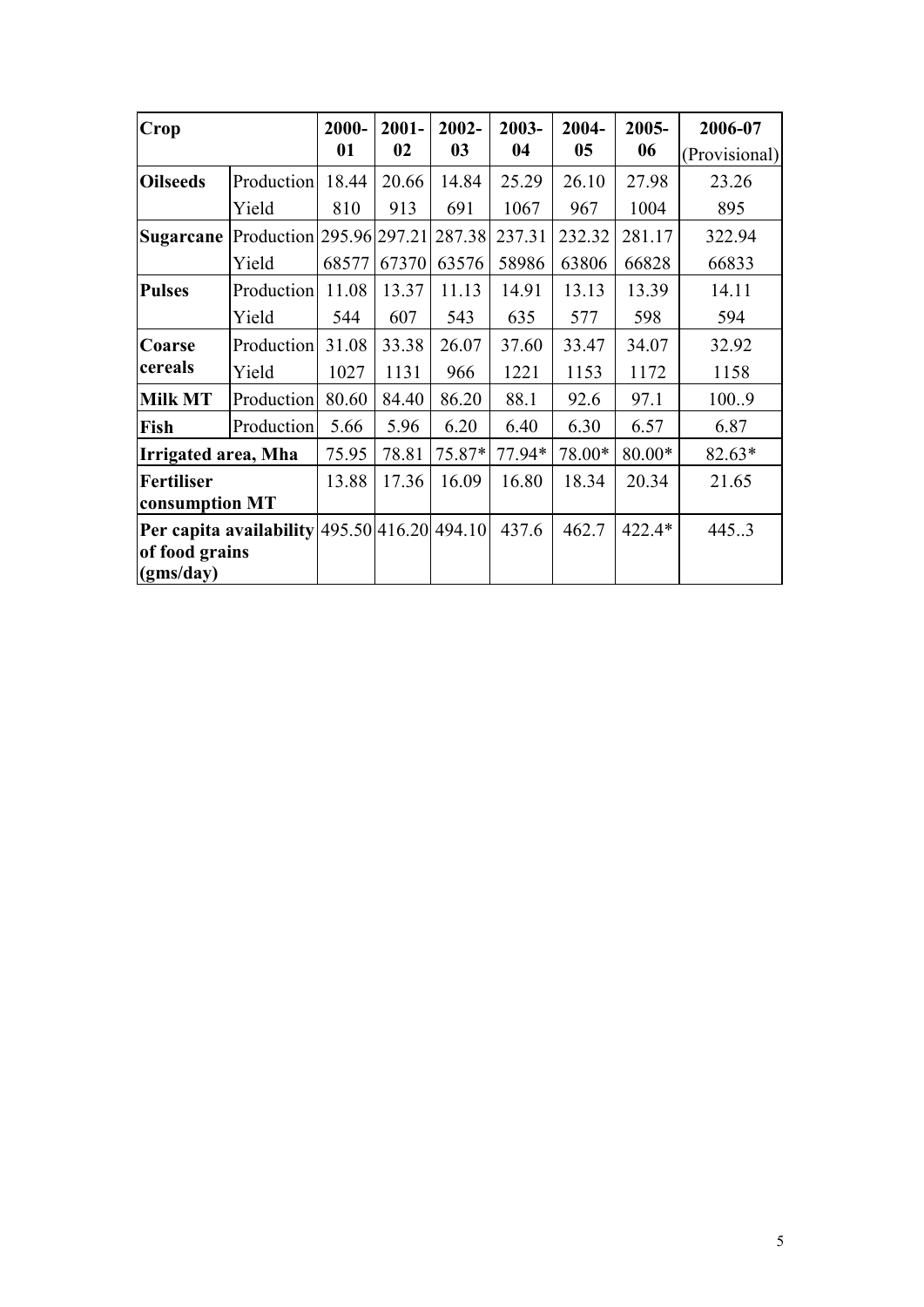| Crop          | <b>Production rank</b>           | <b>Productivity rank</b> |
|---------------|----------------------------------|--------------------------|
| Paddy         | 2 <sup>nd</sup>                  | 30 <sup>th</sup>         |
| Wheat         | 2 <sup>nd</sup>                  | 22 <sup>nd</sup>         |
| Maize         | $\neg$ th                        | 35 <sup>th</sup>         |
| Total cereals | $3^{\text{rd}}$                  | 36 <sup>th</sup>         |
| Groundnut     | 2 <sup>nd</sup>                  | $40^{\text{th}}$         |
| Rapeseeds     | $3^{\text{rd}}$                  | 28 <sup>th</sup>         |
| Pulses        | 1 <sup>st</sup>                  | $44^{\text{th}}$         |
| Potato        | $4^{\rm th}$                     | $26^{\text{th}}$         |
| Fruits        | $2nd$ (10 per cent               |                          |
|               | share)                           |                          |
| Vegetables    | 2 <sup>nd</sup><br>$(9$ per cent |                          |
|               | share)                           |                          |

**Table 3 Global ranking of India in farm production and productivity** 

# **Farm mechanization**

Mechanization is viewed as package of technology to (i) ensure timely field operations to increase productivity, reduce crop losses and improve quality of agroproduce (ii) increase land utilization and input use efficiency (iii) increase labour productivity using labour saving and drudgery reducing devices besides, being cost effective and eco-friendly. Appropriate machinery have been adapted by farmers for ensuring timely field operations and effective application of various crop production inputs utilizing human, animal and mechanical power sources. Diverse farm mechanization scenario prevails in the country due to size of farm holdings (average farm holding size 1.6 ha) and socio-economic disparities. Indian agriculture continues to be dependent upon human (agricultural workers population 234.10million in 2000- 01) and draught animal power (27 million pairs). Hand tools and animal drawn implements are extensively used which involve a great amount of drudgery. Adoption of tractors has been on the increase. Sale of tractors during 2005-06 touched 292000 nos.

Mechanization indicator is one of the measures of modernization of agriculture of a country (Table 4). The availability of farm power or energy per unit area (kW/ha) has been considered as one of the parameters for expressing level of mechanization. Ratio of machine work and sum of manual and machine work has also been considered to estimate the level of mechanization. The unit farm power available from all sources (animate and mechanical power) increased from 0.20 to 0.90 kW/ha (on the basis of net cropped area) from 1950-51 to 1996-97. The ratio of tractive power to total farm power has increased from 0.82 to 32.25 per cent.

| Sl. No. | <b>Operation</b>                | Percentage |
|---------|---------------------------------|------------|
|         | Tillage                         | 40.2       |
|         | Tractor                         | 15.6       |
|         | Animal                          | 24.7       |
|         | Sowing with drills and planters | 28.9       |
|         | Tractors                        | 8.3        |
|         | Animal                          | 20.6       |

**Table 4 Level of mechanization**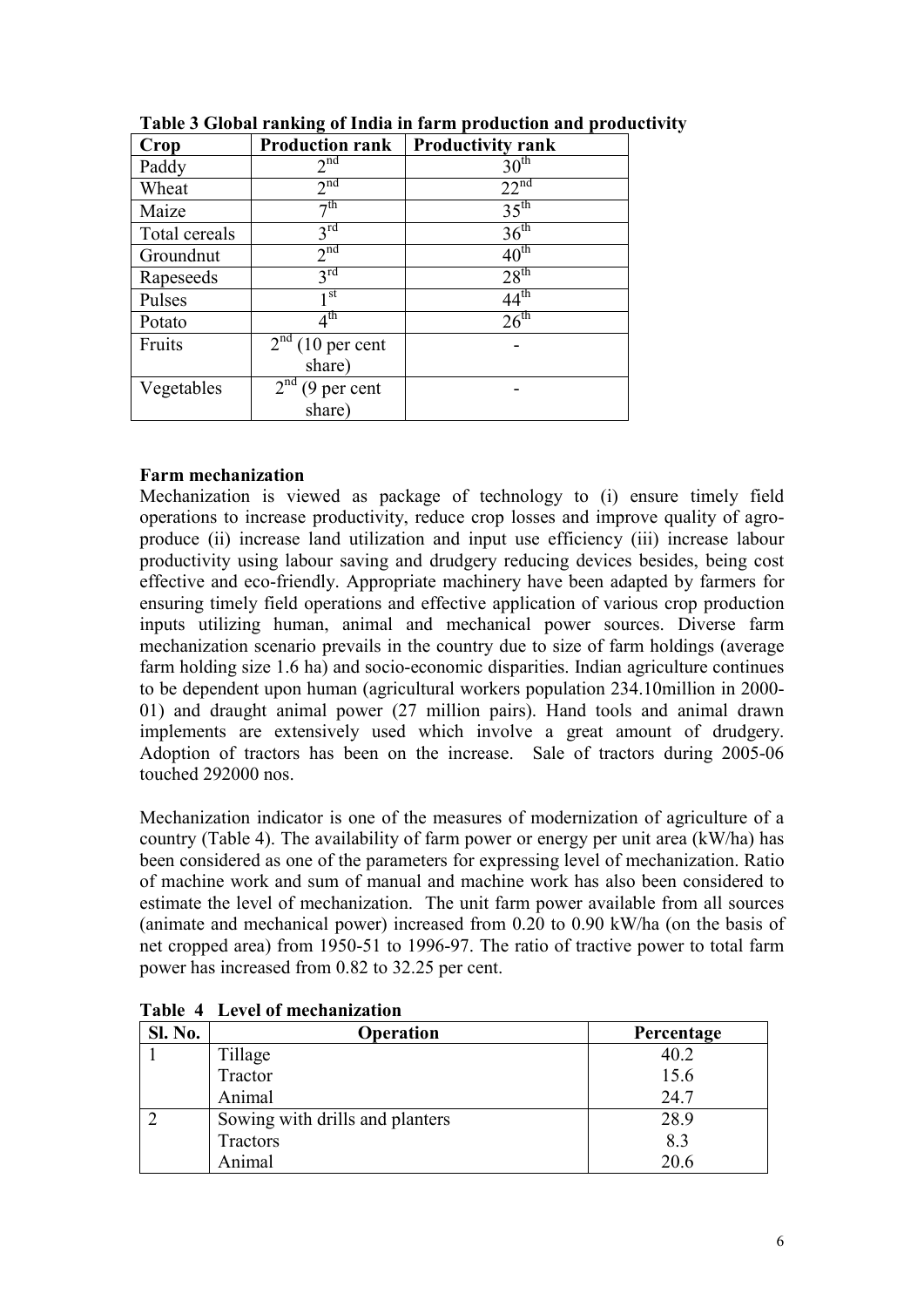| Irrigation       | 37   |
|------------------|------|
| Thresher-Wheat   | 47.8 |
| Paddy and others | 4.4  |
| Harvesting       |      |
| Reapers          | 0.56 |
| Combines         | 0.37 |
| Plant protection | 34.2 |

A number of machines and equipment suitable for different farm operations suited to different agro-climatic regions and categories of farm have been developed and tested (Table-5). Most of these machines are available commercially and have been well adopted.

| <b>Technology</b>                                                                                        | <b>Present Status</b>                                                                                                                                                                                    |
|----------------------------------------------------------------------------------------------------------|----------------------------------------------------------------------------------------------------------------------------------------------------------------------------------------------------------|
| <b>Land Development</b>                                                                                  |                                                                                                                                                                                                          |
| Land levelling<br>and<br>grading                                                                         | Bull dozers, power rakes, land planes<br>etc.<br>are<br>commercially available.<br>Animal drawn and tractor<br>levellers are available for wetland and laser land leveller<br>for large scale levelling. |
| Summer ploughing and<br>subsoiling                                                                       | Tractor drawn mould board ploughs, disc plough and<br>subsoilers, para plough are available commercially.                                                                                                |
| Seedbed preparation<br>$\blacksquare$<br>conservation<br>tillage<br>seeding<br>raised<br>bed<br>planting | T/M strip till drill, roto till drill and zero till seed cum<br>fertilizer drill field, till planter tested in light soils of<br>northern India and found useful for sowing of wheat.                    |
| Seedbed preparation<br>Flat bed                                                                          | Tractor mounted mould board, disc ploughs, disc<br>harrows, cultivator etc are available commercially and<br>being used by the farmers. Adoption of $T/m$ rotavator is<br>increasing.                    |
| Seedbed preparation<br>low land                                                                          | Good designs of A/d and T/d puddlers, levellers, hydro<br>tiller and rotavator are available commercially.                                                                                               |
| Pit making                                                                                               | Tractor mounted augers were imported and tested. Few<br>indigenous designs of tractor and power tiller mounted<br>augers were developed and commercialized.                                              |
| Manure application                                                                                       | Manual spreading and transportation through tractor is<br>practised. Power tiller and tractor-operated designs are<br>ready for commercialization.                                                       |
| <b>Sowing and Planting</b>                                                                               |                                                                                                                                                                                                          |
| Drilling                                                                                                 | Animal<br>tiller<br>draw, Tractor mounted<br>and Power<br>operated seed drills, seed cum fertilizer drill<br>are<br>available                                                                            |
| Planting/hill planting/<br>Precision drill                                                               | Dibblers, inclined plate planters and pneumatic plate<br>planters are available                                                                                                                          |
| Planting of tubers and<br>rhizomes                                                                       | Potato planters of animal, tractor and power tiller<br>mounted are available.                                                                                                                            |
| <b>Weeding and Interculture</b>                                                                          |                                                                                                                                                                                                          |
| weeding<br>Manual<br>and<br>earthing                                                                     | Tools are available commercially; grubber, twin wheel<br>hoe, cono weeder are common on Indian farms.                                                                                                    |

**Table 5 Present Status of mechanization in Farm Mechanization**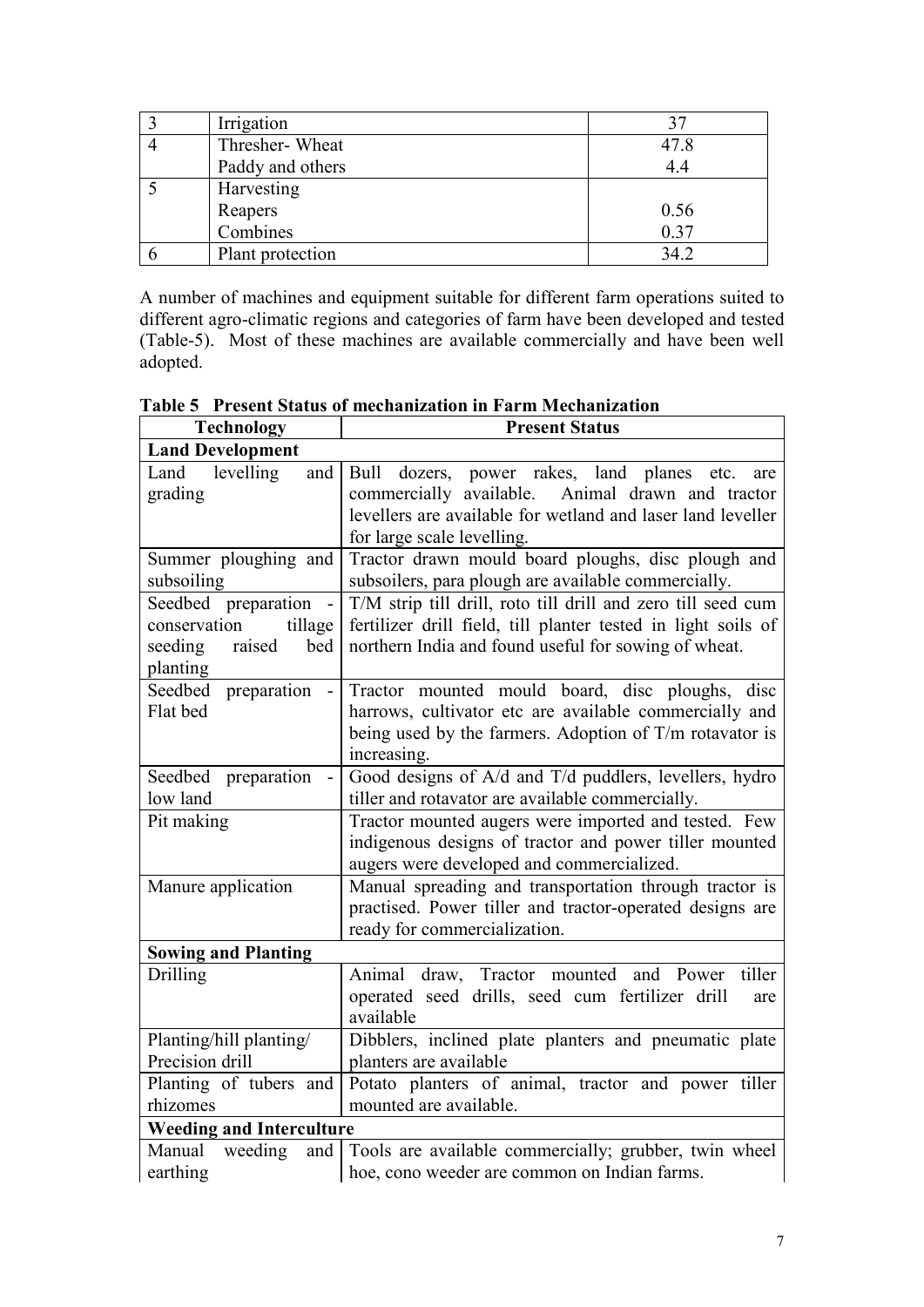| <b>Technology</b>                                   | <b>Present Status</b>                                                                                      |  |  |  |  |
|-----------------------------------------------------|------------------------------------------------------------------------------------------------------------|--|--|--|--|
| Power weeders                                       | Developed and tested. Rotary power weeder has been                                                         |  |  |  |  |
|                                                     | adopted in different agro-climatic regions.                                                                |  |  |  |  |
| Power tiller<br>operated                            | Developed and tested. Power tiller mounted cultivator,                                                     |  |  |  |  |
| cultivation and earthing                            | power tiller mounted earthing cum fertilizer is under                                                      |  |  |  |  |
|                                                     | promotion in sugarcane crop.                                                                               |  |  |  |  |
| Tractor<br>mounted                                  | Commercially available                                                                                     |  |  |  |  |
| cultivator and earthing                             |                                                                                                            |  |  |  |  |
| <b>Plant Protection</b>                             |                                                                                                            |  |  |  |  |
| Manual sprayers                                     | Commercially available on large scale                                                                      |  |  |  |  |
| Manual dusters                                      |                                                                                                            |  |  |  |  |
| Animal<br>operated                                  | Few commercial models are available. Bullock drawn                                                         |  |  |  |  |
| sprayers                                            | sprayer for soybean and cotton is being promoted.                                                          |  |  |  |  |
| Engine<br>operated                                  | Many models are available                                                                                  |  |  |  |  |
| sprayers and dusters                                |                                                                                                            |  |  |  |  |
| Self propelled sprayers                             | High capacity sprayers are commercially available.                                                         |  |  |  |  |
| and dusters                                         |                                                                                                            |  |  |  |  |
| Power tiller operated                               | models developed by R&D<br>Few<br>Centres.                                                                 |  |  |  |  |
| sprayers and dusters                                | Commercialised in Andhra Pradesh, Tamil Nadu and                                                           |  |  |  |  |
|                                                     | Maharasthra. Power tiller operated orchard sprayer with                                                    |  |  |  |  |
|                                                     | turbo nozzle has been commercialised.                                                                      |  |  |  |  |
| Tractor<br>mounted                                  | Commercially available. Few imported models field-                                                         |  |  |  |  |
| sprayers and dusters                                | tested and adopted by farmers. Aeroblast sprayers are in                                                   |  |  |  |  |
|                                                     | use for horticultural crops.                                                                               |  |  |  |  |
| Air assisted<br>spraying<br>and dusting             | Manual and tractor mounted equipment have been                                                             |  |  |  |  |
|                                                     | developed/adopted                                                                                          |  |  |  |  |
| <b>Harvesting &amp; Threshing</b><br>Manual sickles |                                                                                                            |  |  |  |  |
|                                                     | Locally made available at large scale. With serrations<br>many designs are available for commercialization |  |  |  |  |
| Reaper-windrowers                                   | Walk behind type models were designed, developed,                                                          |  |  |  |  |
| Walking type                                        | tested and commercialised                                                                                  |  |  |  |  |
| Riding type                                         | Prototypes available                                                                                       |  |  |  |  |
|                                                     |                                                                                                            |  |  |  |  |
| Power tiller mounted                                | A platform type reaper made and tested                                                                     |  |  |  |  |
| Tractor mounted                                     | A number of models are being manufactured on large                                                         |  |  |  |  |
|                                                     | scale. Now again its scope is increasing due to the                                                        |  |  |  |  |
|                                                     | requirement of wheat and rice straw for fodder pin poses.                                                  |  |  |  |  |
| Groundnut diggers                                   | Animal drawn, power tiller mounted and tractor mounted                                                     |  |  |  |  |
|                                                     | diggers are available.                                                                                     |  |  |  |  |
| diggers/sweet<br>Potato                             | Animal drawn, Tractor mounted semi and automatic                                                           |  |  |  |  |
| potato harvesters                                   | potato diggers developed and tested.<br>Power tiller                                                       |  |  |  |  |
|                                                     | mounted potato digger is available.                                                                        |  |  |  |  |
| Power threshers                                     | Commercially available. Threshers for sunflower, maize,                                                    |  |  |  |  |
| Specialized threshers                               | groundnut, castor etc. have been developed.                                                                |  |  |  |  |
| Multicrop thresher                                  | Small and high capacity threshers developed and tested                                                     |  |  |  |  |
|                                                     | for rice, wheat, mustard, sunflower, safflower, sorghum,                                                   |  |  |  |  |
| Combine<br>harvesters                               | maize, pigeon-pea etc.<br>Commercially available                                                           |  |  |  |  |
| rice                                                |                                                                                                            |  |  |  |  |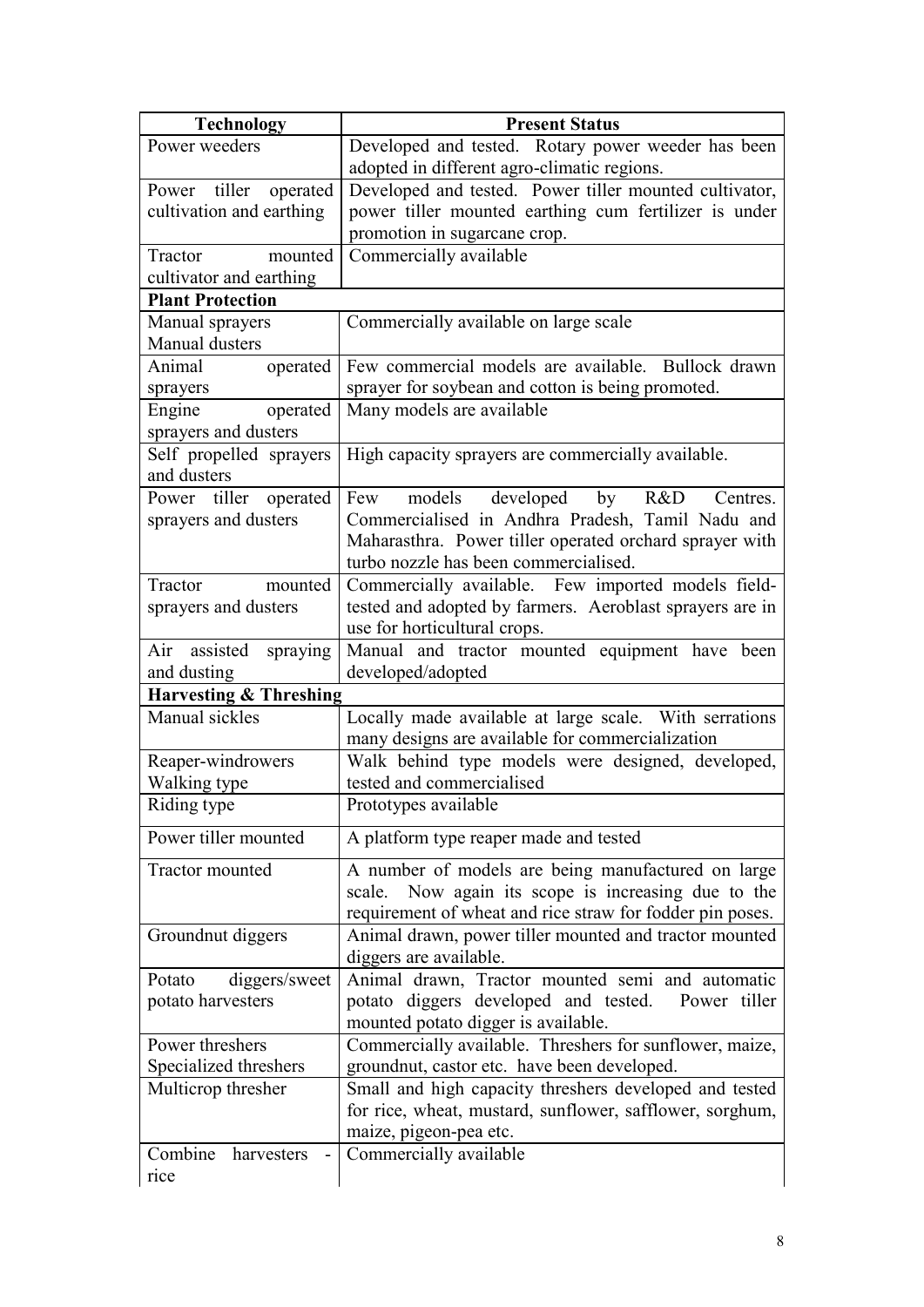| <b>Technology</b>                            | <b>Present Status</b>                                                    |  |  |  |
|----------------------------------------------|--------------------------------------------------------------------------|--|--|--|
| General purpose grain Commercially available |                                                                          |  |  |  |
| combine                                      |                                                                          |  |  |  |
| Straw combine                                | Commercially available for wheat                                         |  |  |  |
| Plot combine                                 | Limited scope. Imported models are available                             |  |  |  |
|                                              | Noise and Vibration on Studies have been carried out which indicate that |  |  |  |
| tractors<br>and<br>power                     | operators of these power units are exposed to high level                 |  |  |  |
| tillers                                      | of noise and vibration, which are detrimental to health                  |  |  |  |
|                                              | and work performance.                                                    |  |  |  |

Modernization requires sophistication in mechanization, which is possible at relatively large scales of operations with capital and management constraints overcome. Marginal and small farmers are increasingly becoming part time, with absentee farmers, periurban farmers, wage earners on a part or full time basis. Industry and service sectors, trade and commerce unable to reduce land based livelihoods compel rural people to remain on land based livelihoods, forcing a steady increase in the number of land holdings but with average land holdings going down making mechanization more challenging and difficult. Scaling down of farm machines reduces mechanical advantages. Instead of owning farm machinery other than hand tools, such marginal farms can meet their needs through custom servicing. (if it is well developed).

# **Farm Power Availability**

India has made remarkable progress in agricultural mechanization technology. The country evolved a selective mechanization model using a power mix based on animate and inanimate power sources. The mix of power sources includes human beings, animals, power tillers, tractors, engines and electric motors. One of the globally used Index of Agriculture Mechanization (IAM) is power availability per unit area. The power availability is computed by taking both animals and inanimate power sources. Nearly 80 per cent of the power in agriculture is contributed by inanimate power sources. Table 6 shows the farm power availability and density of different power sources in India. Table 8 shows the farm power availability versus food grain production. It is apparent from these tables that agricultural productivity is directly related to farm power availability. States with higher power per unit area also have higher food production (Table 7). It is evident that higher power availability will have to be ensured in the states with lower power availability. This is also true for rainfed areas, where the power availability is barely 0.54 kW./ha. The power availability in hilly areas is also quite low.

The increasing use of tractors and irrigation pumps operated by electric motors and diesel engines are the indictors of the fact that use of mechanical power in India has increased many fold during the last two decades. Power availability was 0.32 kW/ha in 1965-66 and increased to 1.34 kW/ha in 2005-06 and needs to be increased to 2 kW/ha. The cultivable area per tractor was 2162 ha in 1965-66 and has come down to about 50 ha per tractor in 2005-06 with the addition of a large number of tractors. However, it is seen that the most popular model of tractor has a rating of 35 hp, which has a command area of about 15-20 ha.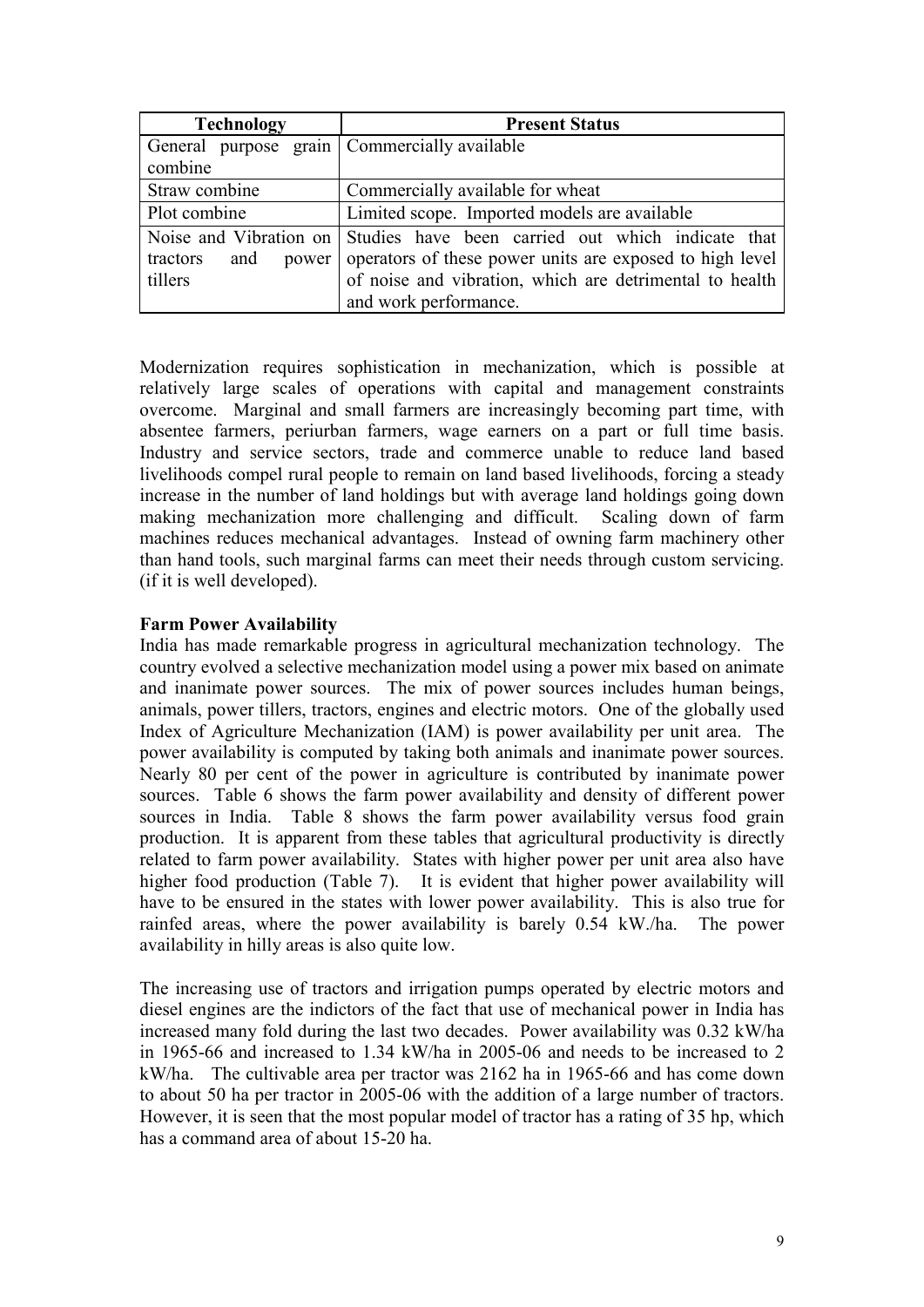| 1 adie o                                                                                             |         |                  |                    | Status of farm power sources in filma |        |        |        |
|------------------------------------------------------------------------------------------------------|---------|------------------|--------------------|---------------------------------------|--------|--------|--------|
| <b>Sources</b>                                                                                       | Unit    | 1960-            | 1970-              | 1980-                                 | 1990-  | 2000-  | 2004-  |
|                                                                                                      |         | 61               | 71                 | 81                                    | 91     | 01     | 05     |
| Agricultural                                                                                         | Number, | 116.0            | $\overline{1}24.2$ | 149.3                                 | 183.5  | 214.9  | 227.7  |
| workers                                                                                              | million |                  |                    |                                       |        |        |        |
|                                                                                                      | Power,  | 5.8              | 6.2                | 7.5                                   | 9.2    | 10.7   | 11.4   |
|                                                                                                      | mkW     |                  |                    |                                       |        |        |        |
| Draft                                                                                                | Number, | 80.4             | 82.6               | 73.4                                  | 70.9   | 60.3   | 56.5   |
| animals                                                                                              | million |                  |                    |                                       |        |        |        |
|                                                                                                      | Power,  | 30.6             | 31.4               | 27.8                                  | 26.9   | 22.9   | 21.5   |
|                                                                                                      | mkW     |                  |                    |                                       |        |        |        |
| Tractors                                                                                             | Number, | 0.037            | 0.168              | 0.531                                 | 1.192  | 2.472  | 2.812  |
|                                                                                                      | million |                  |                    |                                       |        |        |        |
|                                                                                                      | Power,  | 1.00             | 4.38               | 13.86                                 | 31.11  | 64.52  | 73.39  |
|                                                                                                      | mkW     |                  |                    |                                       |        |        |        |
| Power                                                                                                | Number, | $\boldsymbol{0}$ | 0.096              | 0.0162                                | 0.0312 | 0.0775 | 0.0783 |
| tillers                                                                                              | million |                  |                    |                                       |        |        |        |
|                                                                                                      | Power,  | $\boldsymbol{0}$ | 0.054              | 0.0196                                | 0.175  | 0.434  | 0.438  |
|                                                                                                      | mkW     |                  |                    |                                       |        |        |        |
| Diesel                                                                                               | Number, | 0.230            | 1.700              | 2.880                                 | 4.800  | 6.226  | 7.595  |
| engines                                                                                              | million |                  |                    |                                       |        |        |        |
|                                                                                                      | Power,  | 1.298            | 9.52               | 16.13                                 | 26.88  | 34.86  | 42.53  |
|                                                                                                      | mkW     |                  |                    |                                       |        |        |        |
| Electric                                                                                             | Number, | 0.200            | 1.600              | 3.350                                 | 8.070  | 13.250 | 14.467 |
| motors                                                                                               | million |                  |                    |                                       |        |        |        |
|                                                                                                      | Power,  | 0.74             | 5.92               | 12.39                                 | 29.86  | 49.03  | 53.53  |
|                                                                                                      | mkW     |                  |                    |                                       |        |        |        |
| 1 Human = $0.05$ kW, Draught animal pair = $0.38$ kW, Power tiller = $5.6$ kW;                       |         |                  |                    |                                       |        |        |        |
| Tractor = $26.1 \text{ kW}$ , Electric motor = $3.7 \text{ kW}$ , Diesel engine = $5.6 \text{ kW}$ . |         |                  |                    |                                       |        |        |        |

**Table 6 Status of farm power sources in India** 

|  |  | Table 7 Cultivated area, production and power availability in India. |  |  |  |
|--|--|----------------------------------------------------------------------|--|--|--|
|--|--|----------------------------------------------------------------------|--|--|--|

| Year        | Croppi<br>ng<br>intensit<br>y<br>(per<br>cent) | <b>Net</b><br>sown<br>area<br>Mha | Gross<br>sown<br>area<br>Mha | Irriga<br>ted<br>area<br>Mha | Producti<br>vity<br>T/ha | Net sown<br>area per<br>tractor<br>ha | <b>Power</b><br>availabil<br>ity,<br>kWha |
|-------------|------------------------------------------------|-----------------------------------|------------------------------|------------------------------|--------------------------|---------------------------------------|-------------------------------------------|
| 1980-<br>81 | 124                                            | 140.3                             | 173.3                        | 38.7                         | 1.023                    | 264                                   | 0.55                                      |
| 1985-<br>86 | 127                                            | 141.0                             | 178.8                        | 42.1                         | 1.184                    | 174                                   | 0.73                                      |
| 1990-<br>91 | 130                                            | 142.2                             | 185.5                        | 48.0                         | 1.468                    | 119                                   | 0.87                                      |
| 1995-<br>96 | 131                                            | 142.8                             | 186.8                        | 53.0                         | 1.499                    | 84                                    | 1.05                                      |
| 2000-<br>01 | 131.6                                          | 141.2                             | 185.7                        | 54.83                        | 1.630                    | 57                                    | 1.29                                      |
| 2004-<br>05 | 135.6                                          | 141.0                             | 191.2                        | 56.21                        | 1.650                    | 50                                    | 1.44                                      |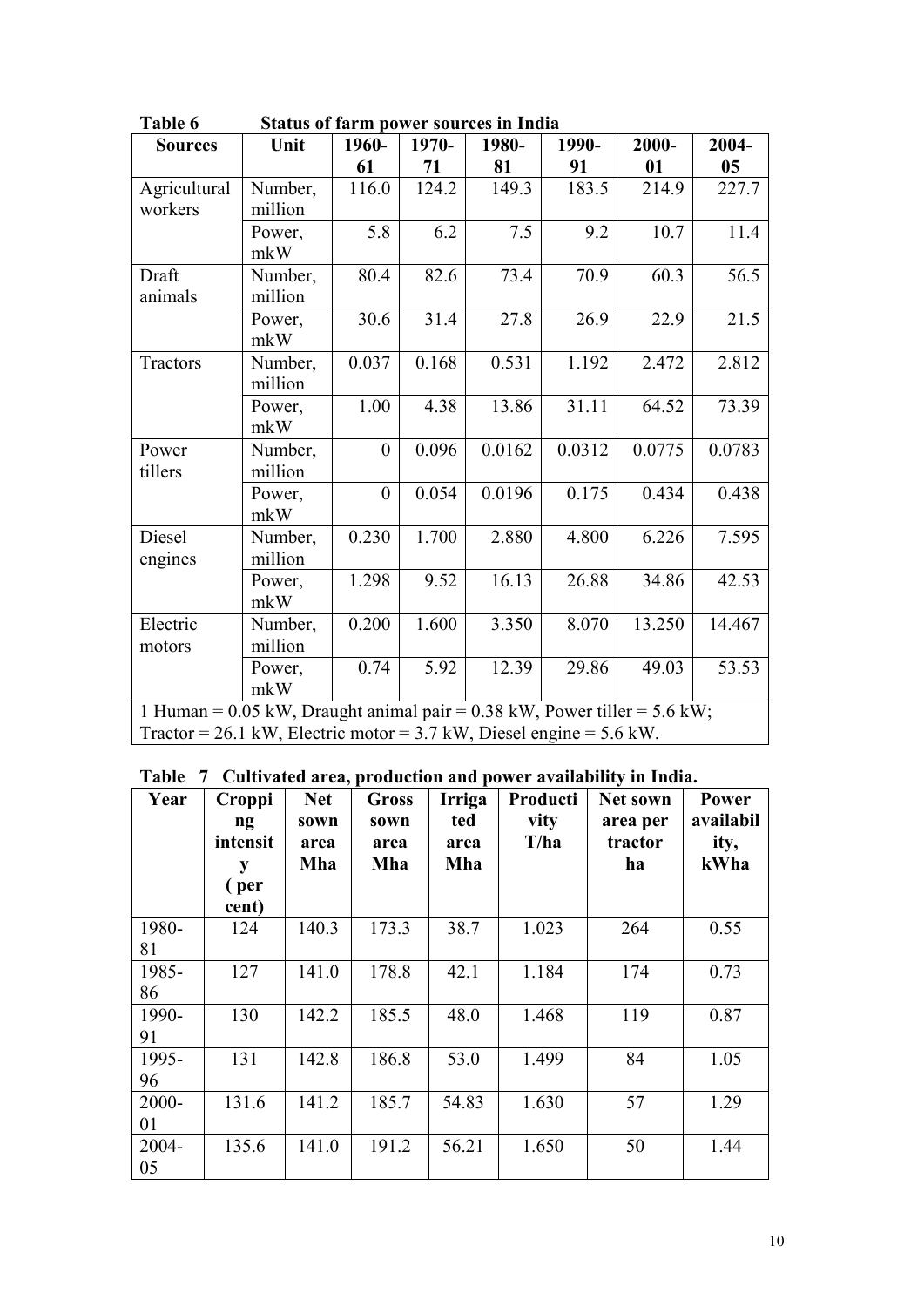| <b>State</b>         | <b>Farm Power availability,</b> | Food grain productivity, |  |  |
|----------------------|---------------------------------|--------------------------|--|--|
|                      | kW/ha                           | kg/ha                    |  |  |
| Punjab               | 3.50                            | 4032                     |  |  |
| Haryana              | 2.25                            | 3088                     |  |  |
| <b>Uttar Pradesh</b> | 1.75                            | 2105                     |  |  |
| Andhra Pradesh       | 1.60                            | 1995                     |  |  |
| Uttranchal           | 1.60                            | 1712                     |  |  |
| West Bengal          | 1.25                            | 2217                     |  |  |
| Tamil Nadu           | 0.90                            | 2262                     |  |  |
| Karnataka            | 0.90                            | 1406                     |  |  |
| Kerala               | 0.80                            | 2162                     |  |  |
| Assam                | 0.80                            | 1443                     |  |  |
| <b>Bihar</b>         | 0.80                            | 1622                     |  |  |
| Gujarat              | 0.80                            | 1169                     |  |  |
| Madhya Pradesh       | 0.80                            | 907                      |  |  |
| Himachal Pradesh     | 0.70                            | 1500                     |  |  |
| Maharashtra          | 0.70                            | 757                      |  |  |
| Rajasthan            | 0.65                            | 884                      |  |  |
| Jharkhand            | 0.60                            | 1095                     |  |  |
| $\&$<br>Jammu        | 0.60                            | 1050                     |  |  |
| Kashmir              |                                 |                          |  |  |
| Orissa               | 0.60                            | 799                      |  |  |
| Chhattisgarh         | 0.60                            | 799                      |  |  |
| <b>All India</b>     | 1.35                            | 1723                     |  |  |

**Table 8 Farm Power availability and average productivity of food grains in India in 2001** 

# **Irrigation**

Water is an essential natural resource for the survival of life, a key input for plant growth and is instrumental in the upkeep of the environment. Although water is a renewable source, it is quite dynamic and scarce. The source of all water is annual precipitation/rainfall and it is affected by a number of factors. As a result, rainfall in India is highly variable, irregular and undependable with widespread variation among various meteorological sub-divisions in terms of distribution and amount. The highest and lowest annual average rainfall in India is 10,000 mm (Khasi-Jaintia Hill, Meghalaya) and 100 mm in Rajasthan, respectively. The distribution of water is highly skewed and to make it better the technical feasibility of inter basin transfer of water by linking Himalayan and Peninsular rivers has been investigated and the proposal is under consideration of the Government of India. It is estimated that after the development of full irrigation potential of 140 million ha as against the cropped area of 200 million ha by the year 2010, about 60 million ha will be left as rainfed. It, therefore, demands that every drop of rainfall should be conserved and it can be done by in-situ and ex-situ harvesting of rainfall. Significant progress has been made in the development of water harvesting, conservation and utilization technology. For better water use efficiency, it is necessary to adapt efficient irrigation methods that are technically feasible, economically viable and socially acceptable. Drip and micro irrigation systems need to be adopted and popularized for row crops, horticulture and especially for widely spaced high value crops in undulating terrains, shallow and porous soils and in water scarce areas. However, the associated issues/problems of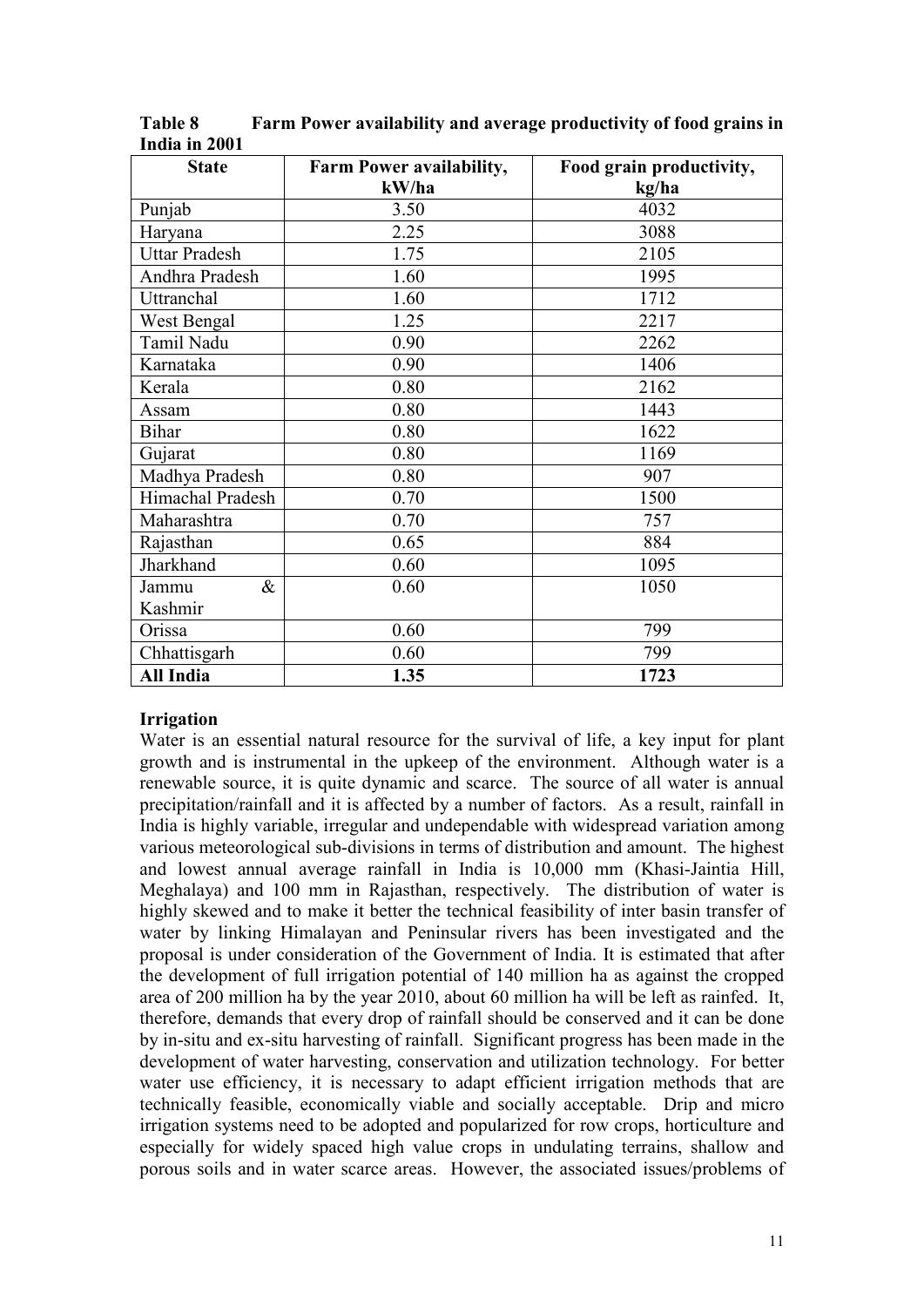high initial cost, clogging of drippers, cracking of pipes, lack of adequate technical inputs and insufficient extension efforts need to be addressed on a priority basis. This may require an integrated approach involving local R&D and extension agencies, manufacturers and end users/farmers.

Optimum development and efficient utilization of water resources, assumes great significance**.** The average annual rainfall as per the estimate of the Central Water Commission (2000) is 1869 bcm, which is about 4 per cent of global supply. Out of this 1122 bcm (690 bcm from surface water and 432 bcm from ground water) can be utilized for meeting diverse demand. The spatial and temporal distribution of water resources in the country is highly uneven. The present extent of utilization has been estimated to be 605 bcm out of which about 83 per cent is for irrigation purposes. The projected demand of water for various purposes by 2025 is estimated at about 1050 bcm (MOWR 1998), comprising 700 bcm of surface water and 350 bcm. of ground water (Table 9).

| <b>Sl. No.</b> | <b>Purpose</b>               | Projected utilization (bcm)<br>by the Year 2025 A.D |
|----------------|------------------------------|-----------------------------------------------------|
| 1.             | Irrigation                   | 770                                                 |
| 2.             | <b>Domestic Water Supply</b> | 52                                                  |
| 3.             | Industrial Use               | 120                                                 |
| 4.             | Power                        | 71                                                  |
| 5.             | Others                       | 37                                                  |
|                | Total                        | 1050                                                |
|                | Surface Water                | 700                                                 |
|                | Ground water                 | 350                                                 |

**Table 9 The break up of the future demands into various uses** 

Source: MOWR (1998), Govt. of India

Although, the average water availability in the country remains more or less fixed according to the natural hydrological cycle, the per capita water availability is progressively reduced due to increasing population. The per capita water availability is reducing with time, 5300  $m<sup>3</sup>$  during year 1955 to 2200  $m<sup>3</sup>$  as of now. It is projected that during 2025 this availability will be  $1500m<sup>3</sup>$ , which is at stress level and during year 2050 it will be scarce with availability of less than  $1000 \text{ m}^3$ . The average annual precipitation including snowfall is estimated to be of the order of 4,000 billion cubic metre (bcm). Out of this 1500 bcm flows into sea due to floods (Abdul Kalam, 2005). Floods normally affect 8 major river valleys spread over 40 million hectares of area in the entire country affecting nearly 260 million people. Similarly drought affects 86 million people who are spread in 14 states covering a total of 116 districts. If we have to prevent the damage due to the flood and reduce the severity of drought, we have to harness this 1500 bcm of water and distribute it to the drought affected areas. Therefore, National Water Grid (NWG) needs to be developed by interlinking of the country's major river basins.

In India, major water resources are from rivers, lakes, canal, reservoirs, tanks and ground water. Globally, fresh water at a tune of  $3,240 \text{ m km}^3$  is being utilized. Of this, 69 per cent is being used in agriculture sector, 8 per cent in domestic, 23 per cent in industrial and other sectors. In India, around 88 per cent water is being used in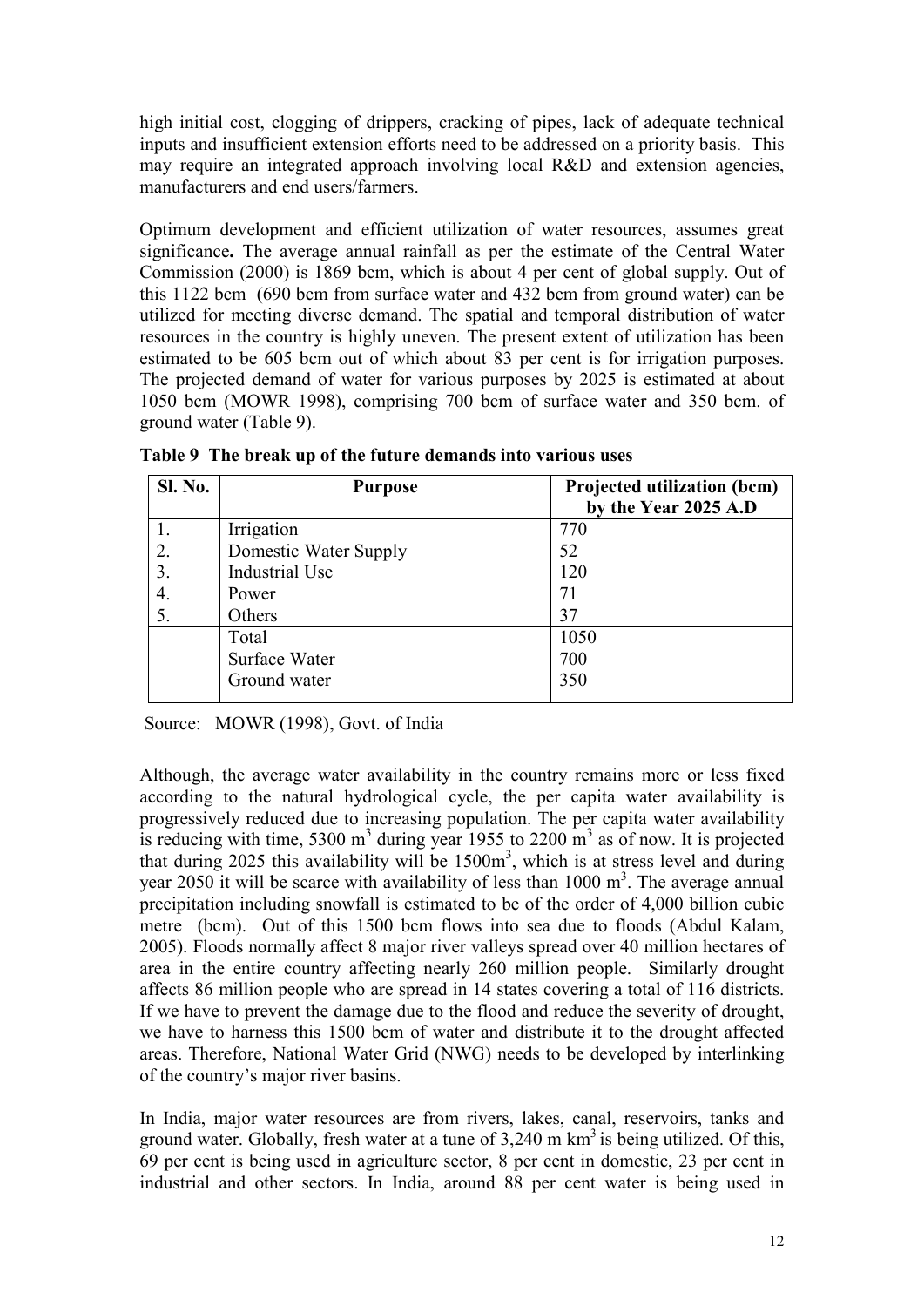agriculture sector, covering around 80 M ha area under irrigation. Due to liberalization of industrial policies and other developmental activities, the demand for water in industrial and domestic sectors is increasing day by day, which forces the reduction of the percentage area under irrigation in the agriculture sector. Thus, pressure lies on agriculture sector to reduce the share of water and increase the production, which could be achieved by enhancing increased water use efficiency.

Water is drawn either from a dug well or a shallow tube well fitted with a pumpset. In both cases a horizontal centrifugal pumpset is commonly used. It was estimated that there are about 16.0 million electric motors and 9.0 million diesel engine pumpsets for lifting water from various sources (Table 10) as of 2003-04. These consume about 100 billion kWh of electricity and 4.0 billion litres of diesel annually. Several field studies revealed that most of the agricultural pumpsets selected and installed operated at much lower efficiency than achievable. The standing committee (Government of India) on the study of operational efficiency of irrigation pumps clearly observed that overall efficiency in diesel operated pump sets was 12.7 per cent and 31.1 per cent in electrically operated pump sets. The efficiency can be increased by selection of appropriate pump, proper installation of system, selection of prime mover, selection of proper couplings, selection of proper size of suction and delivery pipes and regular maintenance. Because of improper management of the systems, lack of clear cut guidelines and lack of emphasis on water management at farm level, the overall efficiency of these systems continued to remain low. It is reported that, a farmer can save up to Rs. 3300 per year over his present expenses for pumpset operation if his pumping system is properly selected. Such correct selection would not only salvage the farmer from his avoidable yearly financial loss but would also save the nation a few hundred crores worth of power by way of savings in diesel oil consumption and electric power.

| <b>Mechanical</b><br>power | 1961-<br>62 | 1971-<br>72 | 1981-<br>82 | 1991-<br>92 | 1996-<br>97 | 1997-<br>98 | 2003-04<br>(Est.) |
|----------------------------|-------------|-------------|-------------|-------------|-------------|-------------|-------------------|
| Electric pump              | 0.1         | .63         | 4.33        | 9.34        |             | 11.85       | 16.0              |
| Diesel pump                | 0.23        | .55         |             | 4.59        | 5.58        | 5.84        | 9.0               |

**Table 10 Population growth trends in stationary farm power sources in India (pumpsets per million)** 

Principal factors influencing watershed operations are physiography (size, shape, land slope) soils and geography, vegetative cover, design peak runoff rate, precipitation, socio-economic factors, organization and analysis after treatment to land with soil conservation measures.

# **Agricultural Drainage**

Drainage has become the part of integrated water management, removing or conserving water as required and also being much concerned about water quality and environmental values. The Food and Agriculture Organization of the United Nations (FAO) assessment (FAO 1996) puts the developed world cropland as 1500 million ha (Mha) of which about 1200-1250 Mha are used for rainfed cropping while about 270 Mha (about 18 per cent of the total cropland) have irrigation facilities. The area provided with improved drainage is estimated to be of the order of 150-200 Mha (10- 14 per cent of the total crop land). Land drainage and irrigation are complementary to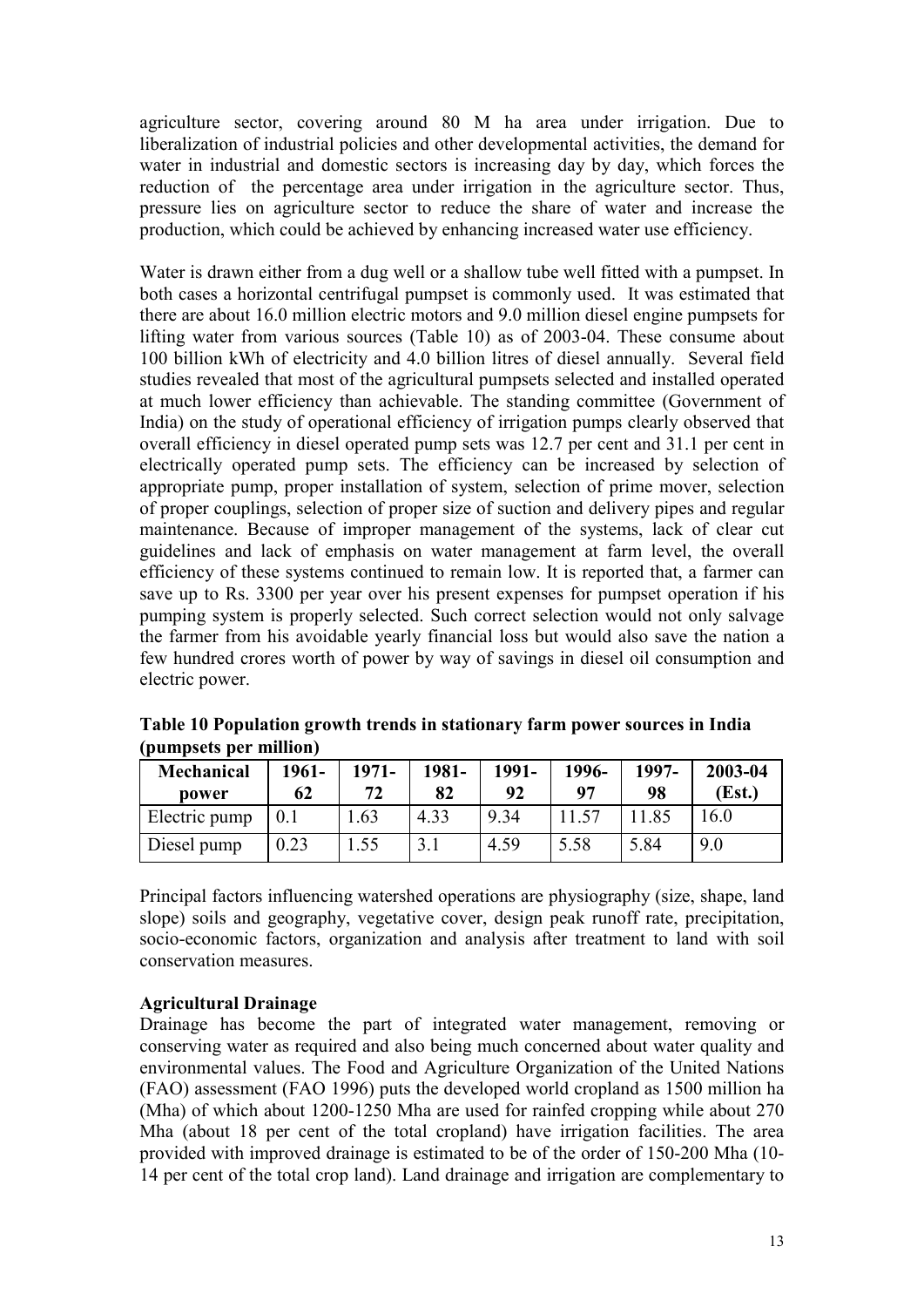each other for maintaining sustainable agricultural productivity. Large areas have been degraded in the country due to the problem of water-logging and salinity, especially in the irrigated alluvial tracts in north-west India (Haryana, Punjab, Gujarat etc.). In India about 4.528 Mha and 7.006 Mha land is having water-logging and salinity problems respectively. A survey conducted for assessing drainage problems in Madhya Pradesh, revealed that at present, 14.06 per cent, 1.20 per cent and 0.90 per cent of command areas are affected due to water-logging in *Chambal*, *Tava and Barna* respectively. Farmers of temporary water-logged lands and low lying areas are not able to remove excess water from their fields due to lack of natural or manmade drainage network /grid. Farmers in adjoining areas of natural drains are often using open ditches for excess water removal from their fields. Therefore, farmers either leave the fields fallow during monsoon season or they get very low yield from their crops. In order to restore these degraded lands drainage becomes an essential measure. Drainage measures consist of mainly to evacuate salts and water from the crop root zone.

The National Water Policy (2002) emphasized adoption of drainage systems and reclamation measures for water-logged areas for sustainable development. Good drainage absorbs and stores more rainfall reducing runoff from the soil surface that causes soil erosion, reduces the chances of water-borne diseases, allows plant roots to receive enough oxygen to mature properly, improves seeds germination due to increased soil surface temperature and increases the number of days available for planting and harvesting crops. Land drainage thus increases crop yields and land value.

# **Indian Experiences in Drainage Technology**

In India, the performance of drainage systems was evaluated in fields for sandy and sandy loam soils under Rajasthan Agriculture Development Project (RAJAD), Central Soil Salinity Research Institute (CSSRI), Karnal under Haryana Operational Pilot Project (HOPP) and AICRP on Agricultural Drainage. These studies revealed that SSD systems had resulted in control of soil salinity/alkalinity effectively and significant increase in yields (about 50 to 75 per cent) of important crops (i.e. rice, wheat, cotton). Studies on performance of drainage systems under heavy clay soils (*vertisols*) were carried out at the Water Management Research Center, Parbhani (Maharashtra) and the Central Institute of Agricultural Engineering (CIAE), Bhopal (M.P.).

Drainage field studies including mole drainage conducted at CIAE Bhopal for soybean, and water sensitive maize and pigeon pea crops. in temporary water-logged vertisols revealed the following:

- Open drainage channels at 15 to 20 m interval and 0.5 m deep with side slopes of 1: 1 and bed gradient less than 0.5 per cent were found to be effective for providing enough relief to crop root zone for soybean.
- For SSD system drainage coefficient (DC) was found to be 5.10 to 5.34 mm/day. The SSD system with 20 m drain spacing and 1.0m drainage depth using corrugated perforated PVC pipe of 72/80 mm diameter covered with geo-textile filter is required for effective drainage.
- Surface drainage system resulted in 25-40 per cent increase in yield over control and the SSD system resulted in 40-64 per cent increase over control for soybean, maize and pigeon pea. SSD also resulted in 12 - 15 per cent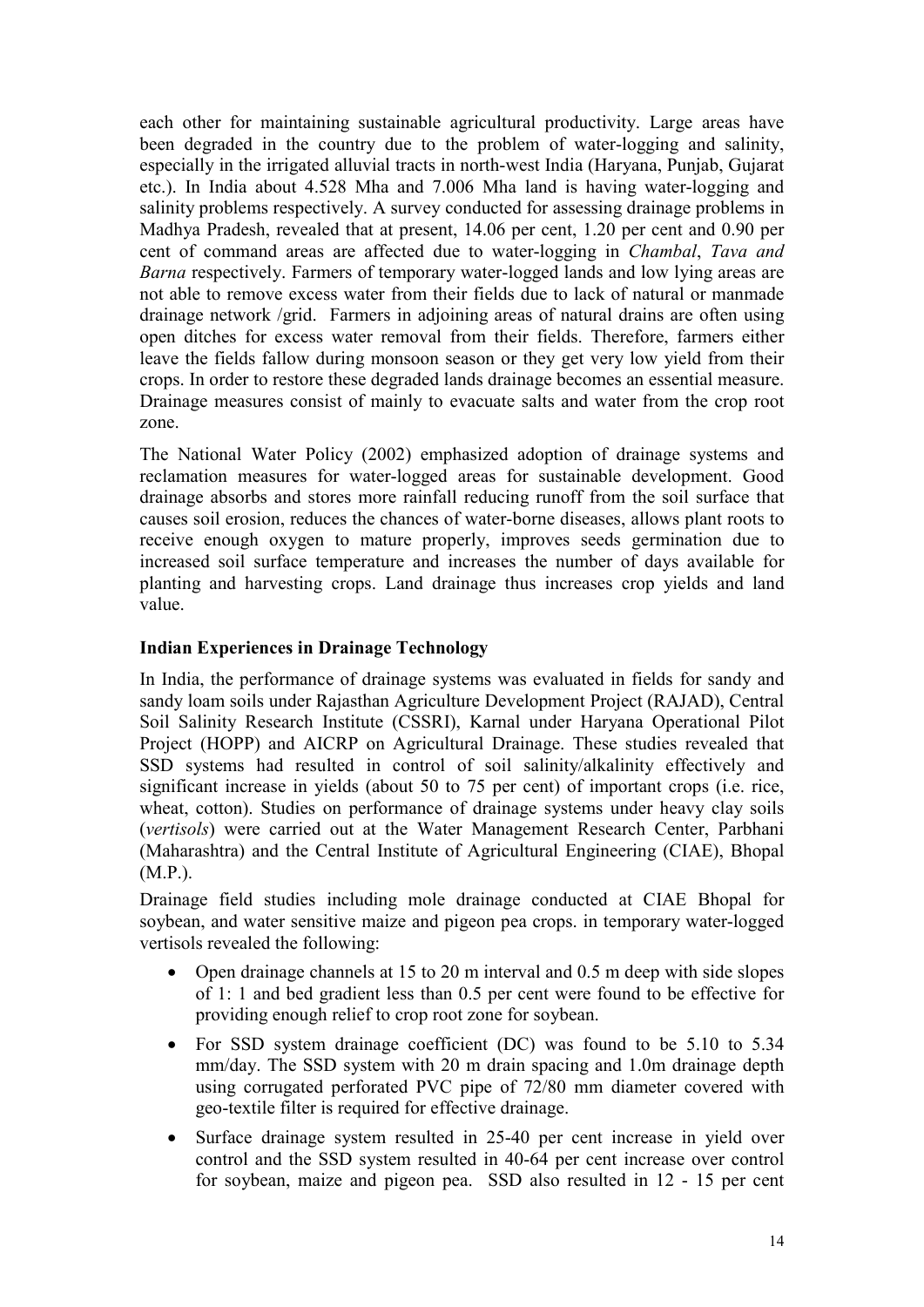increase in yield of subsequent rabi season wheat and chickpea over the control.

- The cost of making surface drains may vary between Rs 1250 1500 /ha depending upon the field orientation and drain layout. The total cost of SSD systems is found to be Rs  $65,000/ha$  due to closer drain spacing in vertisols. The cost of mole drainage at 4 m mole spacing varies from Rs. 2000 - 2500/ha
- Cost economics of drainage systems resulted into benefit-cost (B/C) ratio of 1.77, 1.35 and 1.53 for cultivating soybean, maize and pigeon pea respectively. The B/C ratio for SSD system is 1.36, 1.44 and 1.55 for soybean, maize and pigeon pea respectively. The B/c ratio for soybean cultivation with mole drainage was found to be 1.91. The payback period for SSD systems for crops sensitive to water-logging is 5-7 years.

#### **Energy in Agriculture**

Fossil fuels, which also covers electricity generation are extensively used, but these resources are finite. It is estimated that 81792 million units of electricity and 40.12 million tones of high-speed diesel are available in the country to meet the energy demand in 2005-06. The studies undertaken on Energy Requirement in Agriculture has indicated that use of energy for crop production varied considerably from 9600 MJ/ha to as high as 21000 MJ/ha including seeds and fertilizer. Energy in fertilizer contributed the maximum followed by irrigation. The average operational energy use on all India basis for crop production increased from 3,374 to 8,138 MJ/ha (annual growth rate of 3.6 per cent) during 1970 to 1996 period.

More than 600 million tones of biomass are available from various crops residues and agro-wastes for fuel wood and animal feed. It is estimated that 35-40 per cent of biomass is utilized for animal feed and the remaining as energy source through direct combustion either for cooking food (improved *chulha* 284.89 lakhs) or for processing of agro-produce (bagasse co-generation 84 MW). This is also available for generation of bio-gas (27.13 lakhs plants) and gasification (28.53 MW). Bio-gas and producer gas can partially substitute HSD in compression ignition engines. Alcohol and plant oils are compatible with fuel injection system of compression engines and can be used after transesterification. Solar dryers and solar cookers (456674 nos) are available to supplement rural energy.

#### **Rural Energy Needs**

Energy in the rural sector is required for rural home management, production agriculture, cottage industries and agro-processing. It is estimated that about 66-80 per cent of the total energy for the rural sector is used mainly for rural home management and 16-25 per cent for agriculture production. These are met by bioenergy, natural energy, electricity, fossil fuel and coal. Cooking alone consumes 70 per cent of the total energy, which is met by wood, crop residues, and dry animal dung. About 3-5 kg of fuel wood per household is required for every day. Yearly requirement of fuel wood for rural sector alone will exceed 200 million tonnes. The rural energy needs are different from urban needs due to economic disparity (Table 11 and 12). As per NSSO Report No 404, 1997, about 78 per cent of rural households use fire wood compared to 30 per cent in urban areas for cooking and about 31 per cent rural homes use electricity for lighting compared to 85 per cent in urban areas. Only about 86 per cent villages are electrified. The remaining households use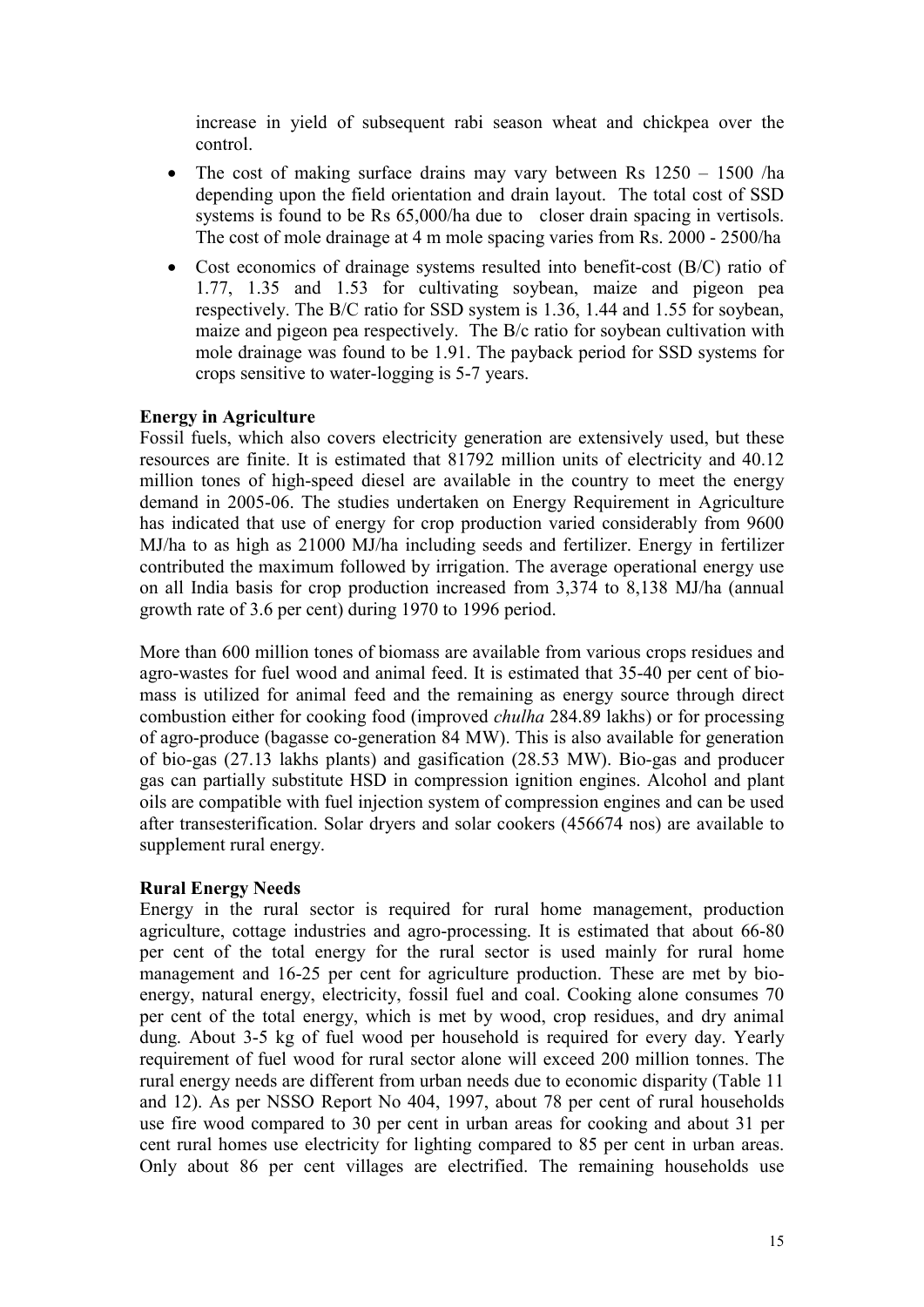kerosene. This requires about 4 litres of kerosene per month per family. This would require more than 300 million litres of kerosene in rural homes for lighting. One of the reasons of poor industrialization of rural sector is due to inadequate or nonavailability of assured electricity in the villages.

| Table 11: Rural energy needs                                                                                                                                                                                                | Table 12: Mechanical Power in<br><b>Agriculture</b>                                                   |                                                   |
|-----------------------------------------------------------------------------------------------------------------------------------------------------------------------------------------------------------------------------|-------------------------------------------------------------------------------------------------------|---------------------------------------------------|
| • Home management and rural industries<br>İ<br>$66 - 80$ per cent<br>• Agricultural production<br>:16 - 25 per cent<br>• Post harvest activities<br>$:2 - 4$ per cent<br>• Animal husbandry and dairying: 2 - 5 per<br>cent | Tractor<br>Power Tiller<br>million<br>Diesel engine<br>$\bullet$<br><b>Electric Motors</b><br>million | :3.42 million<br>:0.11<br>:5.94 million<br>:14.80 |

# **Status of PHT and Agro-processing Industry**

The size of India's food industry is estimated at Rs. 2,50,000 crore. Of this, value added processed food are forecast to rise three times from the present Rs. 80,000 crore to 2,25,000 crore. The Indian food agro-products industry is predominantly related to conservation and simple processed food. However, there is a trend towards value added, easy to use convenient products. Some of the major post-harvest technology and equipment developed in India are:

Optimum stage of harvesting, Status of traditional post harvest activities, Effect of chemicals on yield, Groundnut stripper, Maize dehusker sheller, Crop covering structures, Storage Structures, Crop driers, Cleaners and graders, Decorticators and threshers, Storage structures for onion, Solar drier and seed treater, Milling equipment for small scale operations, Leaf grinder and pyrolyser, Decorticators, Grain infestation detector, Straw baler and feed treatment structure, Pedal-cum-power operated cleaner, seed treater, Use of biogas in grain storage, Bottling of sugarcane juice, Rice puffing machine, Pantnagar dal mill, Pearler for coarse grains, Sago roaster, Ginger and turmeric polisher, PKV dal mill, Pea peeling and punching, Extraction of chillies seed, Agro Processing Centre, Garlic bulb breaker, use of waste Kagzi lime for citric acid, Enhancement of shelf life of fruits and vegetables, Cashewnut sheller, Water chestnut decorticator, Mango grader, Bengal gram stripping-shelling machine, magnetic treater for seeder, Microwave for disinfestation, Honey bee smoker, Radial honey extractor, Effluent treatment system, Blended leather boards etc.

Post harvest characteristics of agricultural produce is affected by pre-harvest treatments-seed rates, level of fertilizer use, nutritional balance, irrigation and drainage, attack f diseases and pests, growth hormones and pesticides used an d their residual toxicity, mechanical and environmental injuries during harvesting, handling, transport and storage. A strong awareness drive is needed to provide pre-harvest inputs for scientific post-harvest management of agricultural produce and byproducts.

For scientific storage of agricultural produce cleaning, grading, shelling, decortication, drying to safe moisture levels -10-12 per cent in case of cereals, 8-10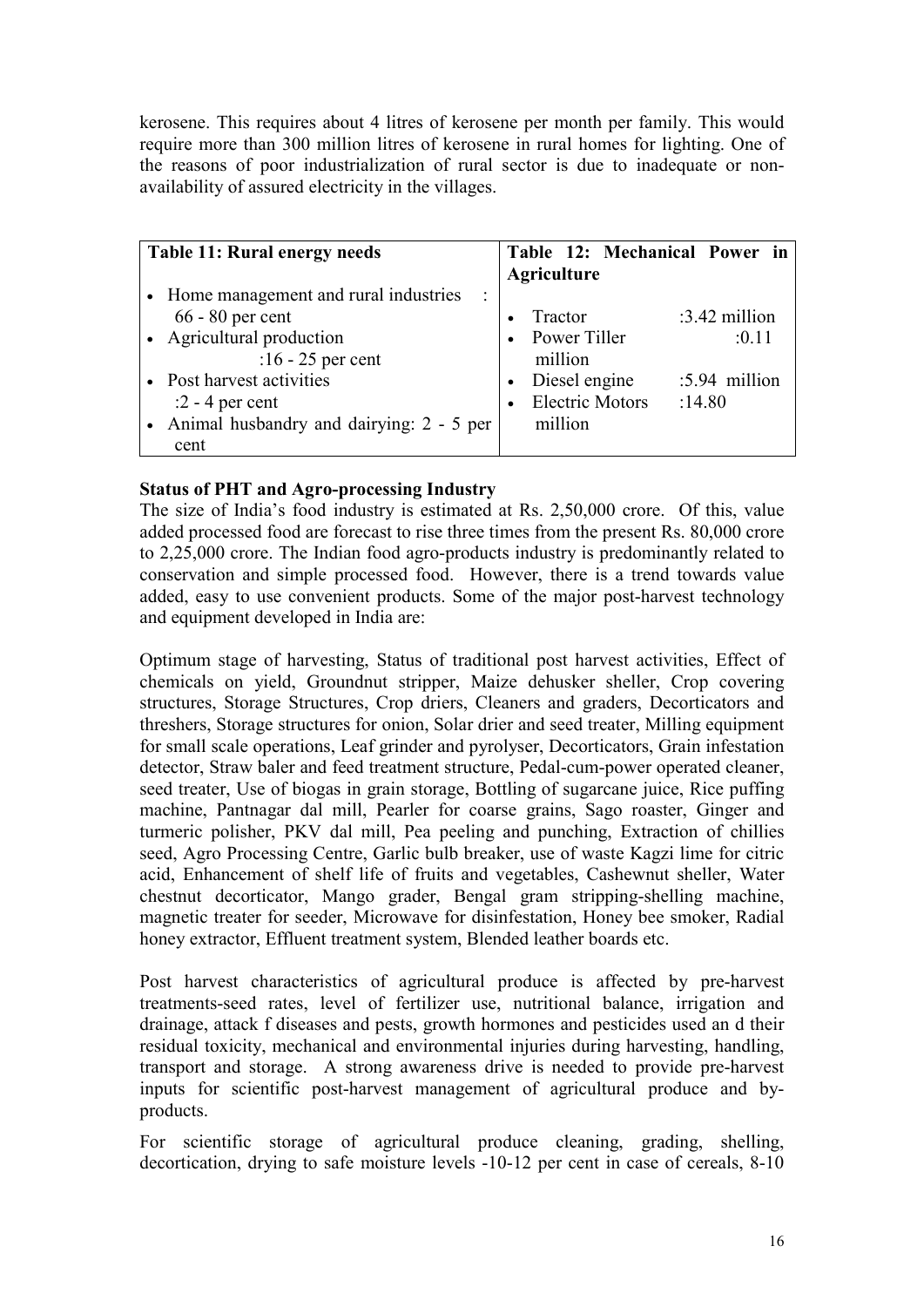per cent in case of pulses and 6-8 per cent in case of oilseeds, are important. A number of useful equipments- for such unit operations are available that need to be commercialized and extended to targeted beneficiaries. Scientific storage-room, warehouses storage bins, or even CAP storage capacity for growers to negotiate with the forces of market enabling them to earn 25-50 per cent more net returns.

The utilization pattern of produce and their by-products governs the use of process and machinery. By improved harvesting, parboiling, drying and milling technologies the total out-turn of rice can be increased by 10 per cent. There is an increasing trend towards the use of roller mills for milling wheat that give quality products. Maize is a very versatile grain having food, feed, and industrial raw material value. It yields numerous products employing dry milling, wet milling, fermentation and other processes. Sorghum and minor millets have excessive fibre causing anti-nutritional effects, to overcome this defect pearlers are used.

India is the second largest producer of fruits and vegetables (F&V) next only to China. It is growing at a rate of 6-8 per cent annually. In the absence of awareness, skills and proper PH-infrastructure post-harvest losses in F&V are excessive 20-40 per cent. Bumper harvests can face a slump in the market price creating disincentives to the growers. The major reasons for these losses are:

- Untimely harvest and mechanical injuries during the process.
- Growth of micro-organisms (yeasts, molds and bacteria).
- Life processes of these biologically active materials/post-harvest physiological factors
- Enzymatic activities, browning, discolouration
- Physical changes like desiccation, shriveling, loss of turgidity
- Chemical changes such as oxidation
- Spoilage and mechanical damage during harvest handling, packaging transport and storage

# **Priority in Post Harvest Technology Research and Development**

Post harvest technology is commodity and location specific. However, the present requirement is to develop need-based and market driven PHT and equipment for loss prevention and value addition to raw food materials of plant, animal and aquatic origin for internal and international markets. Diversification in the present uses of rainfed and other crops may be considered (Table 13). The technology so developed must lead to rural industrialization, thereby creating employment and income generation opportunities. Appropriate PHT would help in enhancing per capita food and fibre availability from the limited and dwindling land and water resources.

| Table 13 | Present use and suggested diversification of field crops for better |
|----------|---------------------------------------------------------------------|
|          | domestic utilization and export promotion.                          |

| <b>Field Crop</b> | <b>Present Value-added</b> | <b>Suggested Product Diversification</b>                        |
|-------------------|----------------------------|-----------------------------------------------------------------|
|                   | <b>Products</b>            |                                                                 |
| Rice              |                            | Milled raw and parboiled   Quick cooking rice, Basmati rice and |
|                   |                            | rice, flour and flakes and rice based extruded snack/breakfast  |
|                   | puffed rice.               | cereals.                                                        |
| Wheat             | Noodles                    | Puffed & flaked breakfast foods.                                |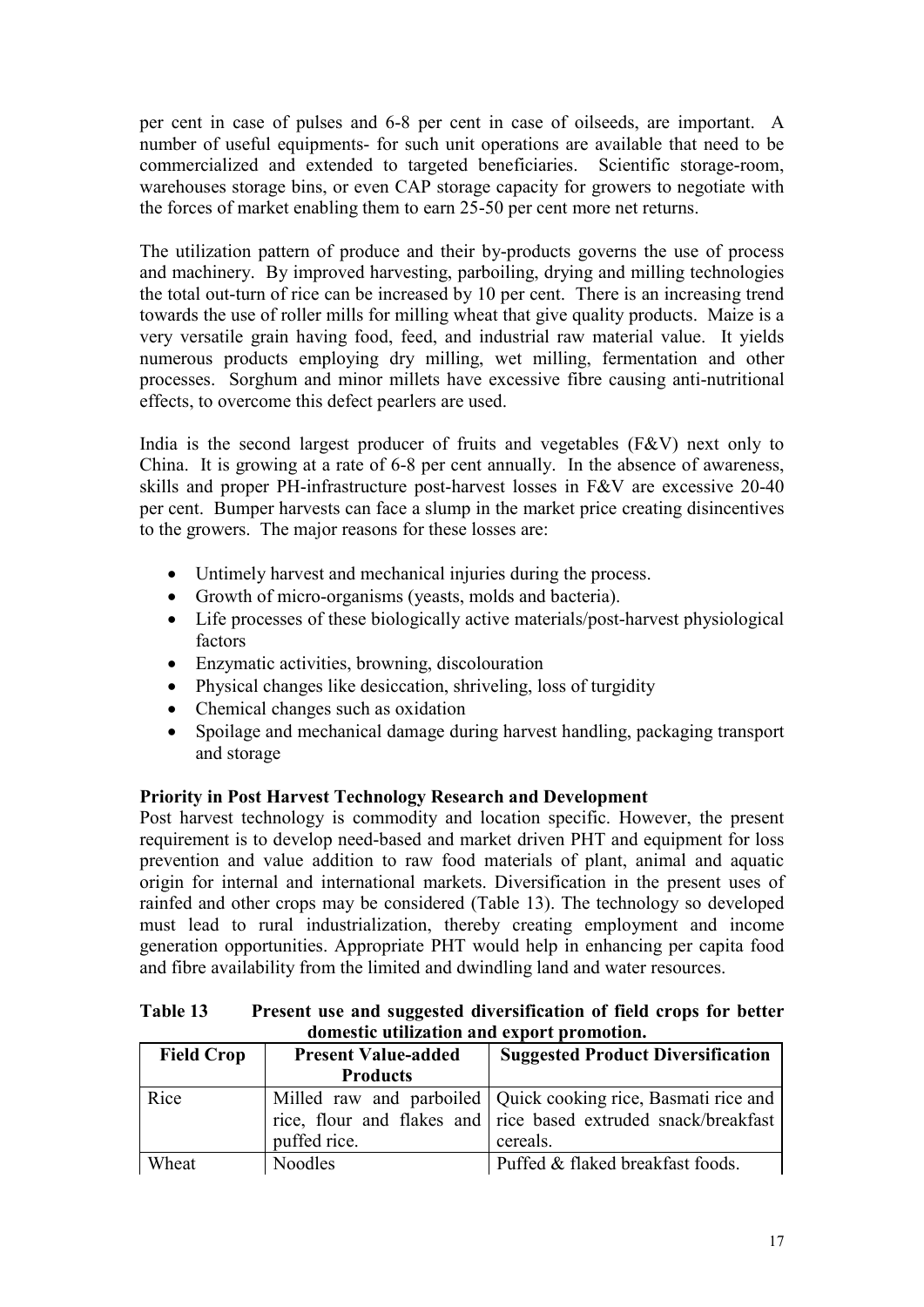| <b>Field Crop</b>    | <b>Present Value-added</b><br><b>Products</b>                      | <b>Suggested Product Diversification</b>                                                                                                                                    |
|----------------------|--------------------------------------------------------------------|-----------------------------------------------------------------------------------------------------------------------------------------------------------------------------|
| Maize                | Flour and flakes, starch and<br>dextrins and puffed corn.          | Degermed maize flour and corn oil.                                                                                                                                          |
| Sorghum              | Flour, flakes and puffed<br>sorghum.                               | Food and feed uses.                                                                                                                                                         |
| Millets              | Flour and pearled millets.                                         | Food and feed uses.                                                                                                                                                         |
| Oilseeds             | Oil and cake.                                                      | Protein rich soybean flour, protein<br>and concentrates,<br>isolates<br>dal<br>anologs, soy-lecithin, fatty acids and<br>derivatives, direct food uses<br>- of<br>oilseeds. |
| Pulses               | Dal, Besan, feed (husk and<br>brokens) and roasted snack<br>foods. | Quick cooking dal, mixed<br>and<br>speciality dal.                                                                                                                          |
| Cotton               | Cotton and cotton yarn,<br>cottonseed oil and cake.                | Colour cotton, byproduct utilization<br>and refinement of cotton seed oil and<br>cake for food and feed.                                                                    |
| Jute<br>and<br>Mesta | Gunny bags, carpets, ropes<br>and bags.                            | For interior decortication, blended<br>yarn, soft luggage, shoe uppers and<br>disposable sleeper, non-woven fabric<br>and geotextile.                                       |

Source: Ali, 1999.

# **Food Processing Industry**

Presently only up to 6 per cent of the total produce is converted to processed and packed foods*.* It is targeted to reach 20 per cent in about 10 years. The industry is labour intensive and contributes around 50 per cent to industrial production. Multi-National Food Companies have played a role of creating market pull and competition. Adoption of innovative and scientific packaging methods by food industry has enabled the manufacture of safe and quality food. More than 73 per cent of rice, 55 per cent maize, 24 per cent pulses, 45 per cent oil seeds, 45 per cent sugarcane are processed by modern machinery besides other commercial crops. The Indian food industry is one of the largest in terms of production, consumption and growth prospects. However, inefficiencies in the food sector are due to 6-7 intermediaries as compared to 2-3 in other countries and results in affecting the product quality. In spite of this, the large food industry has come up in a big way with meeting international quality standards, and exporting processed foods even to the developed world.

The future of the Indian food industry can be considered to be bright only if safe and quality food products are made available covering the complete chain starting from raw material production to delivery of safe food to the end user. Indian groundnut processors are able to meet the restriction of 5 ppb afflatoxin level in peanut butter. Now, our processors have adopted a vacuum packaging approach for roasted / fried groundnut kernel based snack products to check off-flavour development. It should not be a matter of surprise if Indian, paddy processing facilities of International Standard are widely found. High value *Basmati* paddy is milled and exported with the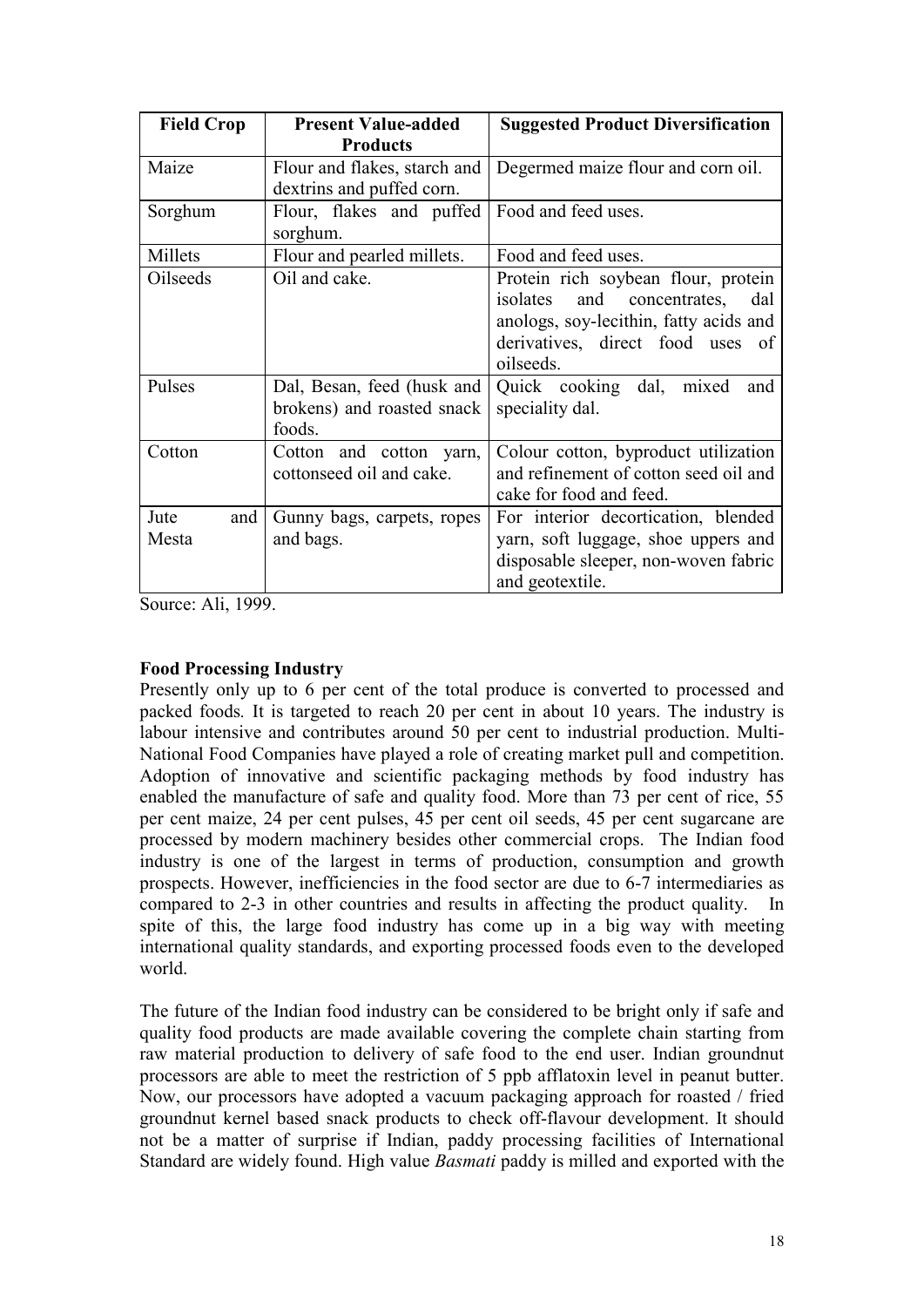quality standards prescribed by different International Markets like USA, Middle East, etc.

The demand for processed and convenience foods will be increasing in future and it is expected to rise from the present level of 3 per cent to 25 per cent by 2020 AD. This will call for development of appropriate technologies not only for value addition but also for handling, packaging, storage, transportation and marketing of products in domestic and international market to deliver safe food.

The food processing industry in India is labour intensive and offers a major employment opportunity. The industry employs 18 to 20 per cent of country's labour force. It is estimated that per Rs. 1000 Crore investment in the large-scale food industry provides direct employment to 54000 persons whereas in cottage scale the employment potential is 354000 (7 times) for same investment. To provide food security through financial empowerment the Govt. is keen to provide employment many through this sector. Also, normally, producers do not get enough income /returns due to low price or glut. Under such circumstances, it is a must to initiate processing activities in the production catchments to improve the raw material quality and enhance shelf life. Also, these units can take-up the activities of supplying primarily processed good quality raw material to large-scale industries. Thereby reducing the industrial load of cities and ease out pollution related problems. With the above analysis in view, it appears necessary to develop a network- of cottage to small-scale enterprises in rural areas for processing of agricultural produce to provide:

- Opportunities of employment and income generation
- $\triangleright$  Good quality food raw material to local /rural population at relatively lower rates.
- → Primarily processed good quality raw material to large industry in cities

**Employment Potential:** The agriculture processing sector has immense employment potential for rural people, provided the primary processing activities are undertaken, as in the past, in rural areas. Cottage and industrial level primary/ secondary processing include, rice mills, grain mills, fruit and vegetable processing, etc. The case of employment generation by food grain processing in production catchments was worked out, showing huge potential even for processing 20-50 per cent of total food grain production in rural area. However, a systematic approach needs to be considered.

Realising the low price pattern in the production season, grape growers in Maharashtra State have taken-up on-farm primary processing activities for producing raisins*.* Quality aspects are kept in mind all throughout and the end product processed in rural areas can be exported. There is a need to understand that 'growing' is futile without 'processing'. It is important to appreciate that 'growing' and 'processing' are complementary and need to be promoted together for more income to the poor. Primary processing of cereals, pulses, oil seeds, fruits and vegetables can be conveniently taken up for value addition and income generation.

Status of the various technologies/ equipments available for various operations in post harvest technology, agro-processing and food industry are given in Table 14: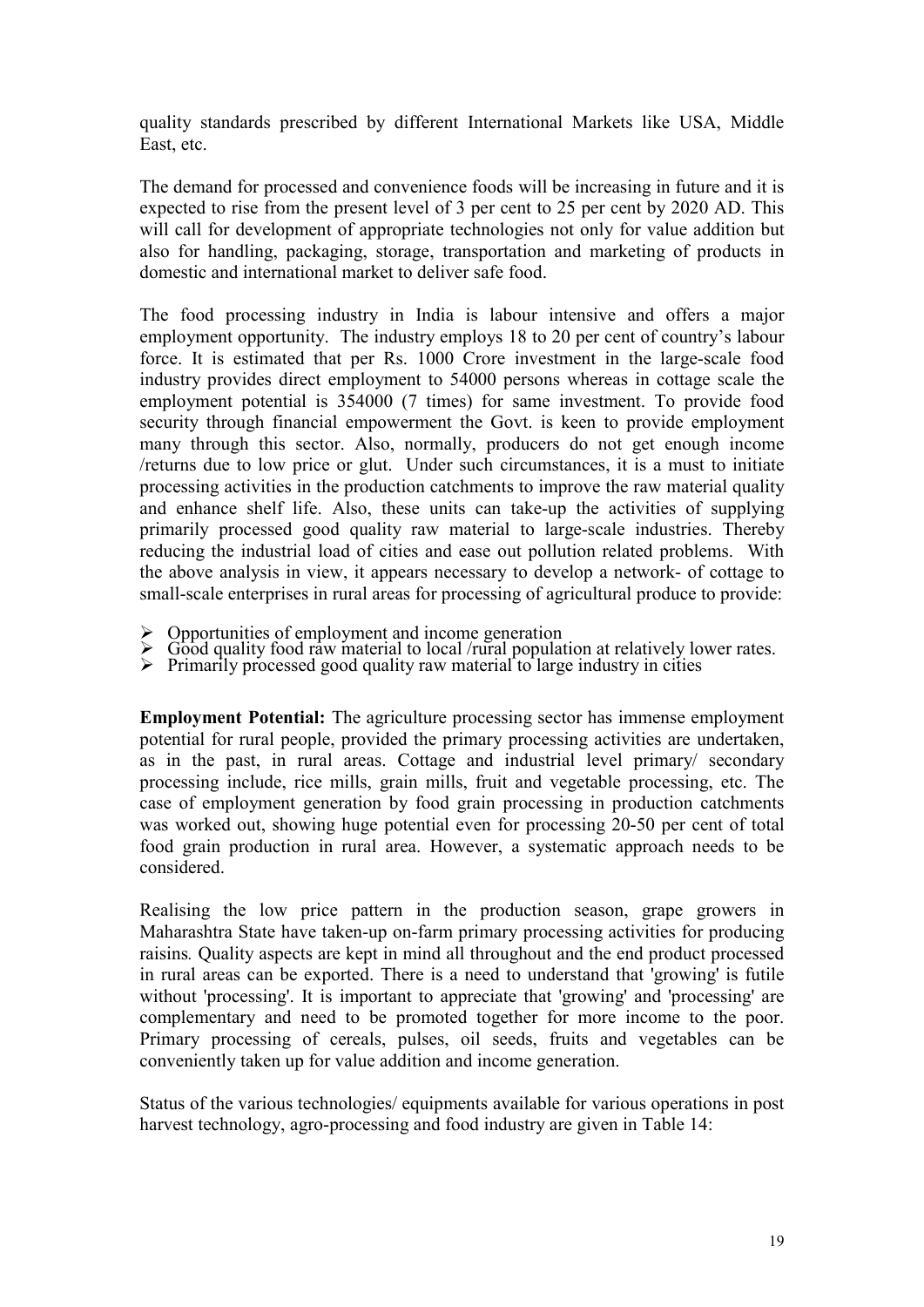| <b>Cleaning and Grading</b>                  |                                                                                                                                                                                                                                                                 |  |  |
|----------------------------------------------|-----------------------------------------------------------------------------------------------------------------------------------------------------------------------------------------------------------------------------------------------------------------|--|--|
| Scalpers and precleaners                     | Used by processing industry. Yet to become common in                                                                                                                                                                                                            |  |  |
|                                              | farmers' site                                                                                                                                                                                                                                                   |  |  |
| Seed cleaners & graders                      | Used by processing industry. Yet to become common in                                                                                                                                                                                                            |  |  |
|                                              | farmers' site. Some grain mandies use these.                                                                                                                                                                                                                    |  |  |
| Gravity separator/                           | Used by foodgrain, oilseed and seed processing industry                                                                                                                                                                                                         |  |  |
| destoners                                    |                                                                                                                                                                                                                                                                 |  |  |
| Disc separators                              | Used by foodgrain and seed processing industry                                                                                                                                                                                                                  |  |  |
| Spiral separators                            | Used by foodgrain and seed processing industry                                                                                                                                                                                                                  |  |  |
| Vegetable cleaner                            | Rarely used by processing industry. Mostly manual<br>labour is used.                                                                                                                                                                                            |  |  |
| vegetable<br>Fruit<br>and<br>graders         | Rarely used by processing industry. Mostly manual<br>labour is used. However, commercially available having<br>different output capacities.                                                                                                                     |  |  |
| Fruit<br>vegetable<br>and<br>packaging lines | Rarely used by processing industry. Mostly manual<br>labour is used. Only large scale fruit and vegetable<br>processing/trading units (like Mother Dairy, New Delhi),<br>etc. have these. Also export oriented units (EOUs) do<br>use these but not very common |  |  |
| <b>Drying</b>                                |                                                                                                                                                                                                                                                                 |  |  |
| Sun and solar drying                         | Most commonly followed by farmers                                                                                                                                                                                                                               |  |  |
| Batch dryers                                 | Processing industry uses these.                                                                                                                                                                                                                                 |  |  |
| Re-circulation dryers                        | Rice mills use for drying parboiled paddy                                                                                                                                                                                                                       |  |  |
| Continuous grain dryers                      | Rice mills use for drying of parboiled paddy                                                                                                                                                                                                                    |  |  |
| Dryers for spices and                        | Randomly adopted                                                                                                                                                                                                                                                |  |  |
| condiments                                   |                                                                                                                                                                                                                                                                 |  |  |
| <b>Storage of foodgrain</b>                  |                                                                                                                                                                                                                                                                 |  |  |
| On-farm                                      | Rarely done except farm houses                                                                                                                                                                                                                                  |  |  |
| Rural godown                                 | Operational. Mostly the problem is of management and<br>not of the technology                                                                                                                                                                                   |  |  |
| Silostorages                                 | Commonly used by Oilseed<br>Processing<br>Solvent<br>Extraction Plants, Wheat mills (Roller flour mills), Grain<br>Storage agencies like FCI etc.                                                                                                               |  |  |
| <b>Milling of Cereals</b>                    |                                                                                                                                                                                                                                                                 |  |  |
| Rice                                         | 65 per cent produce milled in modern rice mills, 35 per<br>cent milled in hullers and URD shellers.                                                                                                                                                             |  |  |
| Wheat                                        | 10-13 per cent produce milled in 820 roller flour mills,<br>Rest milled in over 320, 000 chakkies                                                                                                                                                               |  |  |
| Maize                                        | Only 30-34 per cent milled in modern processing units.<br>Rest used as feed and human food.                                                                                                                                                                     |  |  |
| Minor Millets                                | Mostly milled in Chakkies for flour0                                                                                                                                                                                                                            |  |  |
| Pasta and macroni                            | Mostly imported units in operation for preparation of<br>quality product                                                                                                                                                                                        |  |  |
| Puffed and flaked rice                       | About 10 per cent of production is processed for puffed<br>and flakes products. Basically, it is cottage to small<br>scale industry                                                                                                                             |  |  |

# **Table 14 Status of various process operations and equipment**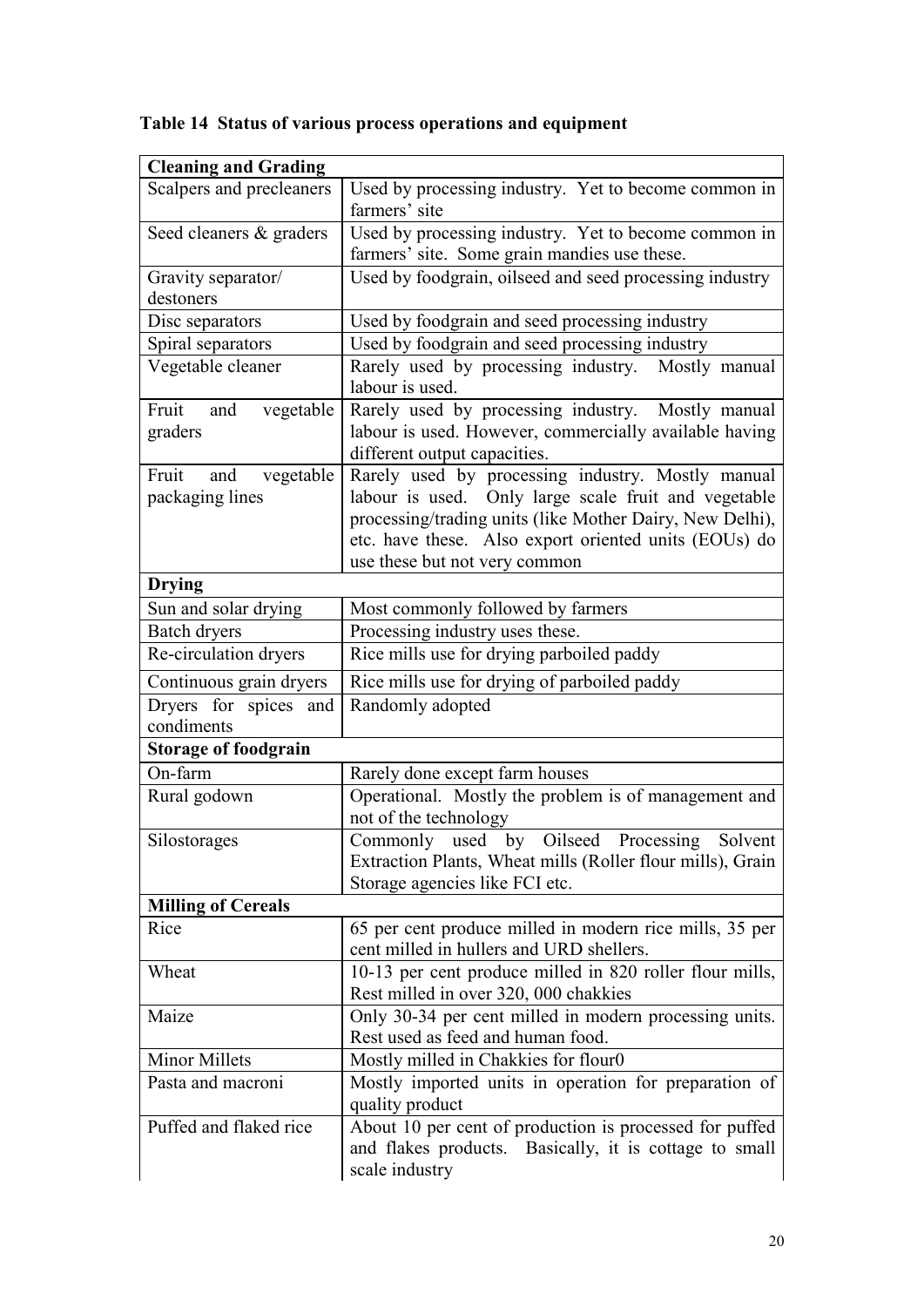| <b>Milling of Pulses</b>              |                                                                                                                                                                                                                                                                                                                        |
|---------------------------------------|------------------------------------------------------------------------------------------------------------------------------------------------------------------------------------------------------------------------------------------------------------------------------------------------------------------------|
| Dal milling                           | Mostly conventional mills (ca. 11000) covert the pulses                                                                                                                                                                                                                                                                |
|                                       | into dal, besan, etc. Recovery is low (73-75 per cent).                                                                                                                                                                                                                                                                |
| Snack foods                           | Mostly puffed/roasted products are prepared (10 per cent<br>of production).                                                                                                                                                                                                                                            |
| <b>Milling of Oilseeds</b>            |                                                                                                                                                                                                                                                                                                                        |
| Traditional                           | Kolhus and Ghanis are used in rural areas and towns for<br>oil expelling. Up to 15 per cent oil is left in cake.                                                                                                                                                                                                       |
| Expellers                             | Around 55,000 expellers are used in rural areas and<br>towns for oil expelling. Up to 8 per cent oil is left in<br>cake.                                                                                                                                                                                               |
| Solvent extraction                    | over 700 units process the oil seeds, including soybean                                                                                                                                                                                                                                                                |
| Filtration and refining               | It is commonly done. Filtration is done for groundnut<br>and mustard oil. Other oils are refined through over 150<br>refineries. Also, 300 units are in operation<br>for<br>hydrogenation of oils                                                                                                                      |
| <b>Processing of Commercial crops</b> |                                                                                                                                                                                                                                                                                                                        |
| Sugarcane                             | About 50 per cent of 300mt production processed for<br>Jaggery/ khandsari and rest for sugar through 430 sugar<br>mills.                                                                                                                                                                                               |
| Processing of fruits & vegetable      |                                                                                                                                                                                                                                                                                                                        |
| Dried<br>dehydrated                   | Not very common. Some firms make very good quality                                                                                                                                                                                                                                                                     |
| products                              | dehydrated leafy and other vegetables and fruits - up to<br>export quality                                                                                                                                                                                                                                             |
| dehydrated<br>Osmosis<br>products     | Not much in use. Very few products are seen                                                                                                                                                                                                                                                                            |
| Fruit juice concentrate               | Industry is well equipped to produce and market very<br>good quality product which serves as raw material for<br>fruit based juice / drink plants                                                                                                                                                                      |
| Paddy                                 | Technology for optimum stage of harvesting, threshing,<br>drying, cleaning, grading, storage, parboiling, milling,<br>rice bran stabilization, husk utilization are available in<br>the country yielding 68-70 per cent rice recovery. Poor<br>recovery with long grain rice.                                          |
| Wheat                                 | Wheat is milled in burr/attrition and roller-flour mills for<br>whole meal flour, refined flour, suji, dalia, etc. Wheat<br>milling is fairly well established.                                                                                                                                                        |
| Maize                                 | Presently used for feed starches, edible flour, snack<br>foods (popped/ puffed), dextrins                                                                                                                                                                                                                              |
| Sorghum and millets                   | Used as coarse cereals for food and feed                                                                                                                                                                                                                                                                               |
| Pulses                                | Milled for split pulses (dal) in traditional and modern dal<br>mills. Recovery is poor, and broken pulses are more<br>readily found.<br>Noise and dust pollution is severe.<br>Legumes like chickpea, peas, lentil, greengram are<br>roasted/ fried for snack foods.<br>No standardized<br>manufacturing of dal mills. |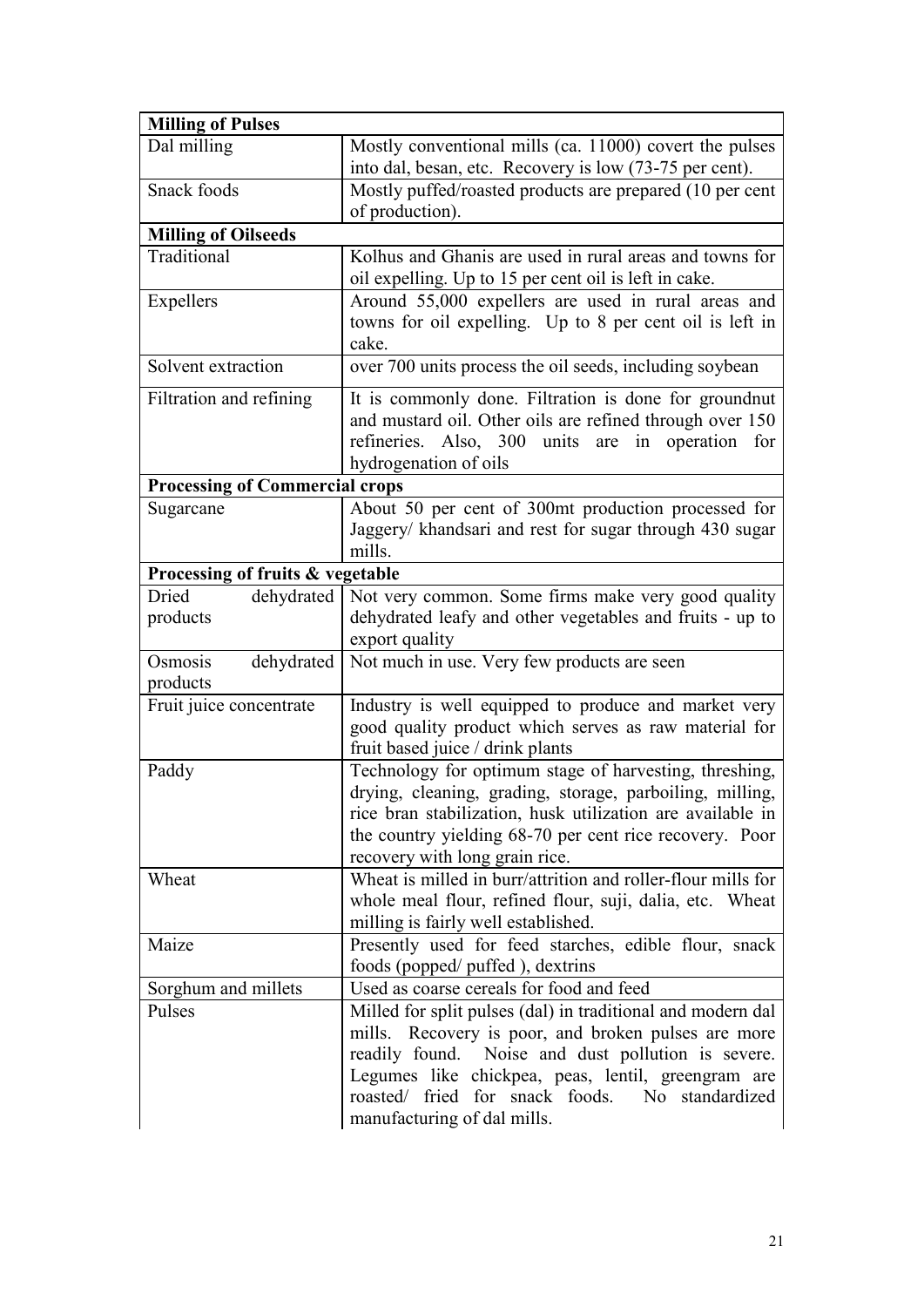| Oilseeds                    | Used for oil, protein and lecithin. Utilization pattern of  |
|-----------------------------|-------------------------------------------------------------|
|                             | oilseeds in India is 5 per cent for direct food, 8 per cent |
|                             | for seed and 87 per cent for oil extraction. Cake is used   |
|                             | as livestock feed but the bulk of it (80-85 per cent) is    |
|                             | exported.                                                   |
| Soybean                     | Present utilization pattern is that 5 per cent for direct   |
|                             | food and feed uses, 10 per cent for seed and 85 per cent    |
|                             | for oil extraction. Oil is used within the country but 85   |
|                             | per cent of total soymeal is exported for livestock feed.   |
|                             | Only 15 per cent of soymeal is used domestically for        |
|                             | food (TSP, defatted soyflour) and feed.                     |
|                             |                                                             |
| Fruits and vegetables       | Production of fruit and vegetables is increasing. Prices    |
|                             | are low in season. Mostly consumed fresh. Post-             |
|                             | production losses are very high. Production of              |
|                             | processed products is negligible, hardly 1-2 per cent.      |
|                             | Handling,<br>storage,<br>transport<br>and<br>marketing      |
|                             | infrastructures are insufficient.                           |
| Sugarcane                   | About 80 per cent of total sugarcane production is          |
|                             | crushed. Out of this half goes for refined sugar in         |
|                             | organized sector and half for jaggery and khandsari.        |
|                             | The remaining 20 per cent is for seed and chewing.          |
|                             | Average recovery of sugar is 8 per cent.                    |
| Spices                      | Major spices are pepper, cardamom, ginger, turmeric,        |
|                             | chilli, coriander, etc. Pepper is the major export earner.  |
|                             | Quality is governed by cultivar, post-production care,      |
|                             |                                                             |
|                             | packaging and storage. Post-harvest losses are more.        |
|                             | Quality of the product in the indigenous market is poor.    |
| Animal products             | Milk and milk products are being handled with               |
|                             | reasonably good success. Meat and egg handling and          |
|                             | hygienic conditions are poor. Slaughter houses are of       |
|                             | very old design. Goat and sheep contribute 55 per cent      |
|                             | of total meat production. Poultry 13 per cent.              |
| Fish and fish products      | Fishes are mostly sold live/fresh in local markets and      |
|                             | consumed domestically except prawn and other sea            |
|                             | catches. Transport system is not very well developed.       |
|                             | Handling and storage is poor. Processing is mainly done     |
|                             | for export.                                                 |
| Cotton                      | Cotton is the natural textile fibre and is used but other   |
|                             | parts of the cotton plant are not well utilized except      |
|                             | cotton seed. Stalk is used as fuel. There is a need to      |
|                             | strengthen                                                  |
|                             | post-harvest activities for by-products                     |
|                             | utilization.                                                |
| Jute and Mesta              | Mini jute carding and spinning mills have been              |
|                             | Jute sticks are poorly utilized as a fuel<br>developed.     |
|                             | source through it can yield a hardwood like structure,      |
|                             | paper and pulps, particle board etc. Jute fibre is used for |
|                             | gunny bags, carpets, ropes and bags.                        |
| chain<br>for<br>Cold<br>the | Adopted for export of fresh fruits<br>(grapes)<br>1n        |
| Perishables                 | Maharashtra) and vegetables.                                |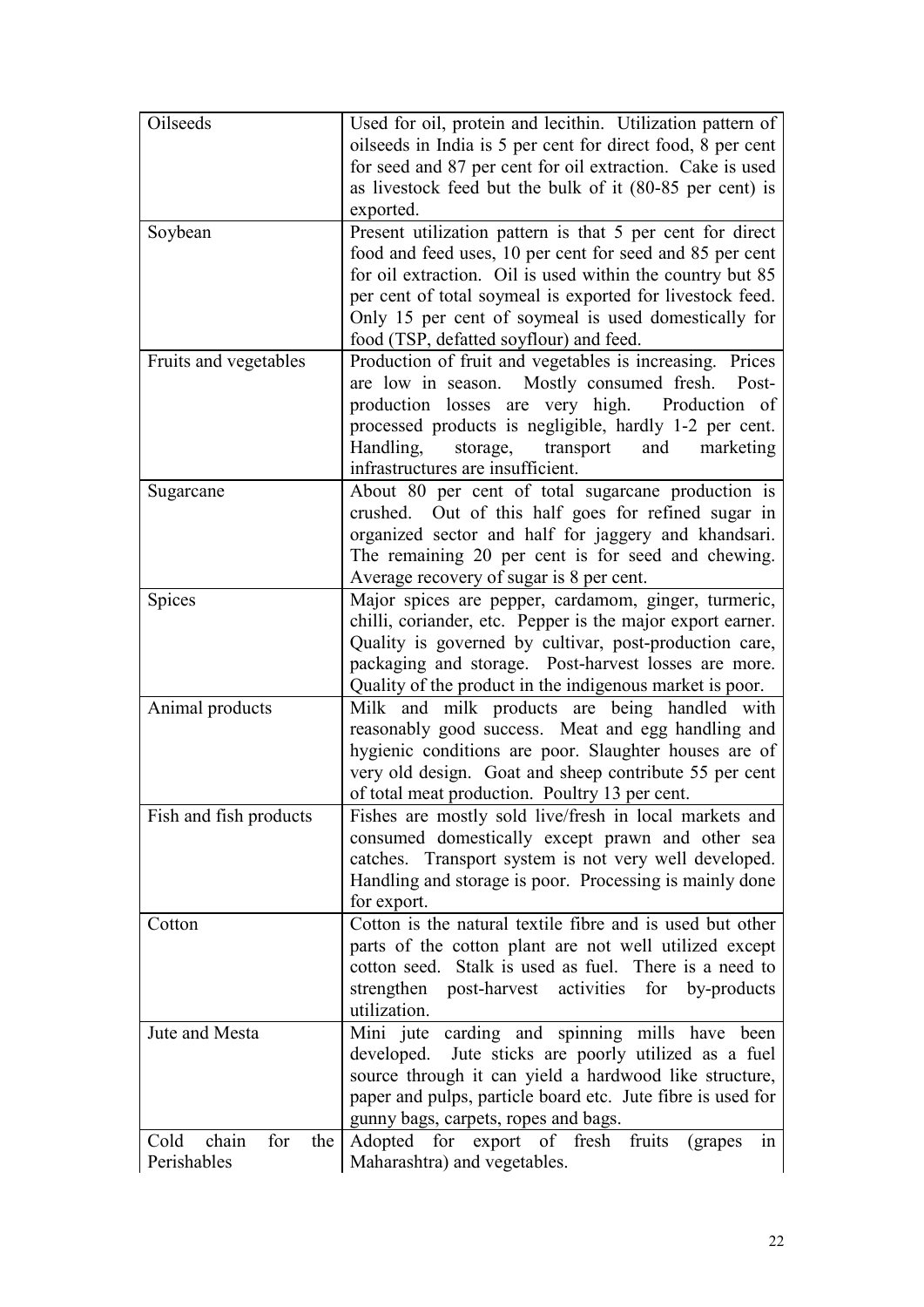| Controlled Atmosphere                 | Minimally adopted by few selected processing units.    |  |  |
|---------------------------------------|--------------------------------------------------------|--|--|
| Modified<br>and                       |                                                        |  |  |
| atmospheric packaging.                |                                                        |  |  |
| <b>Product Development Technology</b> |                                                        |  |  |
| Paddy (Rice)                          | Milled raw and parboiled rice, flour and flakes and    |  |  |
|                                       | puffed rice                                            |  |  |
| Wheat                                 | Flour, maida, suji, dalia and noodles                  |  |  |
| Maize                                 | Flour and flakes, starch and dextrins and puffed corns |  |  |
| Sorghum                               | Flour, flakes and puffed sorghum                       |  |  |
| Oilseeds                              | Oil and cake                                           |  |  |
| Pulses                                | Dal, besan, feed (husk and broken pieces) and roasted  |  |  |
|                                       | snack foods                                            |  |  |
| Cotton                                | Cotton and cotton yarn, cotton seed oil and cake       |  |  |
| Jute and Mesta                        | Gunny bags, carpets, ropes and bags                    |  |  |
| Popularization of                     | soy   Limited products available                       |  |  |
| products                              |                                                        |  |  |
| <b>Handling And Transport</b>         |                                                        |  |  |
| tiller  <br>Power                     | Commercially available                                 |  |  |
| trailers                              |                                                        |  |  |
| Tractor trolleys,                     |                                                        |  |  |
| -2 wheel                              |                                                        |  |  |
| - wheel                               |                                                        |  |  |
| Tipping trolley                       |                                                        |  |  |

# **Women Friendly Improved Tools and Equipment for Agriculture**

Women play a major role in rural India through their active participation in agriculture. At present, the women found in the work force in agriculture and allied sectors is estimated at about 61 million which amounts to about 30 per cent of the total rural workers in the country. They participate in different crop production and food processing operations as well as in animal husbandry and dairy and fishery activities. In addition they also carry the burden of household work and management. Studies have shown that the Indian women work for about 14-16 hours a day to carry out various activities on farm and at home.

Rural women are usually employed in arduous field operations like sowing behind the plough, transplanting, weeding, interculture, harvesting and threshing. The activities in agro processing involve cleaning/ grading, drying, parboiling, milling, grinding, decortication and storage. Women workers are also preferred in commercial agriculture like tea, coffee, tobacco and plantation crops. Bidi making, jute retting, lac cultivation, processing and lac products preparation, cotton picking, sugarcane cleaning/ detopping and spice picking, with cleaning and processing also largely performed by women.

There are more than 50 improved hand tools and equipment developed by various research organizations in the country. Out of these, 30 hand tools/ equipment have been identified which can be made suitable for women workers. These are listed below: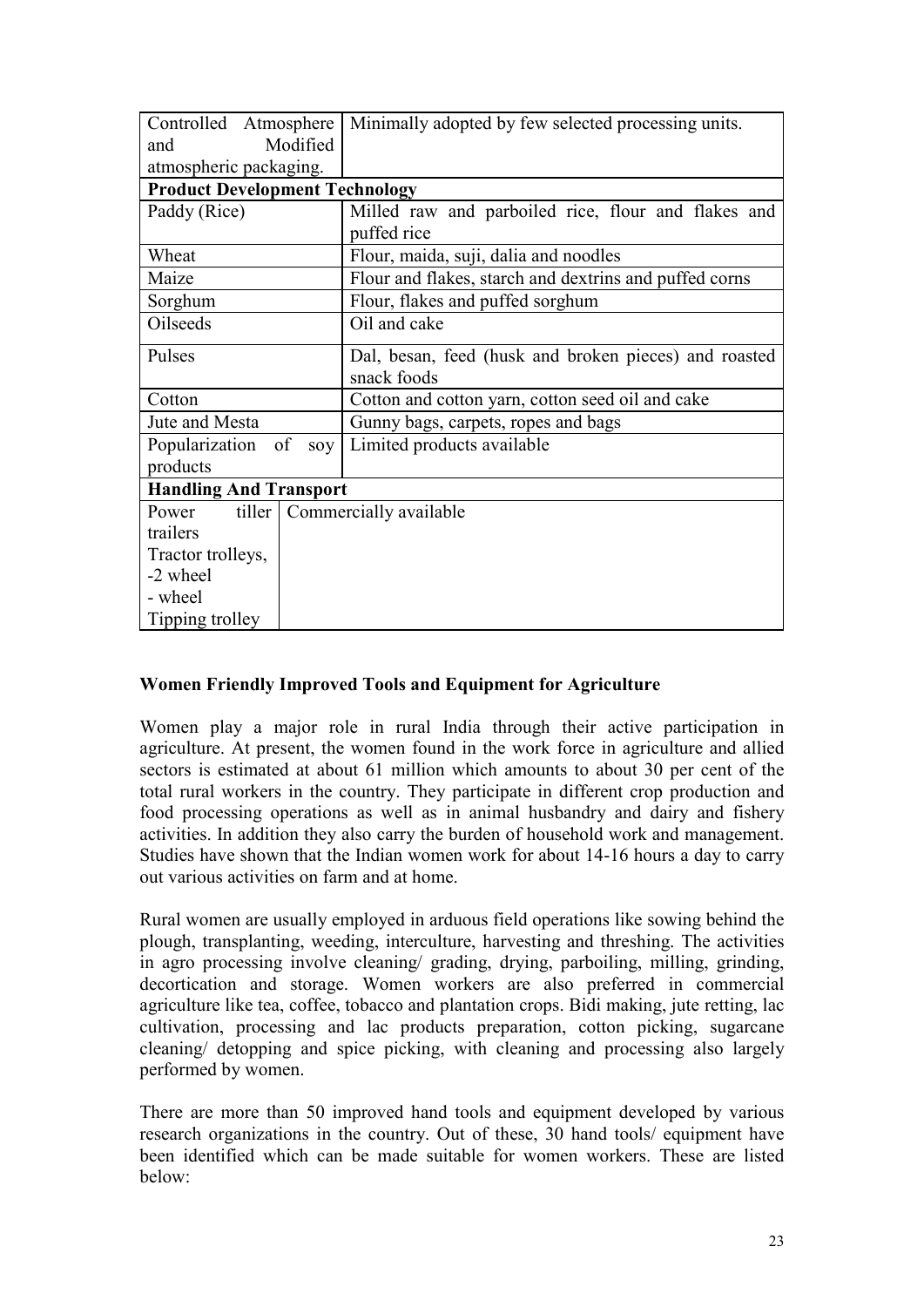- Seed treatment drum Naveen dibbler
- Rotary dibbler Seed drill
- 
- 
- $\bullet$  Weeder (Wheel hoe)
- 
- 
- Rotary maize sheller Groundnut stripper
- (sitting type) (Standing type)
- Pedal operated paddy thresher Hanging type double screen
- Pedal operated cleaner grader Potato peeler
- 
- Hand operated chaff cutter Wheel barrow
- Cotton stalk puller Hand ridger
- 
- 
- 
- Paddy drum seeder Rice transplanter
- Cono weeder Long handled weeder (Grubber)
	-
- Spraying safety kit Improved sickle
- Sugarcane stripper Tubular maize sheller
	-
- Groundnut decorticator Groundnut decorticator
	- grain cleaner with sac holder
	-
- Potato slicer Mini dal mill
	-
	-
- Bhindi plucker • Fruit harvester

# **Entrepreneurship development through farm machinery manufacturing**

The demand for agricultural machinery is increasing over the years. To meet the demand from all corners of the country, it is not possible to supply the desired machinery through centralized manufacturing. This is due to the fact that transportation cost and repair and maintenance adds to increase in cost of equipment. Therefore, efforts are to be made to develop decentralized manufacturing of agricultural machinery. It will not be economical to marginal, small and medium farmers to possess all the equipment and machineries they need in different operations. Therefore the best option will be to hire equipment and machineries from custom hire centers. This also will ease the burden of safe storage of these machines and equipment when not in use and also from the point of periodical and preventive maintenance.

Therefore, opening up of service centers for repair and maintenance and custom hire centers through entrepreneurship in rural areas will augment the pace of farm mechanization.

#### **Impact of Climate and Weather on Agriculture**

Anthropogenic interventions are interacting with structure and function of the agroeco system more intensively and producing increasingly higher amount of green house gases. There are documented evidences of increased production of carbon dioxide, methane, nitrous oxide and other industrial gases in the past. As a result of these global emissions mean temperature has increased by almost 0.4 to 0.7°C during last 100 years. This increase in temperature and other inter-related dynamics of climate is going to happen at a much faster rate due to industrialization, deforestation, encroachment of wetlands, grasslands and higher inputs of agro-chemicals for realizing higher productivity. As a result of that annual rainfall, availability of water and land use system is bound to be altered. Increasing temperatures will melt glaciers and transfer water form the hills and mountains to the plains or even some of it may escape to sea. Consequent rise in sea level will flood many coastal areas and shall call upon relocation and rehabilitation of the communities. Redistribution of rainfall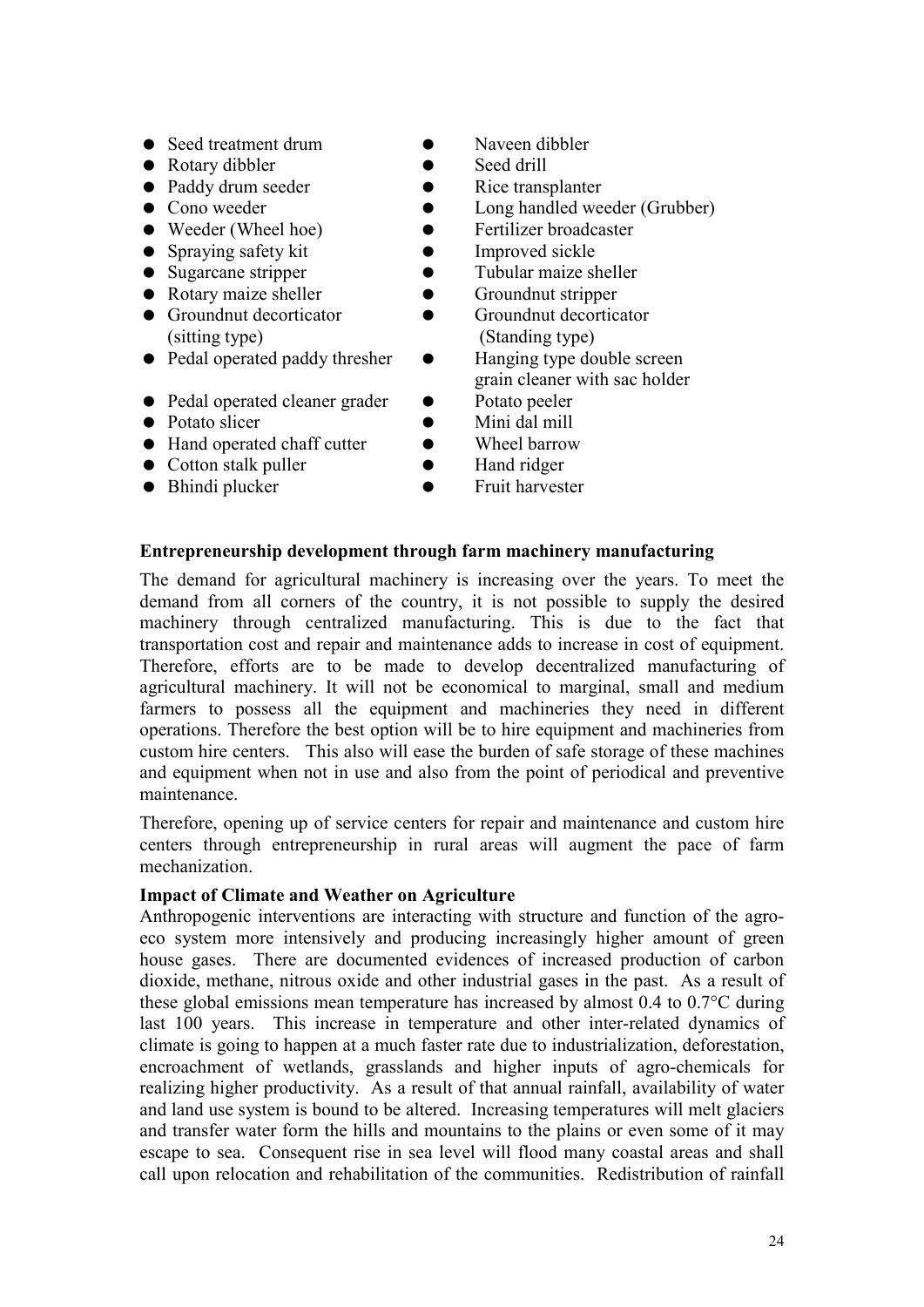and surface water will also impact biodiversity, productivity, both of the terrestrial and aquatic eco-systems. In order to minimize impact or manage climate changes large investments into proactive or anticipatory research is necessary to meet emerging challenges of livelihood gathering by the agrarian economies like of India.

Globally about 65 per cent of the green house gases are produced by the industry and 35 per cent is contributed by agriculture and related activities. Agriculture, however, acts both as a source and sink for the green house gases. Indian agriculture is contributing 2.4 per cent of the methane and 1.5 per cent of the nitrous oxide of the total world production. Impact on productivity is a net result of contrasting effects of higher concentration of carbon dioxide and other gases as well as temperature. Overall productivity of rice and wheat in northern India is growing to be reduced by 2070. Similarly it will be true for wheat yields in central India. Recent cold wave in the month of January, 2003 produced very adverse effects on mango, papaya, mustard, other sensitive crops and livestock in the northern India. There was only 20- 30 per cent seed setting in 80.000 hectares of winter maize in Bihar during the 2002- 03 season. In addition to breeding of varieties and crops which can tolerate extreme temperatures, rainfall and greenhouse gases, there are many agronomic mitigation options.

In situ management of residues instead of burning, fuel saving zero tillage, water and fertilizer management in rice, drainage of waterlogged soils, preservation of wetlands will certainly cut down production of greenhouse gases. Now a days, there is a greater concern on nitrous oxide emissions because of its very long atmospheric halflife requiring special infrastructure and human resources. Sequestration of green house gases through forestry, agro-forestry, horticultural and other plantations will become a reality especially when the Kyoto Protocol becomes binding mechanism. India is progressing rapidly noting its position in World Agriculture (Table 15) ranking 1-3 in most of crop/horticultural items.

| <b>Agricultural</b> | <b>Position of India</b>       |               |                                             |
|---------------------|--------------------------------|---------------|---------------------------------------------|
| commodity           | India<br><b>Next to</b><br>per |               |                                             |
|                     | cent                           | Rank          |                                             |
|                     | <b>Share</b>                   |               |                                             |
| Tea                 | 26.10                          | $\mathbf{1}$  |                                             |
| Sugarcane           | 22.10                          | 2             | <b>Brazil</b>                               |
| Groundnut           | 21.20                          | 2             | China                                       |
| Cotton              | 11.30                          | $\mathcal{E}$ | China, USA                                  |
| Cereals             | 11.10                          | 3             | China, USA                                  |
| Vegetables          | 9.40                           | 2             | China                                       |
| Fruits              | 8.80                           | 2             | China                                       |
| Potatoes            | 7.80                           | 3             | China, Russia                               |
| <b>Tractors</b>     | 5.90                           | 3             | USA, Japan                                  |
| Soybean             | 3.25                           | 5             | USA, BRazil, Argentina, China               |
| Coffee              | 4.20                           | 7             | Brazil, Columbia, Viet Nam, Indonesia, Cote |
|                     |                                |               | Divoire, Mexico                             |

**Table 15 Position of India in World Agriculture**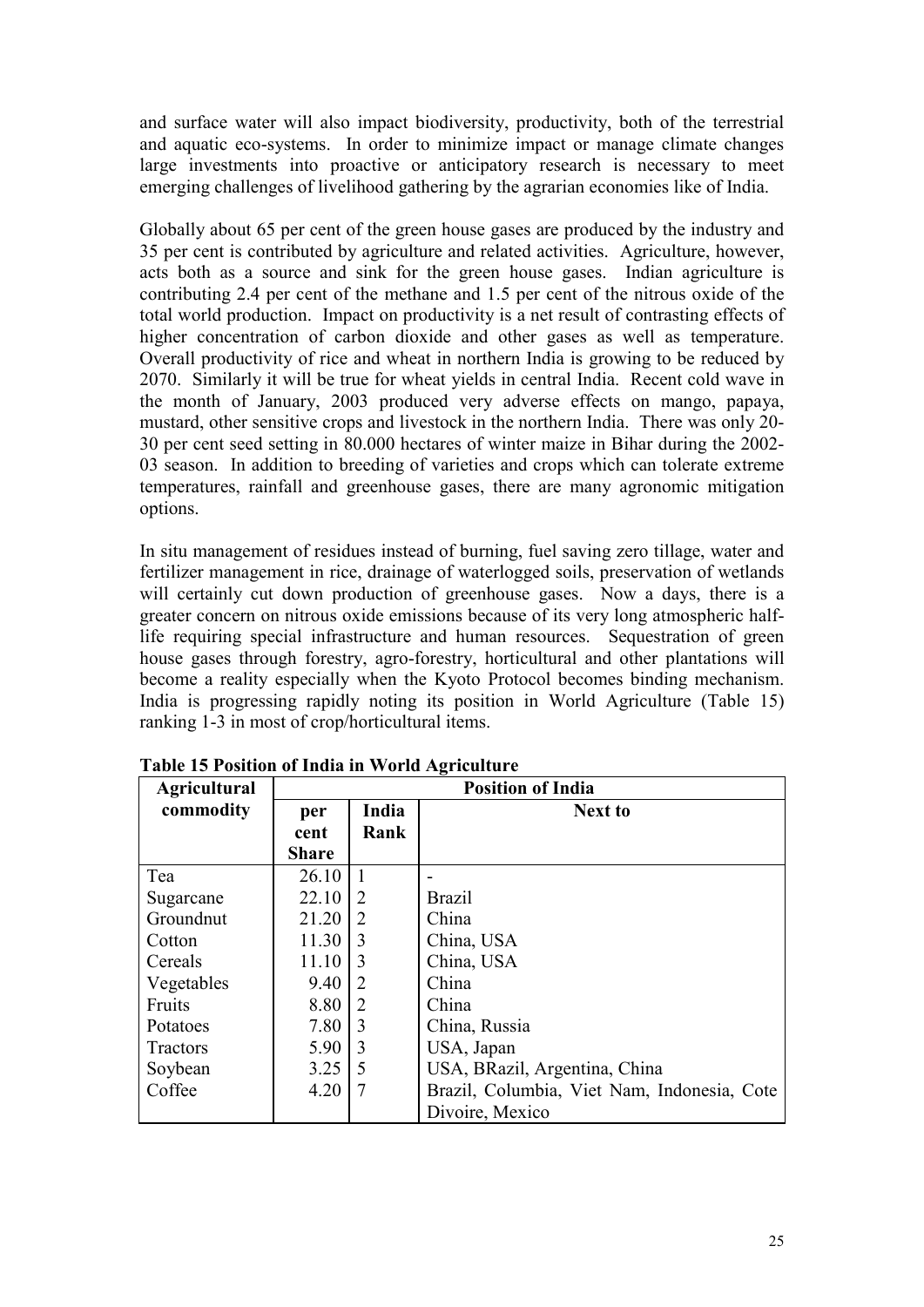# **Energy and Cost Effective Technology and Equipment for Sustainable Agriculture**

As of now, scientific management of natural resources for sustainable agricultural production is very crucial. With the advent of high yielding crop varieties, augmentation of irrigation facility; increased use of fertilizers, adoption of improved agronomic practices, tools and implements; concerted efforts of scientists, planners, governments and above all, that of farming community have lead to green, yellow, blue, white and horticultural revolutions resulting in a quantum jump in agricultural production. This high achievement in agricultural production has lead to food selfsufficiency. However, this has put natural resources under intense strain resulting in fast degradation and lowering of their production efficiency.

Agriculture now should shift to knowledge-based from resource-based technology, in the quest to wipe-off food and nutritional insecurity on a sustainable basis in India. The demographic pressure is rapidly mounting on natural resources and it is estimated to be 1.4 billion by 2025 and 1.7 billion by 2050. This scenario along with increasing industrialization and urbanization are putting tremendous strain on the limited and dwindling land and water resources. Unless corrective measures are taken, there may be irreversible damage to the environment and the resource base. The challenge is to produce enough food on sustainable basis to meet the basic requirements of the everincreasing population while maintaining the natural resources and preserving biodiversity. It, therefore, calls for knowledge and resource conservation based technology and machines for sustainable agricultural production and productivity.

# **Tillage and Sowing Technology**

Tillage is a physical manipulation of soil to get an appropriate soil-tilth, which can provide favourable conditions for plant growth. Tillage is hard work and energyintensive. As crop cultivation became more sophisticated, tillage operations and equipments are altered and specialized. Powered machinery and cheap fossil fuel brought in the age of maximum tillage, resulting in loose and fine seedbed, weed and trashes free fields and extensive mixing of soil, lime, crop residues, manures and fertilizers, at a higher energy expenditure and overall cost of operation. It is now being realized that extensive tillage is neither ideal nor required as it causes formation of hard-pan, soil erosion and more energy and labour needs. All these lead us to have a new appraisal of tillage concept. The conventional tillage operations such as ploughing and harrowing, involve repeated soil disturbances making it vulnerable to soil erosion, loss of soil structure, etc. While shallow tillage helps in breaking dormancy of weed seeds by exposing seeds to light, deep tillage protects the weed seeds by burying them deep in the soil horizon. The primary objective of tillage is to control weeds and around 50 per cent of the energy required for tillage is spent for weed control. Until herbicides became available in 1940s and beyond, tillage for weed control was an integral part of crop production. With the dramatic improvements being made in the field of herbicide technology, the necessity of soil manipulation for weed control has decreased. Herbicides to kill weeds are more effective and eliminate extra trips over the field, which results in both fuel (energy) and labour (time) saving.

Tillage includes all the operations and practices that are carried out for the purpose of modifying the physical character of soil so as to provide favourable conditions for plant growth. Different forms of tillage, and seeding and planting system and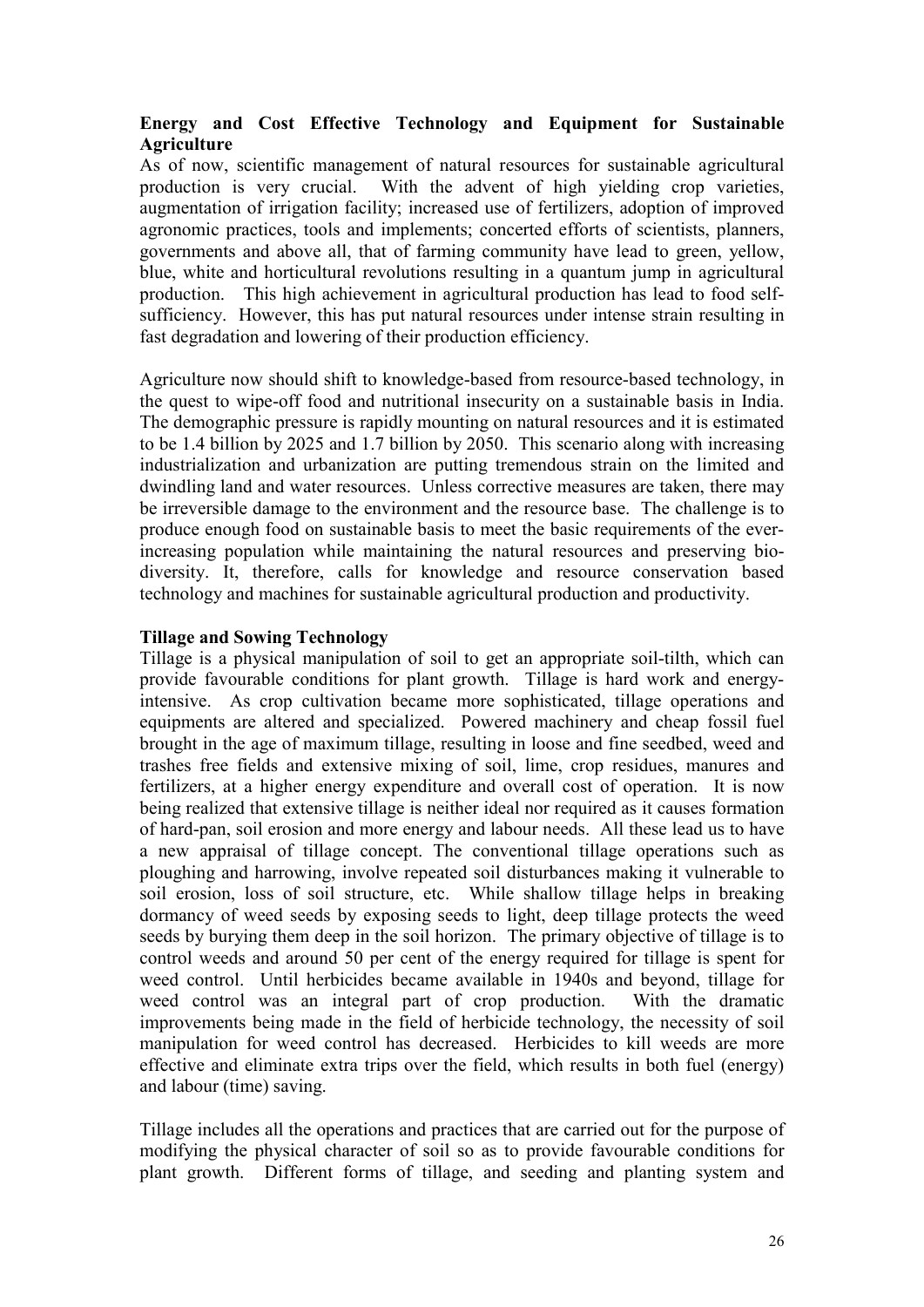equipment now being advocated are conventional, minimum, reduced, conservation, ridge and zero tillage and surface seeding and furrow irrigated raised bed planting system (FIRBPS).

Conventional tillage is being followed by most of the farmers in the form of primary and secondary tillage operations using ploughs, harrows, cultivators, etc. It varies depending upon crop, soil and agro-climatic condition. It uses more energy and the cost of operation is high. Now the trend is toward reduced tillage in India as well as in developed countries.

Minimum tillage is the level of tillage required for crop production or for meeting the tillage requirements under specific soil and climatic conditions. This system eliminates excess tillage operations. Reduced tillage is defined as any combination of tillage operations, which do less tillage than all the operations used in conventional tillage. The main advantages of reduced tillage are less soil erosion and saving in time and cost of operation.

Conservation tillage is a tillage system that leaves at least 30 per cent of crop residue/stubbles on surface to control soil erosion and moisture loss. It is conducive to sustainable agriculture. In India, residue management is very important in ricewheat cropping system because a large amount of crop residues are left on soil surface, especially where combines are used for crop harvest.

In Zero tillage technology, crop seeds are sown in a single operation using specially designed tractor operated seed-cum-fertilizer drill without any field preparation in the presence of rice crop residues./stubbles at optimum to slightly wetter soil moisture regime. Zero-till drilling of wheat has become very popular in Indo-Gangetic plains of India under rice-wheat cropping system. The incentive for a change from conventional tillage to zero-tillage has come from improved productivity, profitability and sustainability of rice-wheat cropping system. With better herbicides and its application technology, the necessity of soil manipulation for weed control has decreased. Zero-tillage technology has reduced the cost of wheat sowing from Rs. 2000-2500/ha to Rs. 400-500/ha. Also, there is saving of labour and time.

Almost all the results of the experiments conducted at different places in India revealed higher wheat yield in zero-tillage than conventional practices (Table 16). It was observed that zero tillage system was more energy (fuel) efficient (Table 17) and saved tractor time as shown in Table 18.

| Table 16 | Production, economics and energy use in zero-till drilled and |
|----------|---------------------------------------------------------------|
|          | conventionally sown wheat after harvest of rice in vertisols  |

| <b>Parameter of comparison</b> | <b>Previous field soil conditions</b>                                                          |      |                            |      |      |                        |  |
|--------------------------------|------------------------------------------------------------------------------------------------|------|----------------------------|------|------|------------------------|--|
|                                | Direct-dry seeded<br><b>Puddled transplanted</b><br>rice/wet plastic soil<br>rice/friable soil |      |                            |      |      |                        |  |
|                                | ZT                                                                                             | CT   | per<br>cent<br>benef<br>it | ZT   | CT   | per<br>cent<br>benefit |  |
| Grain yield, t/ha              | 5.24                                                                                           | 5.14 | 1.90                       | 5.40 | 5.25 | 2.80                   |  |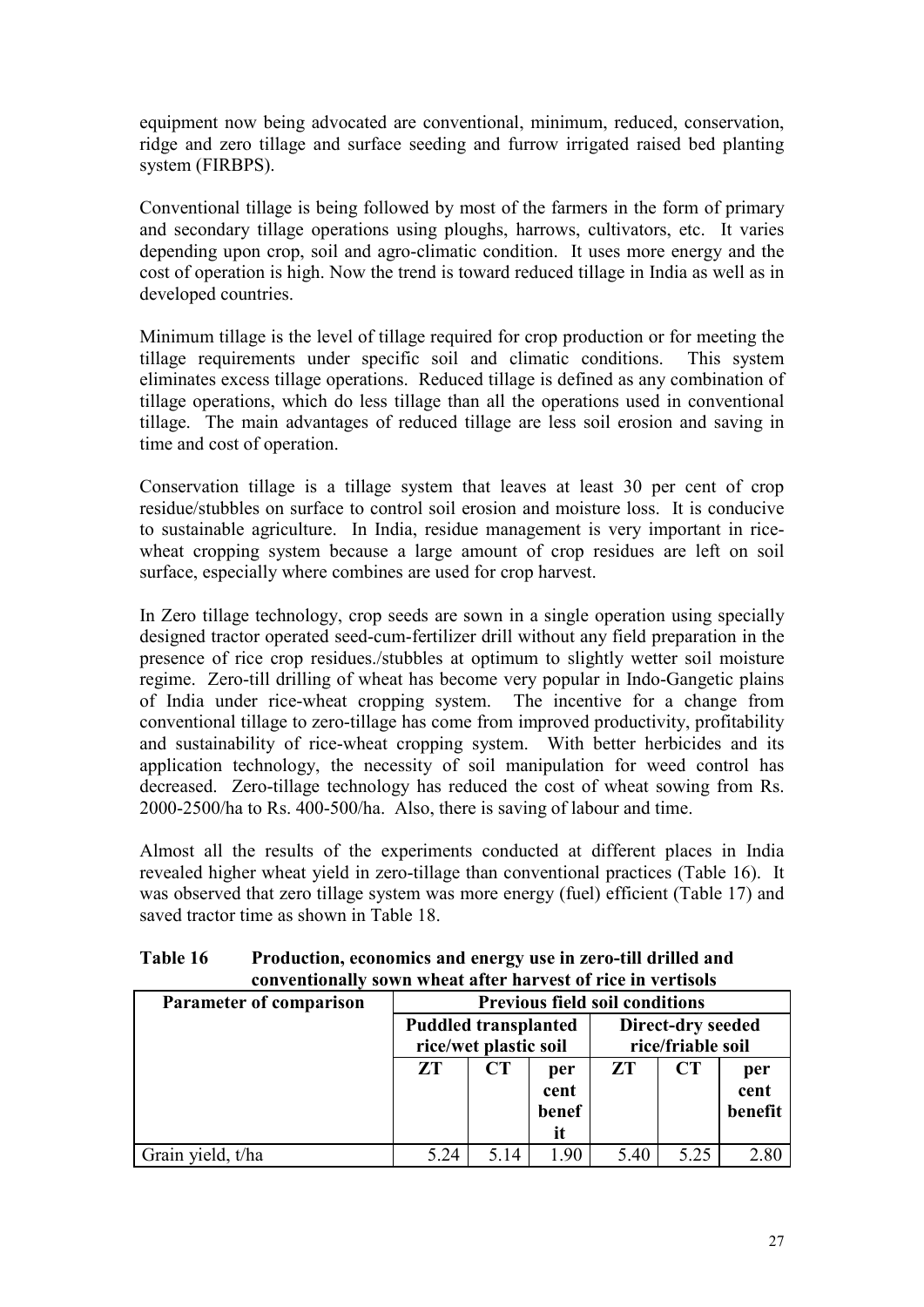| Cost of production, Rs/ha  |             | 9097 | 1168 | 22.20 | 9548  | 1168 | 18.30 |       |
|----------------------------|-------------|------|------|-------|-------|------|-------|-------|
|                            |             |      |      |       |       |      |       |       |
| Benefit : cost ratio       |             |      | 3.34 | 2.55  | 23.65 | 3.28 | 2.61  | 20.43 |
| Specific energy use, MJ/kg |             |      | 1.24 | 1.79  | 30.73 | 1.35 | 1.74  | 22.41 |
| Specific                   | cost        | of   | 1.73 | 2.27  | 23.79 | 1.77 | 2.23  | 20.63 |
|                            | production, |      |      |       |       |      |       |       |
| Rs/kg                      |             |      |      |       |       |      |       |       |

#### **Table 17 Fuel used for wheat sowing under different tillage systems**

| Tillage system          | Fuel used, l/ha |          |                 |               |        |         |  |
|-------------------------|-----------------|----------|-----------------|---------------|--------|---------|--|
|                         | Pantnagar       | Ludhiana | <b>Jabalpur</b> | <b>Bhopal</b> | Karnal | Average |  |
| Zero-tillage $(ZT)$     | 7.1             | 12.5     | 9.0             | 14.0          | 6.0    | 9.72    |  |
| Conventional<br>tillage | 67.8            | 33.0     | 84.0            | 38.0          | 65.0   | 57.56   |  |
| (CT)                    |                 |          |                 |               |        |         |  |
| Saving in ZT over CT,   | 89.5            | 62.2     | 89.3            | 63.5          | 90.8   | 79.06   |  |
| per cent                |                 |          |                 |               |        |         |  |

#### **Table 18 Tractor time required for wheat sowing under different tillage systems**

| Tillage system              | Tractor time required, h/ha |          |                 |               |        |         |
|-----------------------------|-----------------------------|----------|-----------------|---------------|--------|---------|
|                             | Pantnagar                   | Ludhiana | <b>Jabalpur</b> | <b>Bhopal</b> | Karnal | Average |
| Zero-tillage $(2T)$         | 1.6                         | 2.3      | 3.0             | 3.5           | 1.6    | 2.40    |
| Conventional tillage $(CT)$ | 13.7                        | 11.2     | 24.0            | 11.5          | 9.4    | 13.96   |
| Saving in ZT over CT,       | 88.3                        | 79.9     | 37.5            | 70.0          | 83.3   | 81.80   |
| per cent                    |                             |          |                 |               |        |         |

In FIRB Planting System crops are sown on raised beds. Generally 2-3 rows of wheat are sown on the top of the bed, 70 cm wide, and irrigation is done through the furrows. The inter-row bed space is used to control weeds by mechanical weeding during the early growth of weeds. In the crop sequences, where wheat follows soybean, maize or cotton this system of reduced tillage can be followed by reshaping the same beds without opening up the soil for field preparation. FIRB system of cultivation also helps in better input use efficiency. The technology is suitable for almost all types of soil except black cotton soils.

In Rotary tillage technology (RTT), soil is pulverized, seeds and fertilizers are placed and then soil surface is planked; all these three activities are done in a single operation. Soil is pulverized to a depth of 10 cm and thus the existing weeds and germinating weed seedlings are killed and incorporated into the soil along with crop residues resulting into increased organic matter content of the soil and at the same time it also reduces air pollution as straw burning is avoided. Tractor based RTT consists of a rotavator and a seed-cum-fertilizer drill. It reduces the number of operations from 6-8 to only one and thereby the total saving of energy and time is 70- 80 per cent. Tractor rear-mounted rotavator-cum-drill is priced at about Rs. 45,000 and can be driven by a 35-45 hp/tractor. Experiments conducted at DSWR, Karnal have shown that 7-10 per cent higher grain yield of wheat can be obtained as compared to ZT and FIRB planting system of wheat.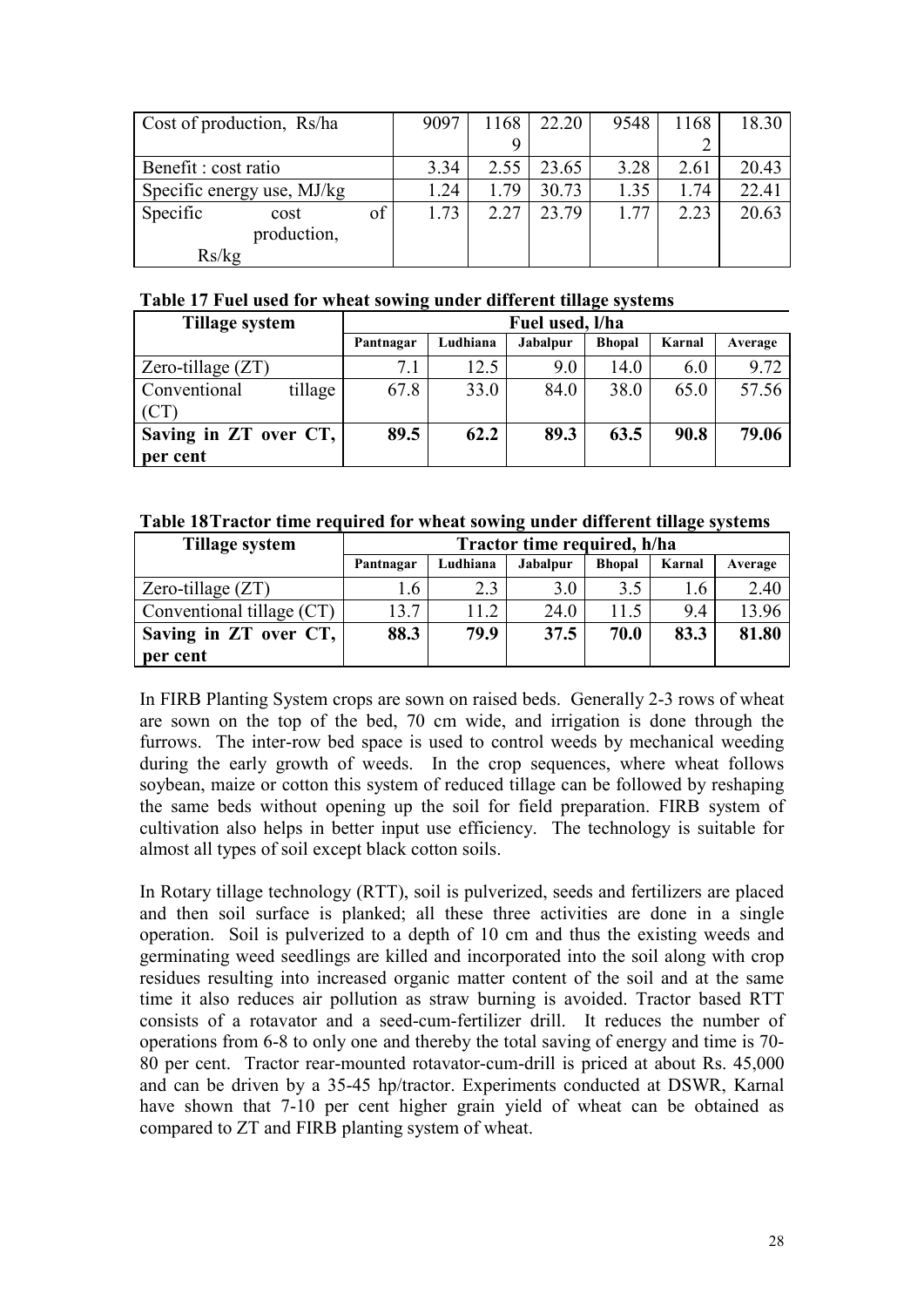**Ridge tillage system** is a form of conservation tillage that appears to overcome many of the soil micro-environmental, soil compaction and weed control problems associated with other conventional and un-tilled systems. In ridge tillage system, crop is planted on ridges formed during the previous growing season. During planting the surface (5 cm) of the ridge is scraped into the inter-row valleys. Seeds that were shed on the ridge in the previous season are thus moved to the valleys where seedlings can be destroyed by inter-row cultivation. At layby, when crop plants are at least 40 cm tall, the truncated/scraped soil is excavated from the furrows and moved back to the ridge crests. Such soil management may affect weeds, weed control and crop-weed interactions.

**Surface seeding** is the simplest no-tillage system being followed/promoted in areas like Eastern India, Nepal and Bangladesh; where wheat sowing in lowland rice fields gets delayed considerably due to excess soil moisture. In this system, seeds of wheat, legumes and/or other crops are broadcasted on wet soil in standing rice crop, about a week before harvesting or on wet/muddy soil after rice harvest. This system is also called Utera or paira cropping.

# **Resource Conservation Measures**

Resource conservation agriculture generally implies to the systems of cultivation with minimum tillage, in-situ management of crop residues, savings in water use and that of inputs. Minimum tillage is aimed at reducing tillage to the minimum necessary that would facilitate favorable seedbed condition for satisfactory germination, stand establishment and growth of crop. Excessive tillage may be minimized either by eliminating the operations which are not cost-effective or combining the tillage, seeding and fertilizer application in one pass operation. Zero tillage is however an extreme form of minimum tillage. Experiments have shown that minimum tillage has improved soil conditions due to decomposition of plant residues in-situ, facilitated higher infiltration due to vegetative matter present on the top soil and passage formed by the decomposition of old roots, less compaction to soil by the reduced movement of tractor and heavy tillage equipment and less erosion compared to conventional tillage. These advantages are more visible in coarse and medium textured soils. Use of appropriate equipment and power sources save considerable amount of energy and time and thereby lead to reduction in cost of cultivation.

#### **Energy and Cost Effective Equipment**

# **Direct drilling equipment**

No-till drilling, strip till drilling and roto till drilling of wheat after harvest of rice were compared with the conventional tillage sowing as practiced by farmers. Brief specifications of the direct drilling machines are given in Table 19.

| <b>Particulars</b>    | No till drill        | <b>Strip till</b> | Roto till drill |
|-----------------------|----------------------|-------------------|-----------------|
|                       |                      | drill             |                 |
| Source of power       | 45 hp tractor        | 45 hp tractor     | 45 hp tractor   |
| Type/number of furrow | Inverted 'T' type/09 | Shoe type/09      | Shoe type/11    |
| openers               |                      |                   |                 |
| Row spacings, mm      | 180 (Adjustable)     | $200$ (Fixed)     | 160             |
|                       |                      |                   | (Adjustable)    |

**Table 19 Specifications of direct drilling machines**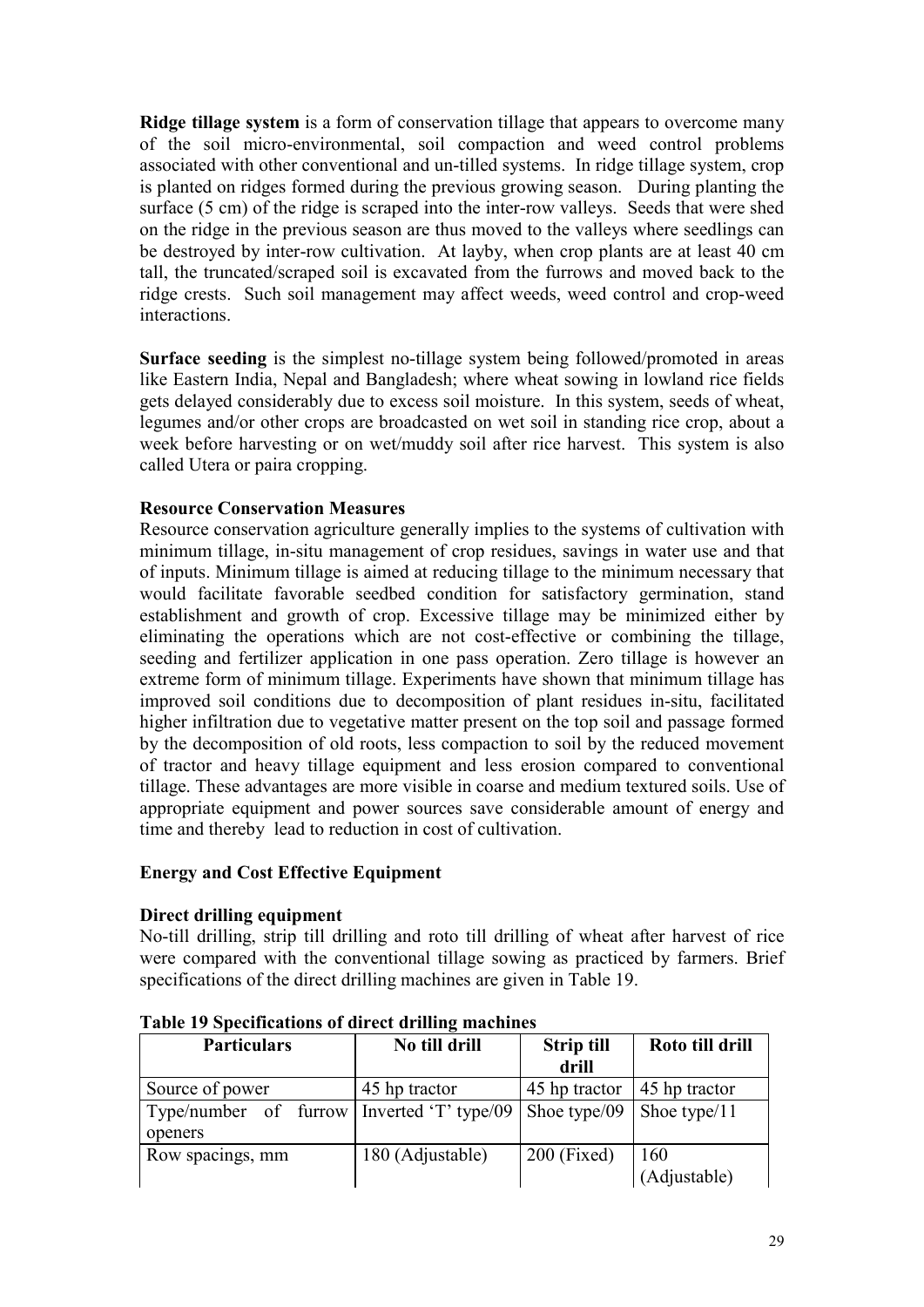| Working width, mm | 1600                                                   | 1800                  | 1750  |
|-------------------|--------------------------------------------------------|-----------------------|-------|
| Drive wheel       | Angle $\log$ - front Angle $\log$ - Star $\log$ - rear |                       |       |
|                   | mounted                                                | side mounted   hinged |       |
| Weight, kg        | 250                                                    | 280                   | 300   |
| Unit price, Rs    | 15000                                                  | 35000                 | 45000 |

|          |  |                 |  |  | Table 20 No-tillage and minimum tillage seeding compared to conventional |
|----------|--|-----------------|--|--|--------------------------------------------------------------------------|
| tillage- |  | sowing of wheat |  |  |                                                                          |

| <b>Particulars</b>       | No tillage | <b>Strip</b> | <b>Roto</b> | Conv. tillage  |
|--------------------------|------------|--------------|-------------|----------------|
|                          | seeding    | tillage      | tillage     | (3 passes) and |
|                          |            | seeding      | seeding     | sowing         |
| Time, h/ha               | 3.23       | 4.17         | 3.45        | 10.82          |
|                          | (70.15)    | (61.46)      | (68.11)     |                |
| Fuel used, l/ha          | 11.30      | 17.50        | 13.80       | 34.62          |
|                          | (67.36)    | (49.45)      | (60.14)     |                |
| Operational<br>energy,   | 648.96     | 1001.76      | 783.60      | 1976.11        |
| MJ/ha                    | (67.16)    | (49.31)      | (60.35)     |                |
| Cost of operation, Rs/ha | 639.54     | 979.95       | 807.30      | 1903.04        |
|                          | (66.39)    | (48.51)      | (57.58)     |                |

() Values show percent savings over conventional practice

The results showed that no tillage drilling was the most time, energy and costeffective for 70.15, 67.16 and 66.39 per cent respectively over the conventional practice. The roto tillage seeding combined with full width shallow tillage in single pass operation was 60.35 per cent energy efficient and 57.58 per cent cost-effective compared to the conventional practice. The strip tillage seeding although of single pass operation and found advantageous over conventional tillage-seeding but for the intermittent strip tillage the operational energy and cost requirements were higher compared to the roto tillage and no tillage seeding (Table 20).

Cultural practices specific to direct drilling systems were developed in terms of frequency of irrigation and fertilizer applications. First irrigation of 40-50 mm was critical for all the direct seeding systems for initial establishment especially in no tillage seeding. Performance of direct drilled wheat are given in Table 21.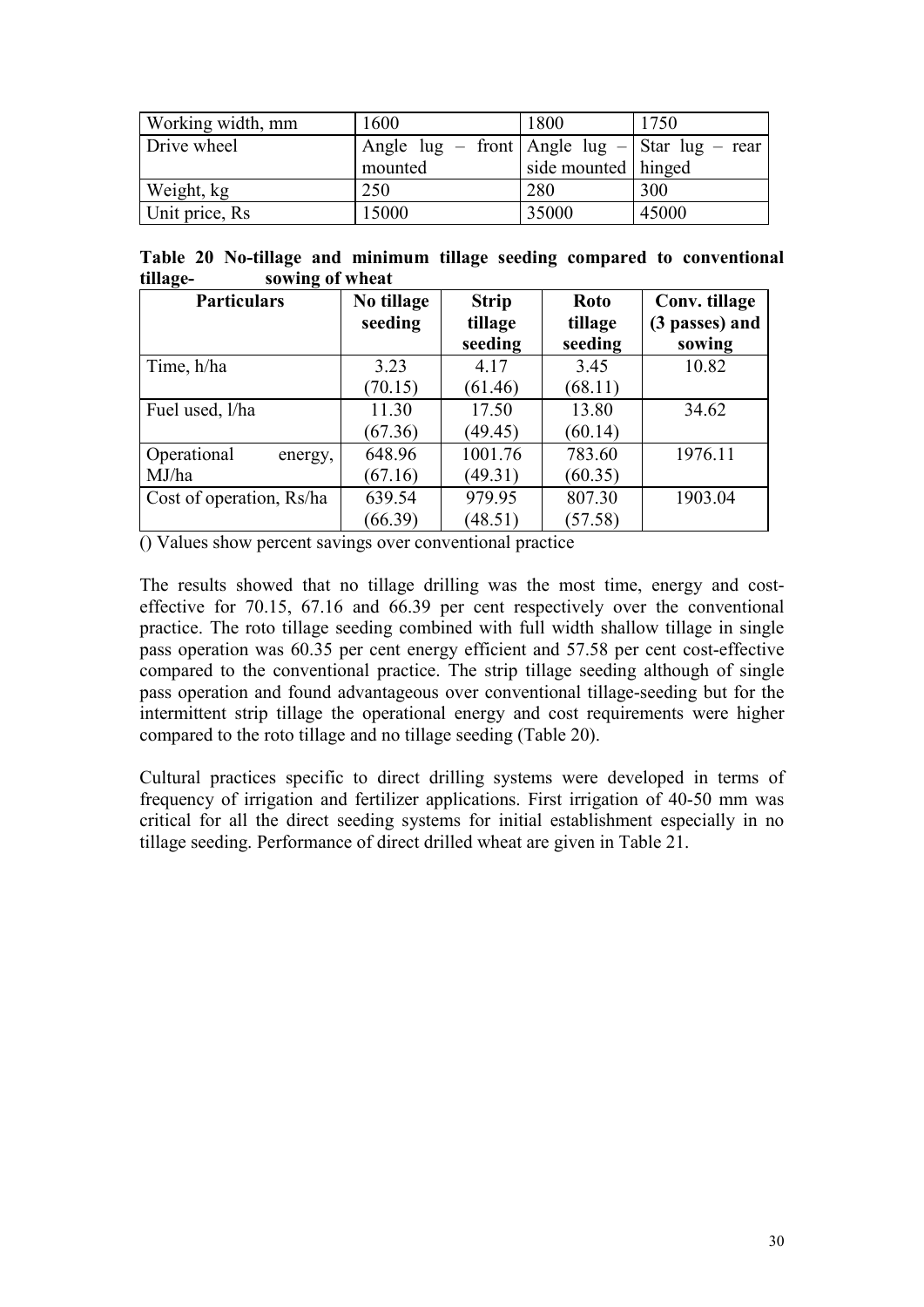| <b>Particulars</b>        | Zero till drilled | <b>Strip till</b><br>drilled | Roto till<br>drilled | Conven-<br>tionally sown |
|---------------------------|-------------------|------------------------------|----------------------|--------------------------|
| Grain yield, t/ha         | 4.84              | 4.62                         | 4.78                 | 4.60                     |
| Cost of production, Rs/ha | 8635              | 9114                         | 9315                 | 10710                    |
| Benefit-cost ratio        | 3.64              | 3.29                         | 3.34                 | 2.79                     |
| Operational energy, MJ/ha | 8114              | 8712                         | 8444                 | 9516                     |

**Table 21 Production economics and operational energy of direct drilled wheat (HI-8498) after harvest of rice (IR-36)** 

\* Sale price of wheat (HI-8498), was taken as Rs 6.50/kg.

The results show that in direct drilling systems although the grain yields were found at par, the benefit-cost ratio were higher at 15.2-23.4 per cent with savings in operational energy at 8.4-14.7 per cent as compared to the conventional practice.

# **Raised bed planter**

Raised bed planter is used for planting of crops on raised beds. Making of beds on tilled soil, planting of seeds, basal application of fertilizer and covering and dressing of planted beds are done in a single operation. For planting of seeds on permanent beds the same machine is used for single operation adding to the advantage of conservation tillage to the raised bed planting thus reducing the cost of planting compared to those on fresh beds or flat sowings.

The production economics have shown that on permanent beds the benefit cost ratio was higher at 15.8 per cent over the fresh beds (Benefit-cost ratio=3.26) mainly because of the reduced cost of cultivation. In permanent beds the water retention was higher in furrows due to compaction effect by tractor wheels helping to provide catchment effect for longer periods by slow infiltration of water to the root zone of crops on beds.

In general performance of wheat on fresh and permanent beds were found higher in terms of grain yield (8.5-9.4 per cent) and benefit cost ratio (14.4-27.9 per cent) compared to the conventional flat sown yield of grain was 4.6 t/ha while the benefit cost ratio was 2.79.

#### **Network for Agricultural Machinery Design and Development**

The early farm machinery development in India was greatly influenced by technological development in England. Horse drawn and steam tractor operated equipment were imported during the latter part of the  $19<sup>th</sup>$  century. In 1888-89, Watts and Kaisar ploughs, corn grinders and chaff cutters were introduced at Cawnpore (now Kanpur) Experimental Farm in Uttar Pradesh. Sardar Joginder Singh (1897- 1946) introduced steam tractors in India in 1914. He was Agriculture Minister in the Punjab Government during 1926-37. The horse drawn equipment imported from England were not suitable for bullocks and buffaloes being used in India. These were suitably modified to suit Indian draught animals and as a result mould, board plough, disc-harrow, and cultivator were introduced in India. With the establishment of Allahabad Agricultural Institute, Allahabad, the development activities in agricultural machinery accelerated. Meston, Shabash and Wah-Wah ploughs were introduced in Uttar Pradesh, manufactured by the Agricultural Development Society, in the early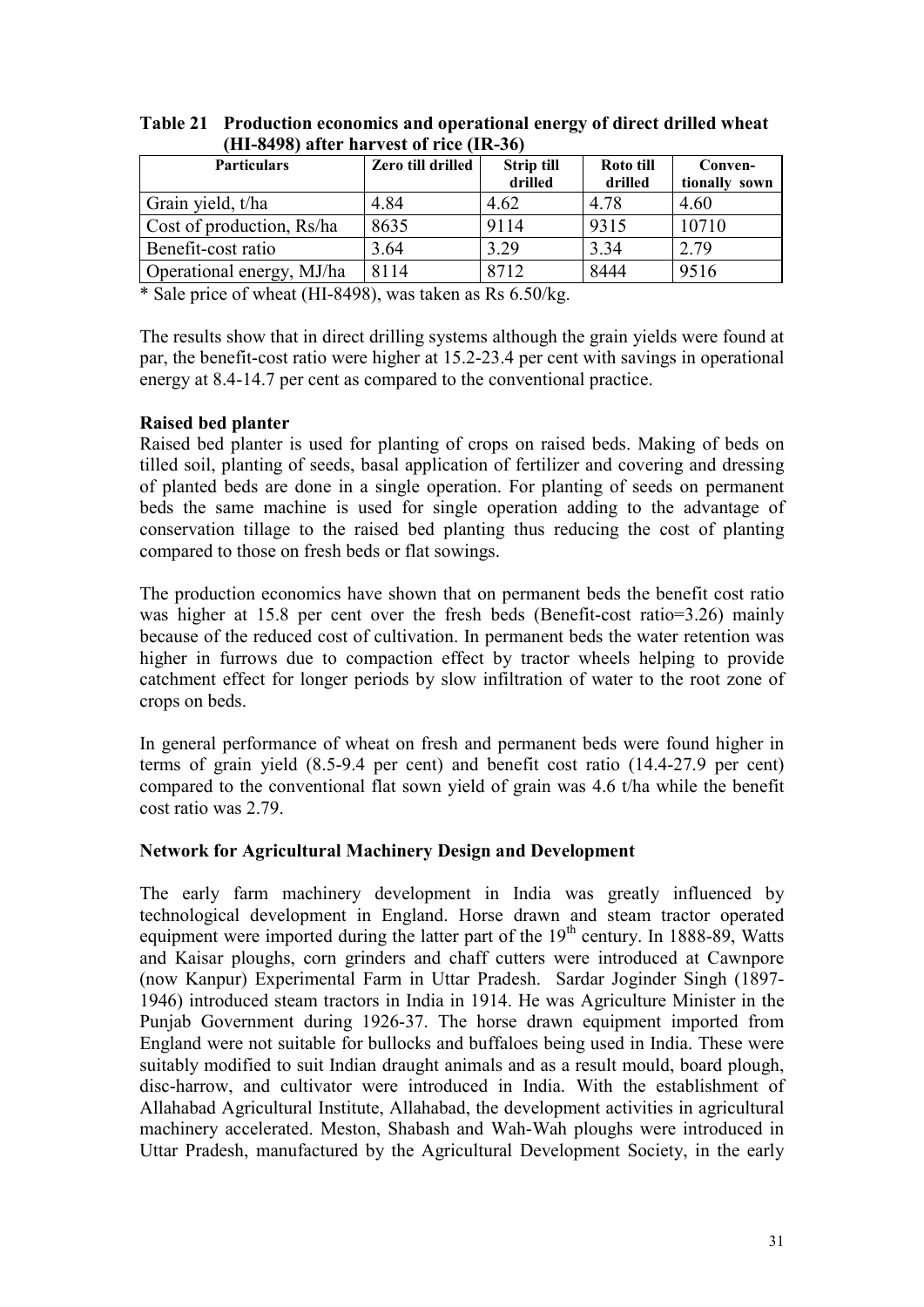forties. The development of spike tooth thresher at this Institute in 1960s revolutionized wheat threshing technology in India.

Agricultural machines are by and large fabricated by village craftsmen and small scale industries. Tractors, engines, milling, dairying equipment and oil mills are manufactured by organized sectors. Small-scale industries seldom have R&D facilities and they depend upon public institutions for technological support. They require not only drawings but also prototypes and technical guidance in manufacture of the equipment. These industries however, upgrade the technology with experience. The Indian Council of Agricultural Research (ICAR) with the cooperation of Agricultural Universities and industries developed simple low cost hand tools and animal drawn region specific improved machinery to suit local cultural practices. The ICAR also established the Central Institute of Agricultural Engineering at Bhopal to address issues related to agricultural engineering. The CIAE provides leadership and coordinates research through a network of research centres established all over the country for developing commodity and location specific technologies*.* The CIAE also created facilities for manufacture of commercial grade prototypes.

The ICAR for the first time sponsored a scheme to conduct a state-wide survey of existing tools and implements used by the farmers in 1954. The results were published in the form of a book entitled "Indigenous Agricultural Implements of India" in 1960. During the sixties, ICAR made serious efforts to promote research and development on improved farm implements by establishing 17 Research Training and Testing Centres (RTTCs), one in each of the major states, which were operated by the State Department of Agriculture. The major mandate of these RTTCs was to test and modify existing implements and develop new improved implements suitable for different agro-climatic conditions of the country. During the latter part of the sixties (IV Five Year Plan Period) two Zonal Research and Testing Centres, one at IARI, New Delhi and the other at TNAU, Coimbatore and four research centres at Ludhiana, Pune, Hyderabad and Mandi were established.

In 1971-72, ICAR sponsored the All India Coordinated Research Projects (AICRP) on Research & Development of Farm Implements & Machinery, Production of Prototype and their evaluation under different agro-climatic conditions. With the establishment of CIAE, the scheme was shifted to Bhopal in 1977. The research in the area of farm machinery further strengthened with the creation of other AICRPs on Power Tiller (1980), Utilization of Animal Energy (199 )Human Engineering and Safety in Agriculture (1994) and a NRC on Reducing Drudgery of Women in Agriculture (1994). The AICRPs undertake research and development keeping regional needs of the farmers and conduct front line demonstration for pilot introduction.

#### **Training and Testing activities for tractors and farm machinery**

The Ministry of Agriculture, Government of India has four Farm Machinery Training and Testing Institutes one each in North, South, North-East and Central India. The Central Farm Machinery Training and Testing Institute, Budni is a premier Institute functioning since 1955. The other sister institutes are located in Hisar (Haryana), Anantpur (Andhra Pradesh) and Biswanath Charially (Assam). The main objectives of the institutes are training in agricultural machinery and promotion of farm mechanization and testing of tractors and agricultural machinery.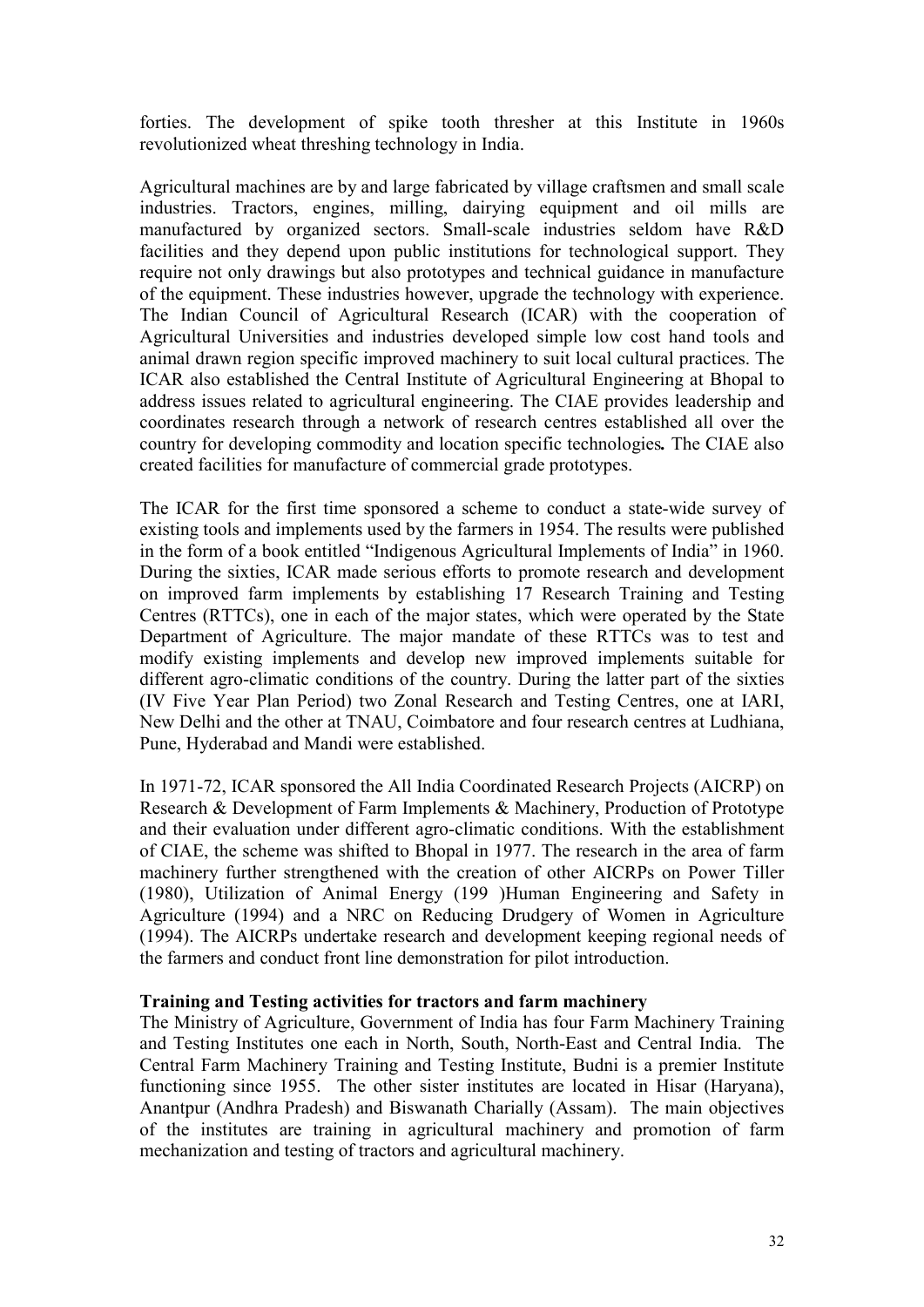Institutes conduct training on working principle, operation, adjustment, service, maintenance, repair, selection and management of tractors and farm machinery for progressive farmers, technicians, engineers, in-service personnel, defense personnel, foreign nationals and women in farming.

# **Testing Activity at Budni**

# **Test as per Central Moor Vehicle Rules 1989:**

The Institute has been designated as one of the agencies for testing of tractors and allied agricultural machines as to their conformity to the Central Motor Vehicle Rules, 1989, as amended from time to time and issuance of the certificates to that effect.

Commercial and confidential tests are carried out at the Institute for establishing performance characteristics of machines that are in or ready for commercial production and confidential tests are carried out for providing information to the manufacturers on the performance of their machines and any other data that may be required by them.

The objective of Batch Testing of agricultural tractors is to ensure continuous up gradation in the quality of the tractors that are being manufactured in the country. These tests are conducted at a regular interval of three years. The test reports under batch testing programme are released in two parts. The first part contains results of laboratory and field tests conducted at the Institute and the same is released as the Commercial Test Report. The second part, which contains information based on the user's survey, is released as the Confidential Report so as to provide feedback to the manufacturers for their further improvements. The batch test programme has proved very useful.

The institute has trained more than 40,000 trainees under various courses and tested more than 1000 tractors and other farm machinery.

#### **Testing activities in Farm Machinery Training and Testing Institutes**

#### **Testing Activity at Hisar**

The testing wing of this Institute is equipped with specialized and modern scientific equipment/ instruments for conducting various tests on a wide range of agricultural machines. The Bureau of Indian Standards also accredits the laboratories of the Institute for testing of the samples under BIS central certification marks scheme. BIS accredit the following laboratories.

- i. Engine tests laboratory for testing of stationary diesel engines as per IS:10001 and petrol/ kerosene engines as per IS:7347.
- ii. Centrifugal pump test laboratory for testing of centrifugal pumps as per IS:6595.

Apart from the accredited laboratories, the testing wings have following operational laboratories for testing of other Agricultural machines.

- a. Plant protection equipment test laboratory.
- b. Implement test laboratory.
- c. Fuel filter test laboratory.
- d. Design and drawing section.
- e. Instrumentation cell.
- f. Computer cell & Reprographic section.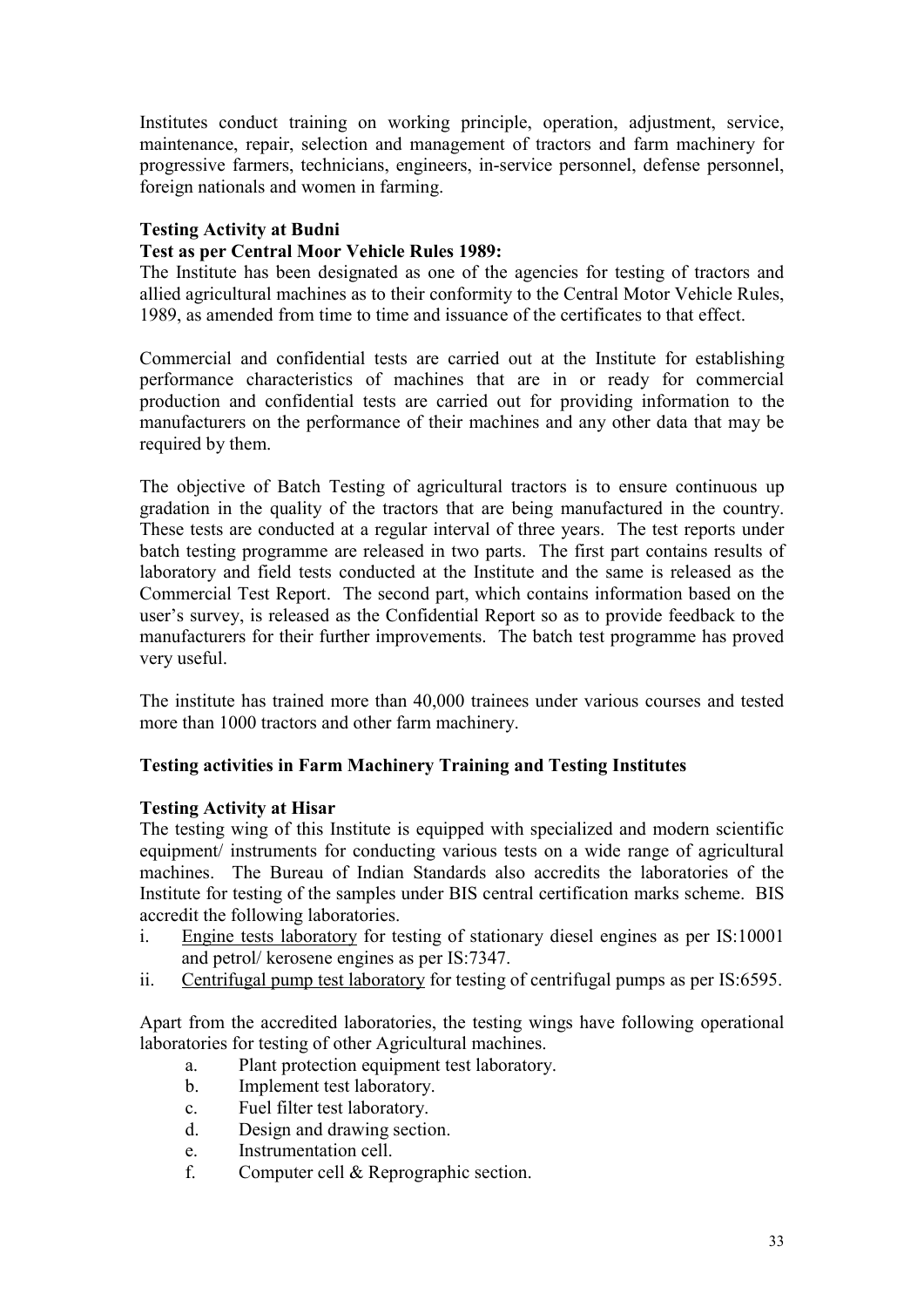This Institute is also authorized by the Ministry to test self-propelled combine harvesters. The testing wing is fully commissioned to take up the tests on selfpropelled combines having output capacity and engines having output capacity from fractional horsepower to 700 kW.

#### **Testing Activity at Anantapur**

This institute has been testing various agricultural machinery/ implements operated by animals, power tillers and tractors including engines for stationary applications such as threshers and pump sets.

# **Testing Activity at Sonitpur**

This institute has been testing various agricultural machinery/ implements including components, hand tools, power operated threshers, decorticators, sheller, winnowers, animal drawn, power tiller operated, tractor drawn and manually operated seed cum fertilizer drill/ planters, straw reaper, mini rice mill power seed cleaners/ graders. Samples received from BSI such as centrifugal pump, diesel engine, spark ignition engine, sprayers, dusters, etc. are also tested.

#### **Concerns and Strategies for Agricultural Mechanization in India**

Agriculture continues to be the major occupation of the people of India and it is endowed with varied agro-climatic conditions, which offers immense scope for the cultivation of various kinds of agriculture and horticulture crops. India needs basic reforms for achieving success in agriculture and horticulture. India has unparalleled intellectual potential but timely efforts are needed to evolve a strategy, which supports the dissemination of the technology to needy farmers. Further research, development and policies should take into account all these issues. The onus is on the researchers and policy makers to maintain a holistic approach to farm mechanization and agriculture rather than looking at them in isolation.

Diverse farm mechanization scenario prevails in the country due to size of farm holdings and socio-economic population. Hand tools and animal-drawn implements are extensively used which involve drudgery. Presently, the contribution ff animate power to total farm power has come down to only about 19 per cent and from rest of the sources such as tractors, power tillers, electric motors and diesel engines; it has increased to 81 per cent.

#### **Concerns**

No doubt there have been spectacular advancements in various sectors of agriculture, which have propelled the country from a food deficit to self-sufficient and in some commodities a surplus nation. India is a large country with diverse agro-ecological differences having predominance of rain fed agriculture, as irrigated agriculture is limited to 40 per cent of the country. Farm holdings are small due to higher population density and land fragmentation will continue in part due to 'Laws of Inheritance' and the 'Hindu Succession Act'. The majority of the farmers have limited surplus money to modernize farms or invest in improved inputs. Draught animals and increased agricultural workers may remain the chief source of farm power for soil tillage and for handling crops. Mechanical power for tillage, irrigation, harvesting and threshing will be preferred including custom hiring by those farmers who can not afford to own machines.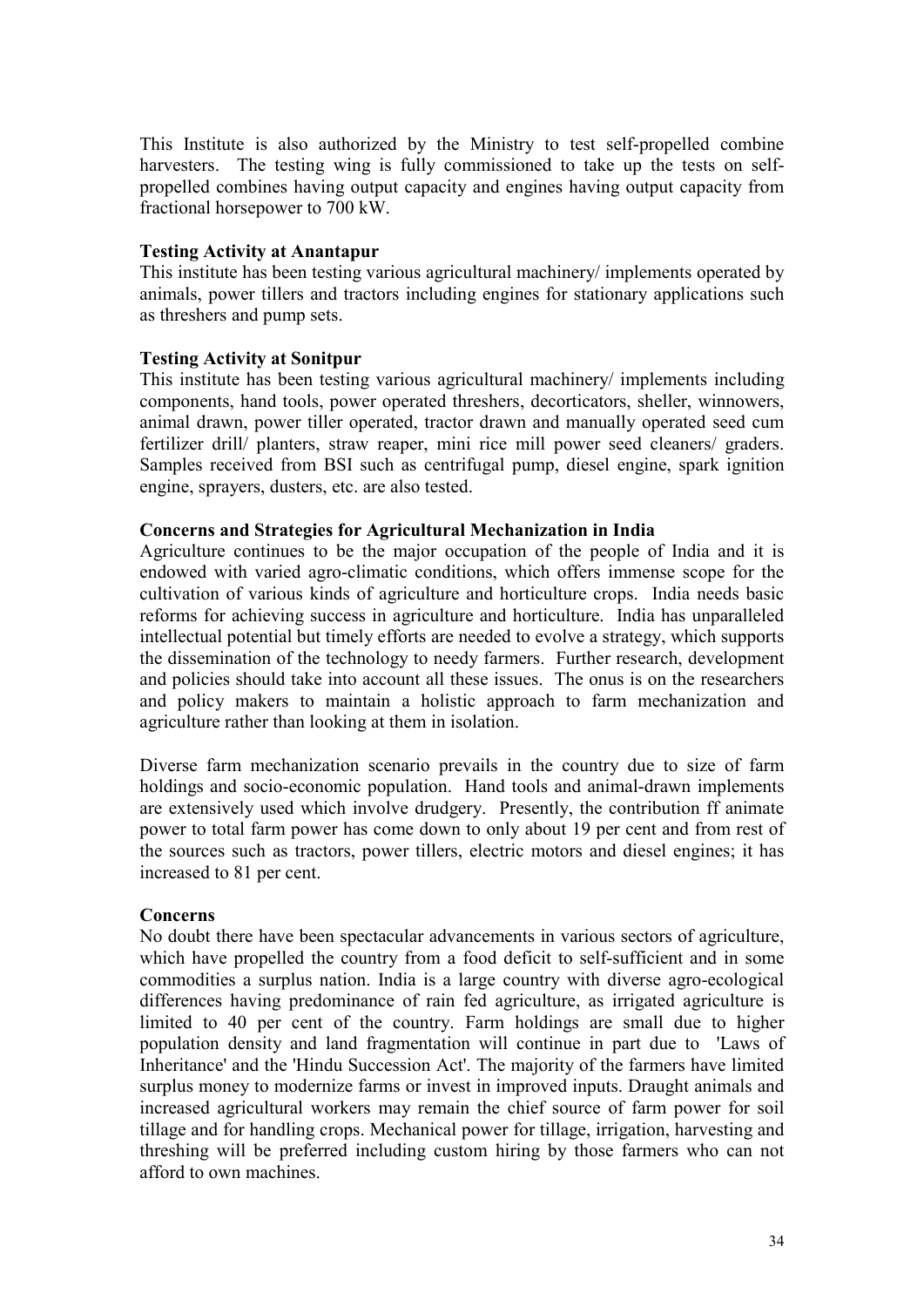Major constraints in modernizing Indian agriculture are low productivity, high cost of production, slow diversification in agricultural exports, export of raw materials and low value added products, difficulties of meeting quality standards; lack of appropriate infrastructural facilities in the production catchments, supply routes and ports, inadequate transport and marketing facilities, inadequacies of market intelligence and trained manpower, technological deficiencies - failure to harness latest technologies at scales compatible to small scale decentralized resource and management constraint situation, poor quality and costly packing materials, weak networking and reluctance of the processors to share profits of value addition with the producers, global trade blocks and their compulsions to meet shortfalls from member states, emergence of strong competitors and global politics etc. Other constraints are as follows:

- o Plateau in agricultural productivity and production in main grain bowl aes.
- $\circ$  Low annual growth rate of agricultural sector (<2 per cent).
- o Declining average farm size due to rising demographic pressure
- o Environmental degradation due to excessive use of agro-chemicals.
- o Damage to natural resources like soil, water and biodiversity.
- o Decline in total factor productivity.
- o High cost of production, higher risk and low returns to farmers and poor utilisation efficiency of inputs like water, seeds, fertilizers and chemicals
- o Indebtedness of farmers due to high cost of production and low profitability.
- o Excessive post harvest losses and low value addition.
- o Poor quality of produces and processed products.
- o Lack of modernization of agricultural markets for both durables and perishables.
- o Insufficient support prices for different commodities.
- o Interest rates on loan are non-conducive
- o Only 29 per cent of precipitation is conservedOnly 5per cent of produce is processed in the country as against 40-60 per cent in other Asian countries with negligible value addition in production catchments leading to distress sale and low returns to farmers.Huge post harvest losses in grains and perishables, amounting to Rs 60 billion per annum;
- o Increased requirements of conventional energy sources in Agriculture compounding the energy crisis in the countryNutritional
- o insecurity of rural population;
- o Benefits of R&D in Agricultural Engineering not reaching the farmers effectively

#### **Challenges**

- - Improving input use efficiency of seeds, chemicals and fertilizers and water through engineering interventions
- -Reducing cost of cultivation
- - Improvement in production and productivityDiversification necessary to substitute crops requiring high inputs (need for multi faceted ventures)
- - Reducing post harvest losses and facilitating non-land primary and secondary processing for value addition and by product utilization
- - Providing nutritional security for rural populationChecking and reducing environmental degradation (soil and water)Checking over exploitation of natural resources (Ground water and soil nutrients)Improving power availability and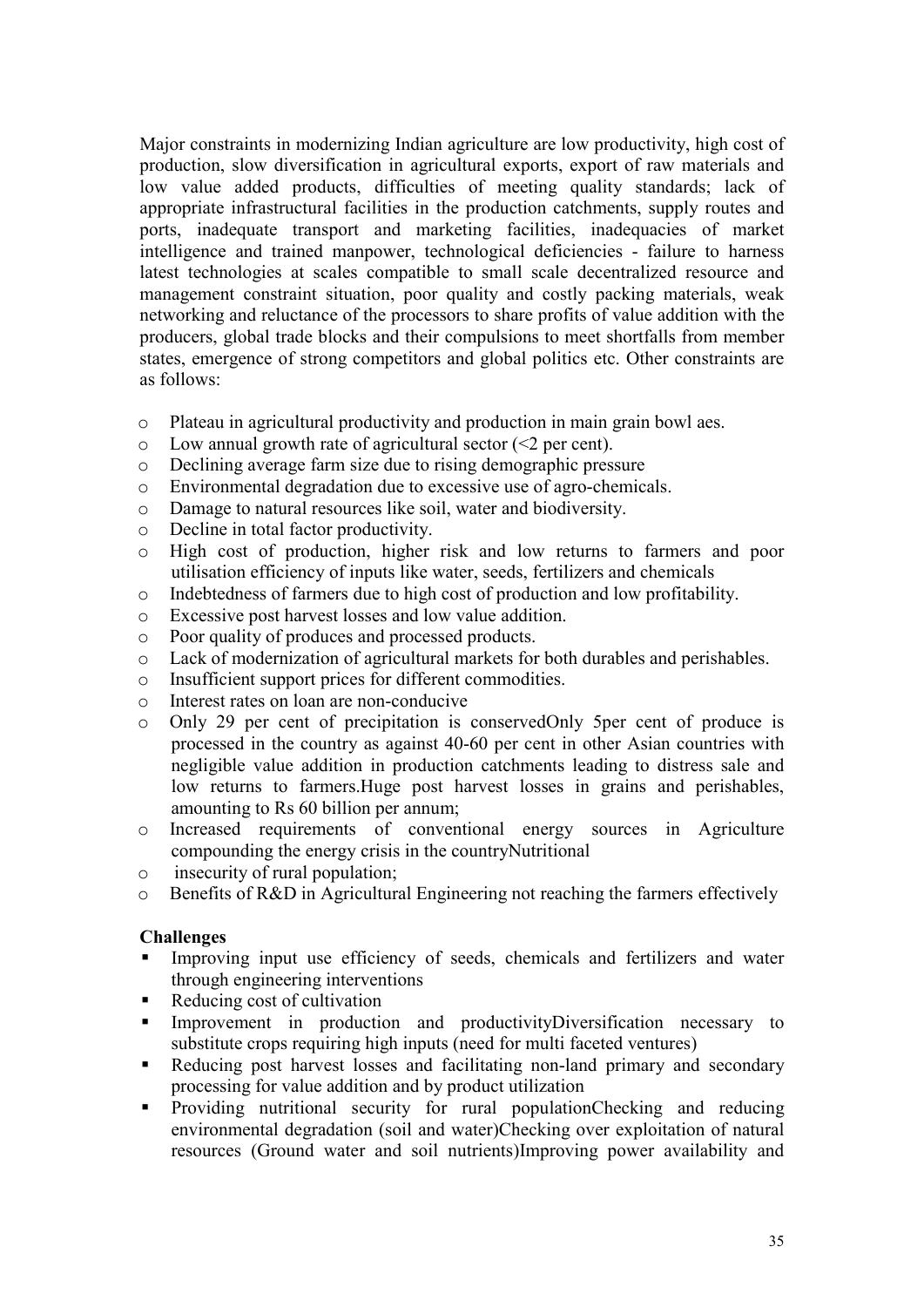energy use efficiencyEasing the pressure on conventional energy sources by substitution with renewable energy options in crop production and processing

- - Bringing more area under efficient water application methods and harnessing available resources through watershed management, rainwater harvest and ground water recharge
- - Making the fruits of R&D in engineering, available to farmers through effective transfer of technology and commercialization
- -Making agriculture information-driven and the farmers information-guided
- - Empowerment of women by forming cooperatives and evolving woman friendly technologies;
- - The Indian farmers have limited access to the latest equipment and technology. This results in high production cost and difficulty in competing in international market for sale of surplus produce. Further, there is little feed back from the farmers for product improvement and assessment of product acceptance. There is a need top generate more interaction among the farmers, R&D workers, departments of agriculture and industry.
- - There are wide technological gaps in meeting the needs of various cropping systems and regions. Urgent steps need to be taken to make farm machinery R&D Base stronger.Reduction of drudgery and improvement of safety and comfort in agricultural sector;
- - Empowerment of farmers for equitable distribution and efficient utilization of water, energy, agro processing and marketing of farm produce. The widely fragmented and scattered land holdings in many parts of the country need to be consolidated to give access to the benefits of agricultural mechanization.Appropriate equipment is required to improve moisture conservation and timeliness of operations in rainfed agriculture.

# **Strategies**

- Agricultural mechanization should contribute to sustainable increase in yields and cropping intensity so that the planned growth rates in agricultural production are achieved.
- The income of agricultural workers (cultivators and labourers) should increase at a satisfactory rate so that the disparity between urban and rural income is eliminated so that agricultural workers are able to lead a dignified life and prevent them migrate to urban areas.
- The benefits of agricultural mechanization should be extended to all categories of farmers with due consideration to small and marginal framers and to all regions of the country especially the rainfed areas.
- Agricultural mechanization should make the environment worker-friendly especially for the women workers by reducing drudgery and health hazards and by improving safety in production operations.
- Agricultural mechanization should contribute to conservation of land and water resources and more efficient use of inputs such as seeds, chemicals, fertilizer and energy.
- Loss of agricultural production, both in quality and quantity should be reduced through timely operations and improvement in equipment and techniques. Equipment, technologies and approaches need to be developed for loss reduction and value addition of agriculture produce in production catchments.
- Development of appropriate technologies for value addition, handling, packaging, storage, transportation and marketing of agricultural products for safe and quality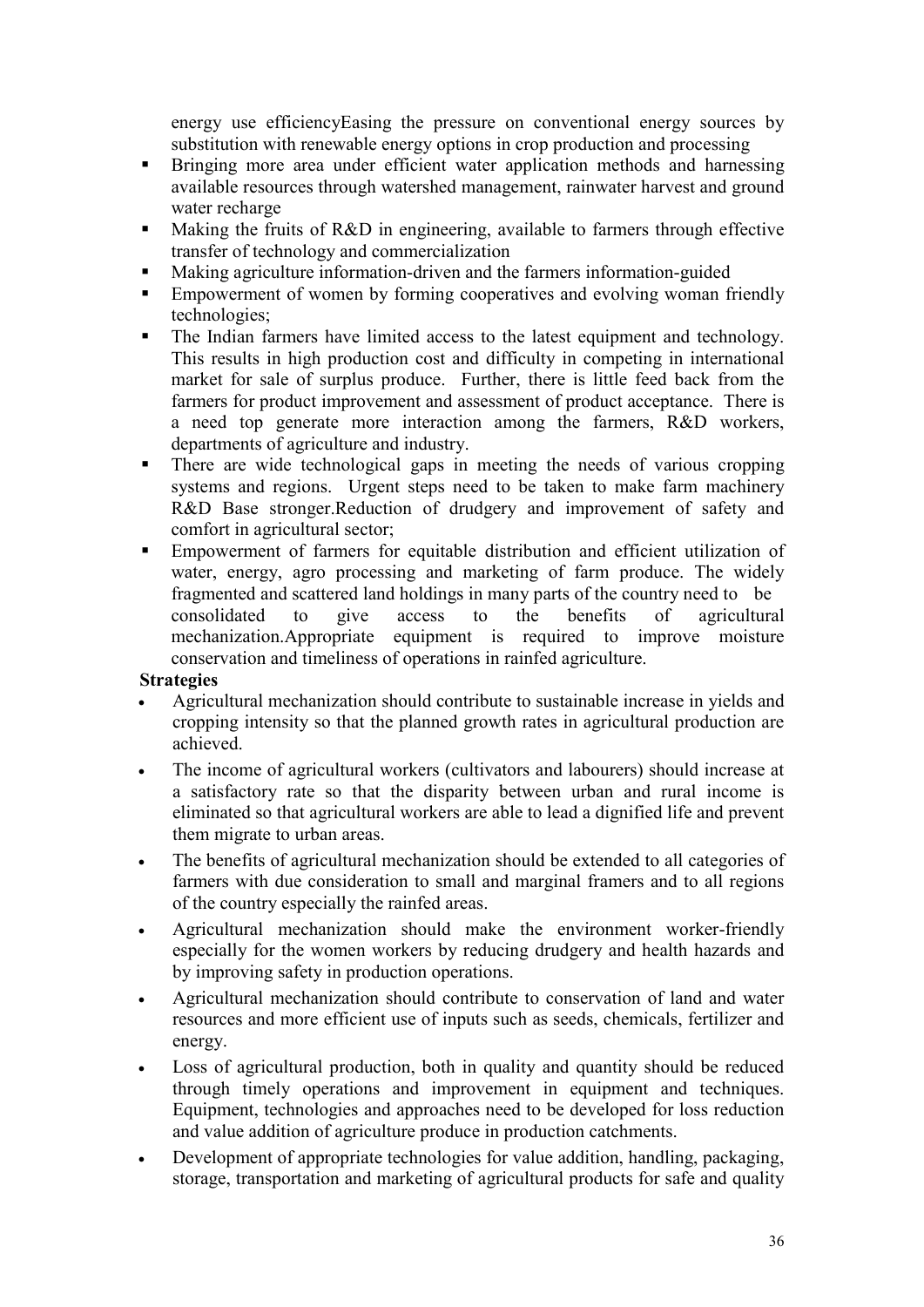food.

- Agricultural mechanization should lead to a reduction in costs of production of different commodities, increase in income of farmers and an increase in the competitiveness of Indian agricultural produce and products in the world market. Regular training to scientists and farmers are to be extended to acquaint them with modern technologies such as precision farming for higher input use efficiency.
- Conservation agriculture technologies such as zero-till drill, till pant machine, roto-till drill, strip till drill, raised bed and furrow planting systems with straw management will have to be adopted on large area.
- Scientific water resource management through in-situ and ex-situ harvesting and conservation of rainwater and its recycling, consumptive use of rain and ground water, increasing ground water efficient through efficient irrigation, ground water recharge as well as ensuring management of watersheds and command areas.
- For optimum utilization of scarce natural resources, efficient irrigation systems such as drip and sprinklers with high precision and on farm water management practices will have to be adopted. Improving efficiency of irrigation systems and pumping systems is essential to save energy and water.
- Sustainable management of soil resources by devising efficient agricultural production strategies and developing crop models/farming system
- Integrated nutrient and pest management
- Farm mechanization through custom hiring of package of farm equipment with high capacity and high labour productivity.
- Adopting farmer-friendly farming systems approach instead of the cropping system approach. This approach would call for diversification of agriculture to include livestock fisheries, horticulture, agro-forestry etc.
- Partnership and participatory research by involving private sectors and NGOs
- Promoting agri-business such as processing, marketing, infrastructure and environments.
- Promoting post-harvest technologies and value addition.
- Ensuring environmental sustainability.
- Reorienting agricultural research priorities. It should be programme based, demand driven, problem solving and participatory mode.
- Agricultural production and productivity has to be increased almost to double in 2025 to meet the demand of the then population. With weather conditions becoming more erratic, to perform the farm operations timely, the energy input to agriculture will increase from present level of 1.35 kW/ha to 2.5 kW/ha by 2025. About 65 per cent of this power will have to come through tractors and selpropelled machines.
- More than 60 per cent of cultivated land is under rain-fed and dry-land areas. Development and popularization of agricultural machinery under varied conditions are required.
- High labour intensive farm operations for horticultural crops and hill agriculture needs to be appropriately mechanized for drudgery reduction and productivity enhancement.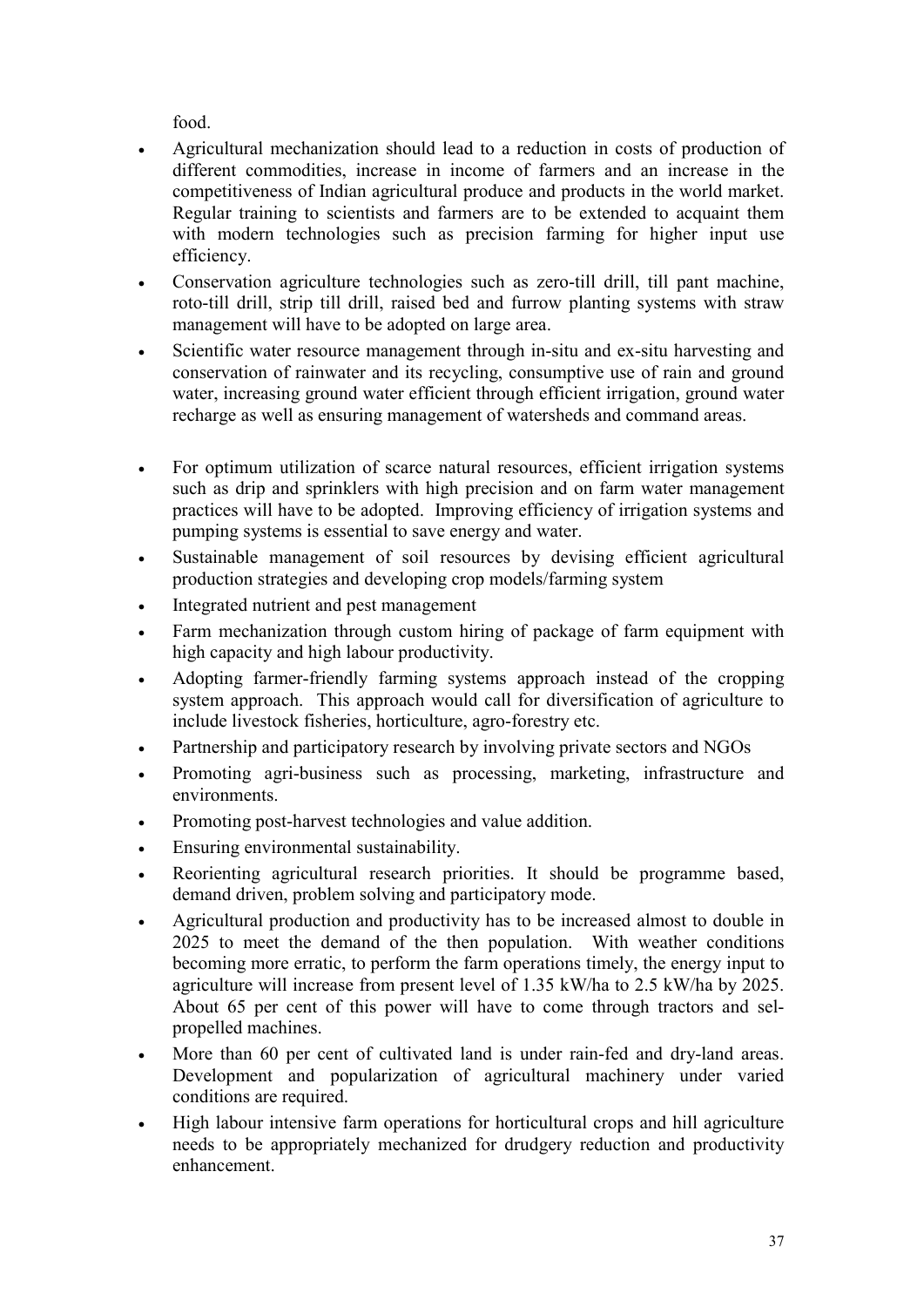- Development of gender specific tools and equipment and imparting training to female farmer workers on operation and maintenance of farm tools and equipment.
- Farm mechanization data need to be collected and updated regularly and made available on-line to formulate viable Farm Mechanization Policy.
- The designs of agricultural machineries and equipments need to be ergonomically evaluated to avoid accidents and other causalities.
- Bio-fuels for tractors, IC engines and automobile will have to be developed and used on mass scale.
- Decentralized power supply system based on locally available biomass and renewable sources of energy may be west up to meet the energy requirement of rural areas.
- Over 600 million tonnes of available biomass be converted to briquettes or other forms for minimizing the dependence on conventional energy sources.
- Establishment of agro-processing units in production catchments for creation of employment and income generation to check migration to urban areas, to minimize post-harvest losses and increase returns to the framers.
- Manufacturers of agricultural machinery need training and orientation on quality product manufacturing through modern manufacturing technology. They may be encouraged to use standard parts.
- Creation of Farm Implement Bank/Custom-hire Centres/Agro-Service Centres involving entrepreneurs, Farmers' Cooperatives/Agri-business centers to supply machines on custom hire basis to small and marginal farmers.
- Identification of agricultural equipment and machinery for promotion.

#### **Conclusions**

The country has made significant progress in the adoption of modern methods of cultivation and creating infrastructure for effectively and sustainably utilizing the national resources available at its command. It has transformed its image from that of a *'begging bowl' to bread basket* due to the efforts of various agencies combined with scientific and engineering inputs in agriculture. Indian agriculture has evolved into a mature and modern enterprise over the last five decades. Farm mechanization has reached a level of maturity pushing the net sales of machinery to over Rs 50,000 crore, almost entirely through indigenous efforts. Farm mechanization programmes pursued in the country after attaining independence were directed towards optimal utilization of available farm power sources. The impact of tractorization as against oxenisation is evident from the fact that India is the largest producer of tractors in the world. Increase in cropping intensity, timeliness of operations and reduction in drudgery have been shown to be the needed incentives for farmers and farm workers to adopt modern methods of cultivation. An increase of 15 per cent in productivity and a reduction of 20 per cent in the cost of cultivation can be achieved by engineering interventions. These interventions have been limited to a few field crops, farm operations and post harvest activities. There is an urgent need to extend it to the entire gamut of production agriculture in the country.

The Country has an extensive research and development system for farm machinery design and development for production agriculture, post harvest, and utilization of renewable sources of energy covering various zones and agro-climatic regions.